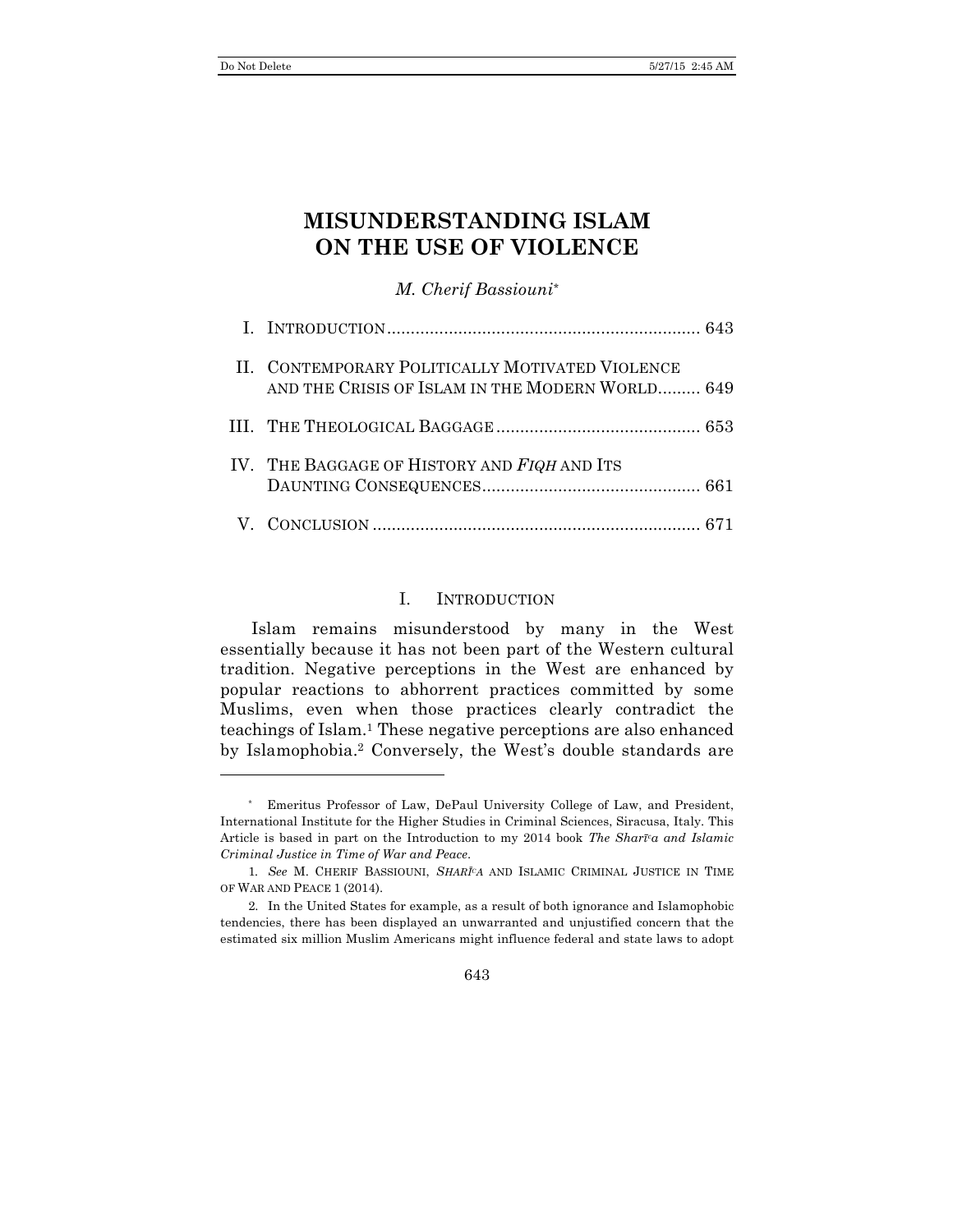#### 644 *HOUSTON JOURNAL OF INTERNATIONAL LAW* [Vol. 37:3

particularly felt among Muslims. This applies inter alia to: the United States' military practices in Afghanistan since 2001 and the use of torture against civilians there; the use of drone attacks in Afghanistan and Pakistan since 2003 causing civilian casualties;3 the practice of torture in Iraq, Guantanamo, and elsewhere;4 Israeli practices against Palestinians; anti-Islam

the *sharicā*. In recent years, many U.S. state legislators have lobbied for laws or constitutional amendments barring courts from applying international, Islamic, or *sharicā* law. Such a constitutional amendment passed in Oklahoma in 2010. Jacob Gerhsman, *Oklahoma Ban on Sharia Law Unconstitutional, US Judge Says*, WALL ST. J. (Aug. 16, 2013), http://blogs.wsj.com/law/2013/08/16/oklahoma-ban-on-sharia-lawunconstitutional-us-judge-rules. However, in January 2012 a federal appeals court struck it down, stating that appellants "did not know of even a single instance where an Oklahoma court had applied *sharicā* law or used the legal precepts of other nations or cultures, let alone that such applications or uses had resulted in concrete problems in Oklahoma." Press Release, ACLU, Court Upholds Ruling Blocking Oklahoma Sharia and International Law Ban (Jan. 10, 2012), https://www.aclu.org/religion-belief/courtupholds-ruling-blocking-oklahoma-sharia-and-international-law-ban. Most of the concern surrounds the notoriety of the penalties for *ḥudūd* crimes, which are only applied in a handful of Muslim states. Moreover, only three *ḥudūd* crimes include the death penalty (which is still legal and practiced in the United States), only one prescribes stoning to death (which is part of the Judeo-Christian tradition as well). A handful of states include stoning as a punishment in their codified laws, including Pakistan, Saudi Arabia, Sudan, the United Arab Emirates, Yemen, and parts of Nigeria, however, the actual practice is very rare. In recent years, isolated cases of stoning have taken place in Afghanistan, Iraq, Mali, Nigeria, Somalia, and Sudan. BASSIOUNI, *supra* note 1, at 1 n.1. For a wellknown Islamophobic author, see generally STEVEN EMERSON, AMERICAN JIHAD: THE TERRORISTS LIVING AMONG US (2002).

<sup>3.</sup> INT'L HUMAN RIGHTS & CONFLICT RESOLUTION CLINIC AT STANFORD LAW SCH. & GLOBAL JUSTICE CLINIC AT NYU SCH. OF LAW, LIVING UNDER DRONES: DEATH, INJURY AND TRAUMA TO CIVILIANS FROM US DRONE PRACTICES IN PAKISTAN (2012), *available at* http://www.livingunderdrones.org/wp-content/uploads/2013/10/Stanford-NYU-Living-Under-Drones.pdf; *Afghanistan: No Justice for Thousands of Civilians Killed in US/NATO Operations*, AMNESTY INT'L (Aug. 11, 2014), https://www.amnesty.org/en/ articles/news/2014/08/afghanistan-no-justice-thousands-civilians-killed-usnato-operations; *see, e.g.*, LETTA TAYLER, HUMAN RIGHTS WATCH, A WEDDING THAT BECAME A FUNERAL: US DRONE ATTACK ON MARRIAGE PROCESSION IN YEMEN (2014), *available at* http://www.hrw.org/sites/default/files/reports/yemen0214\_ForUpload\_0.pdf (discussing a suspected U.S. drone attack that killed twelve civilians).

<sup>4.</sup> M. CHERIF BASSIOUNI, THE INSTITUTIONALIZATION OF TORTURE BY THE BUSH ADMINISTRATION: IS ANYONE RESPONSIBLE? 2 (2010); *see* SENATE SELECT COMM. ON INTELLIGENCE, COMMITTEE STUDY OF THE CENTRAL INTELLIGENCE AGENCY'S DETENTION AND INTERROGATION PROGRAM 2–3 (2014), *available at* http://www.intelligence.senate.gov/ study2014/sscistudy1.pdf (discussing a program of indefinite secret detention and the use of brutal interrogation techniques initiated by CIA personnel).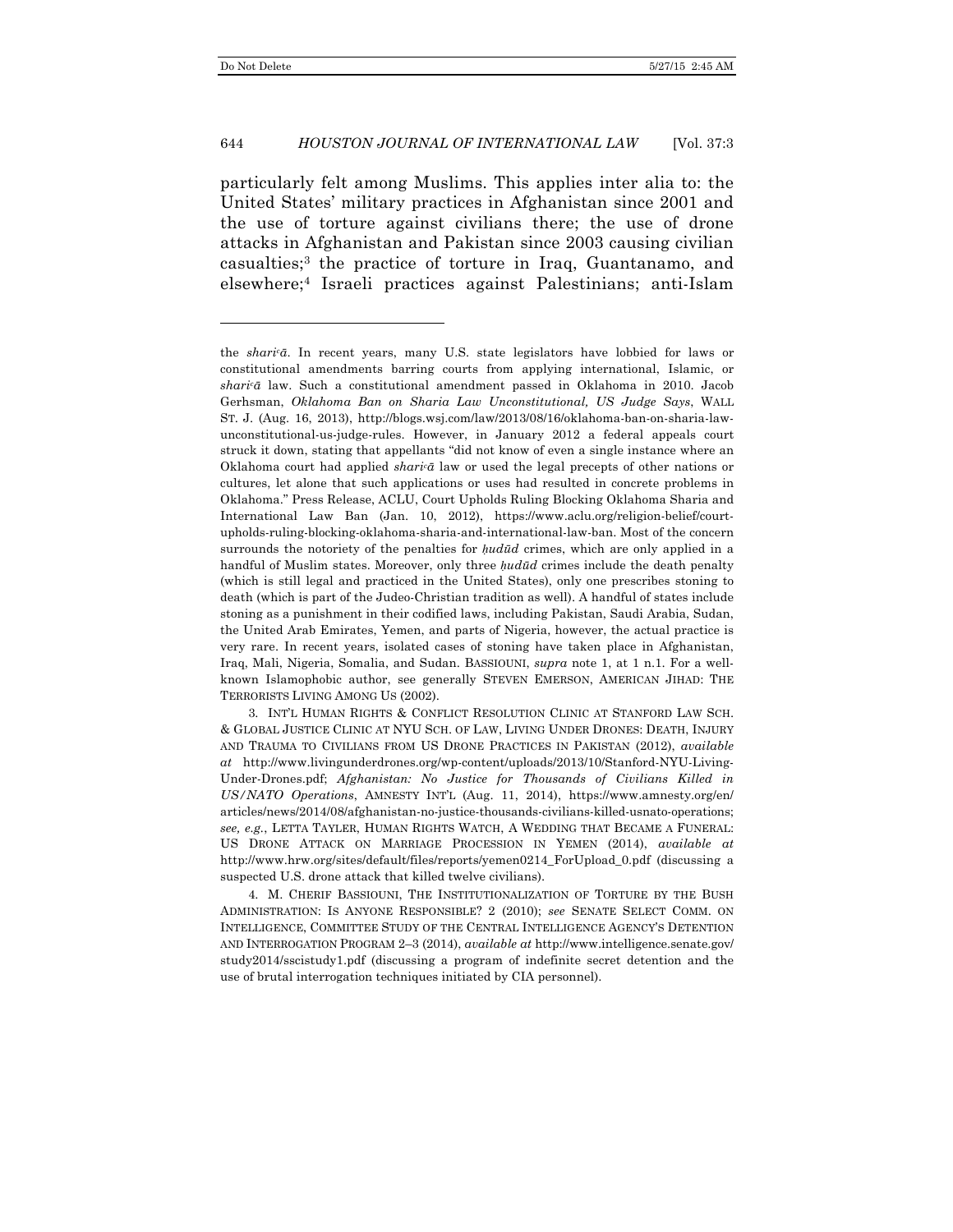#### 2015] *MISUNDERSTANDING ISLAM ON THE USE OF VIOLENCE* 645

feelings by Westerners (particularly right-wing parties, groups, and individuals); and cartoons and other symbols of disparagement of Islam's holy symbols in the name of "free speech." In conclusion, Muslims have felt alienated, rejected, and discriminated against by the West, which when compared with the West's double standards, its disregard of the harm suffered by Muslims not only from the West but also from other Muslims, and Muslims' own deficit in human, social, and economic development has led to the present confrontational crisis.

Western perceptions also fail to take into account Muslim societies' cultural diversity and their respective human, social, and economic conditions.5 These societies are still struggling with their relatively recent emergence from colonization and the negative influences of Western neo-imperialism that have kept non-democratic forms of government in place for nearly a century since the dismantling of the Ottoman Empire in 1922 C.E. of which they were a part.<sup>6</sup>

Contrary to what many in the West believe, Muslims have suffered the most from the wrongful, violent practices and erroneous or misleading religious beliefs held by some Muslims, mostly based on the erroneous teachings of unqualified laypreachers. Since WWII the number of Muslims killed by Muslims far exceeds the number of Muslims killed by non-Muslims.7

<sup>5.</sup> This is evident in Arab Muslim states. *See* UNITED NATIONS DEV. PROGRAM, ARAB HUMAN DEVELOPMENT REPORT 4–5 (2009).

<sup>6.</sup> BASSIOUNI, *supra* note 1; *see* M. ŞÜKRÜ HANIOĞLU, A BRIEF HISTORY OF THE LATE OTTOMAN EMPIRE 192–93 (2008) (discussing the collapse of the Ottoman Empire and the effect of this collapse on various Muslim societies). *See generally* DONALD QUATAERT, THE OTTOMAN EMPIRE, 1700–1922 (2d ed. 2000).

<sup>7.</sup> M. CHERIF BASSIOUNI, THE PURSUIT OF INTERNATIONAL CRIMINAL JUSTICE: A WORLD STUDY ON CONFLICTS, VICTIMIZATION, AND POST-CONFLICT JUSTICE (2010). Consider, for instance, that since 2003 in Iraq it is estimated that more than 300,000 Muslims and as many as 20,000 Christians have been killed by Muslims in a sectarian struggle, which cannot find any justification under the respective sects' best interpretations. Prior to that, during Saddam Hussein's rule, another 300,000 Muslims were killed by Muslims, and in the Iran-Iraq War of the 1980s, an estimated one million Muslims from these two countries were killed, including from the use of chemical weapons. The same is true in Afghanistan, where since the Russians withdrew in 1989, an estimated 400,000 Afghan and Pakistani Muslims have been killed by other Afghan and Pakistani Muslims. Even though the Taliban and others today claim to fight against a foreign occupier, the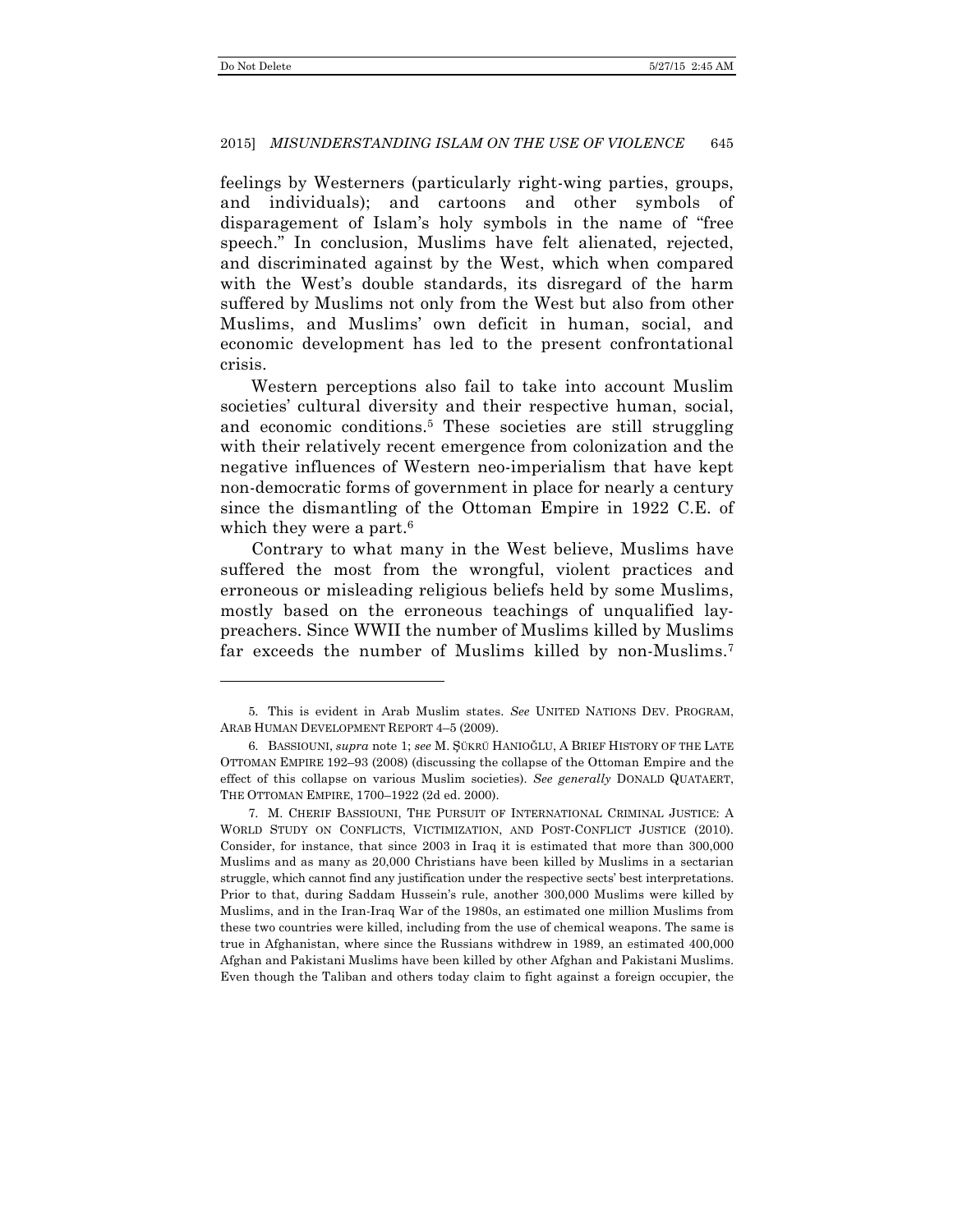# 646 *HOUSTON JOURNAL OF INTERNATIONAL LAW* [Vol. 37:3

But in the West, these facts are under-reported, while the victimization of Westerners is highly emphasized. Whereas the attack on the Charlie Hebdo offices resulted in twelve deaths,<sup>8</sup> DAESH/ISIS/ISIL (hereinafter referred to as "IS") executed 1,878 people in approximately the last six months of 2014, which averages a little more than ten executions every single day.9 And on January 3, 2015, *Boko Haram* is estimated to have killed over 2,000 people in the taking of the town of Baga, Nigeria.10 The numbers of these Muslim deaths in Muslim countries are multiple orders of magnitude greater than those that took place in Paris, but they have not received anywhere near the Western media attention of the Charlie Hebdo attack. This too heightens Muslim's anti-Western sentiments and enhances the disaffection of Muslims particularly among the youth.

In the end, all of this increases radicalization of Muslims, especially among the youth, and escalates the confrontation between Muslims and the West.<sup>11</sup>

number of Afghan Muslims killed by the Taliban is far greater than the total number killed by western foreign occupiers. Similarly, when Bangladesh declared its independence from Pakistan in 1971, close to a million Bengali Muslims were killed by pro-Pakistan Muslim forces. *Id.* What is presently happening in Syria is the most recent glaring example of Muslims' violations of the *sharicā* and Islamic law (*fiqh*), as well as secular international humanitarian law (IHL) and international human rights law (IHRL). Christopher Mullins, *Armed Conflicts Involving Muslim States*, *in SHARĪCA* AND ISLAMIC CRIMINAL JUSTICE IN TIME OF WAR AND PEACE app. B, 296–304 (2014).

<sup>8.</sup> Charles Bremner, *Islamists Kill 12 in Attack on French Satirical Magazine Charlie Hebdo*, TIMES (Jan. 7, 2015), http://www.thetimes.co.uk/tto/news/world/europe/ article4316408.ece.

<sup>9</sup>*. See* Oliver Holmes, *Islamic State Executed 1,878 in 6 Months, Monitors Say*, REUTERS (Dec. 28, 2014), http://www.reuters.com/article/2014/12/28/mideast-crisiscasualties-idUSL6N0UC0E620141228; *About 2000 People Killed by Islamic State Since the Establishment of "Caliphate"*, SYRIAN OBSERVATORY FOR HUM. RTS., (Dec. 28, 2014), http://syriahr.com/en/2014/12/about-2000-people-killed-by-islamic-state-since-theestablishment-of-caliphate [hereinafter SYRIAN OBSERVATORY].

<sup>10.</sup> Press Release, Amnesty Int'l, Nigeria: Massacre Possibly Deadliest in Boko Haram's History (Jan. 9, 2015), http://www.amnesty.org/en/for-media/press-releases/ nigeria-massacre-possibly-deadliest-boko-haram-s-history-2015-01-09-0 [hereinafter Amnesty International Press Release]; *see Satellite Images Show Horrific Scale of Boko Haram Attack on Baga*, AMNESTY INT'L (Jan. 15, 2015), http://www.amnestyusa.org/ news/news-item/nigeria-satellite-images-show-horrific-scale-of-boko-haram-attack-on-baga.

<sup>11.</sup> For a view predicting an inevitable clash between the West and Islam, see generally SAMUEL P. HUNTINGTON, THE CLASH OF CIVILIZATIONS AND THE REMAKING OF WORLD ORDER (1998). Unlike Huntington, this Author does not believe in the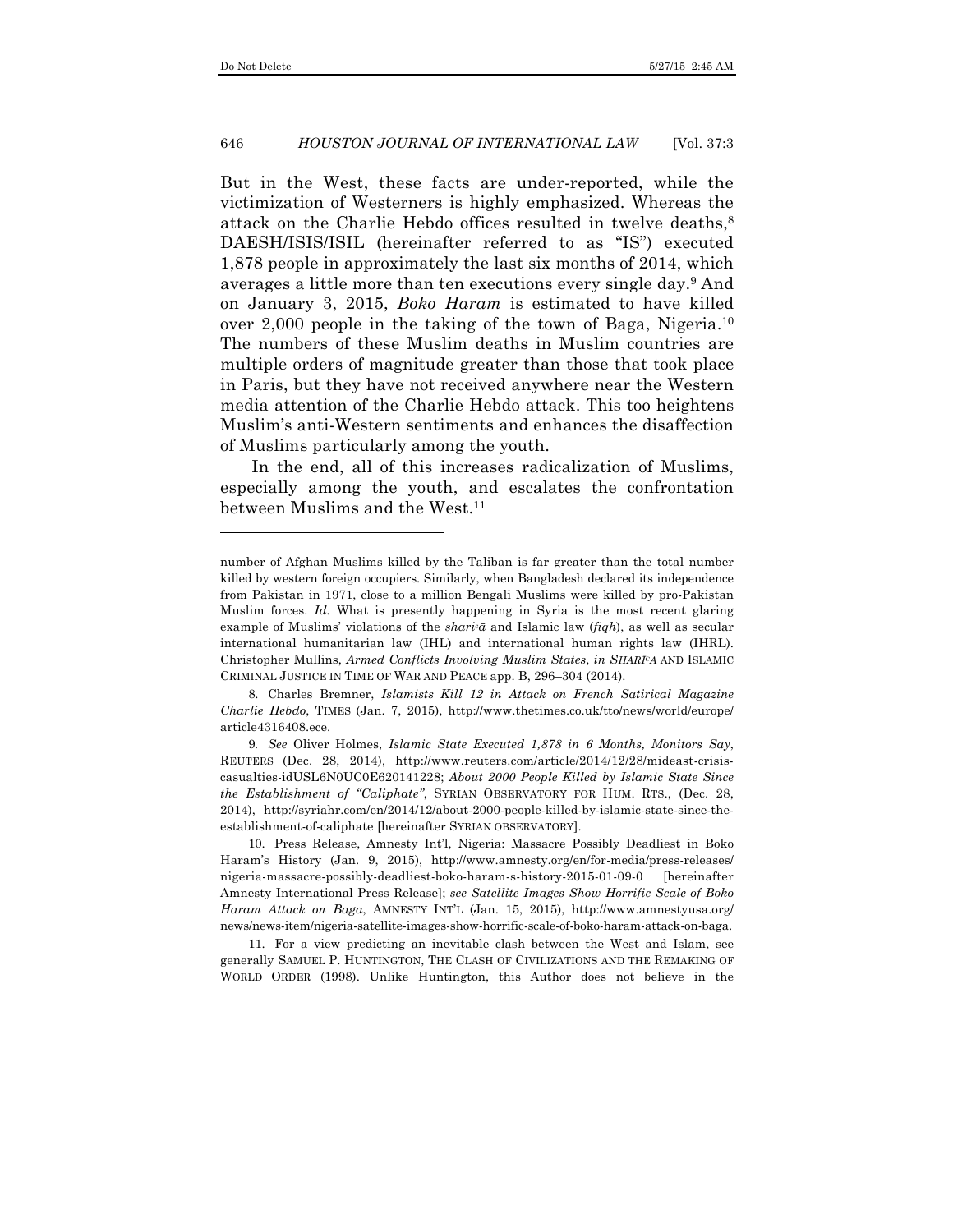#### 2015] *MISUNDERSTANDING ISLAM ON THE USE OF VIOLENCE* 647

Suicide bombings, the killing of non-combatants, and particularly the indiscriminate killing of civilians, including women and children, persons *hors de combat* such as the sick and the injured, the destruction of religious places, and torture, are prohibited in Islam, and there are no excuses or justifications for them.12 These acts are criminal under the *sharicā* and Islamic law, and no amount of doctrinal rationalization by certain politically motivated or insufficiently informed Muslim theologians and political activists can alter this conclusion.13 Any cursory reading of the *Qur'ān* leads to this conclusion, notwithstanding the *fatāwa* (plural of *fatwa*) of politicallymotivated religious and political leaders, most of whom are unqualified to issue any edict whatsoever.14

inevitability of this clash even at a time when, after the "Charlie Hebdo" killings, the entire world is standing up in opposition to this type of violence, and the backlash in Europe and America, driving the anti-Muslim political right-wing parties to increase their denunciations of Islam and Muslims.

<sup>12.</sup> For the prohibition of these acts in Islamic law, see Muhammad ibn al-Hasan Shaybani (b. 749, d. 805), who was an early Muslim jurist from Iraq and father of international law in Islam. His treatise AL-SIYYAR AL-KABĪR, was written at the end of the 18th century C.E. See THE ISLAMIC LAW OF NATIONS: SHAYBANI'S SIYAR (Majid Khadduri trans., Johns Hopkins Univ. Press, rev. ed. 2001) [hereinafter THE ISLAMIC LAW OF NATIONS], for a modern translation. *See also* BASSIOUNI, *supra* note 1, at 175–81 (discussing both general prohibitions against killing and harming others as well as a number of specific protections for specific persons and places contained in the *Qur'ān*).

<sup>13.</sup> BASSIOUNI, *supra* note 1, at 175–81.

<sup>14.</sup> The issuance of a *fatwa* has several substantive requirements, but more importantly, the scholar issuing it must possess a number of qualifications. The late Osama bin Laden, like so many other political/religious chieftains of movements throughout Muslim societies, did not meet these qualifications. These abuses exist throughout the Muslim world. Recently, an Egyptian cleric purporting to speak on behalf of the Fatwa Committee of Egypt's highest Islamic authority, Al-Azhar, publicly pronounced that fighting against protesters who oppose the Muslim Brotherhood, even to death, is a righteous act. The Islamic Research Academy of Al-Azhar publicly condemned the unofficial fatwa. *See* Warren Moise, *Sharia Law Part II: How Does It Work?*, S.C. LAW. 13–15 (2014) (describing *fatwa* as an "Islamic legal pronouncement, issued by an expert in religious law (mufti), pertaining to a specific issue, usually at the request of an individual or judge to resolve an issue where Islamic jurisprudence (fiqh), is unclear"); *see also Egypt's Al-Azhar Condemns Cleric Speaking in Its Name*, AL-AHRAM ENGLISH (Aug. 16, 2012), http://english.ahram.org.eg/NewsContent/1/64/50590/Egypt/ Politics-/Egypts-AlAzhar-condemns-cleric-speaking-in-its-nam.aspx. This phenomenon of pseudo-*fatwas* prevailed between the 1960s and 1980s in Egypt with jihadist groups who justified assassinations and attacks upon foreign tourists. BASSIOUNI, *supra* note 1, at 3 n.10.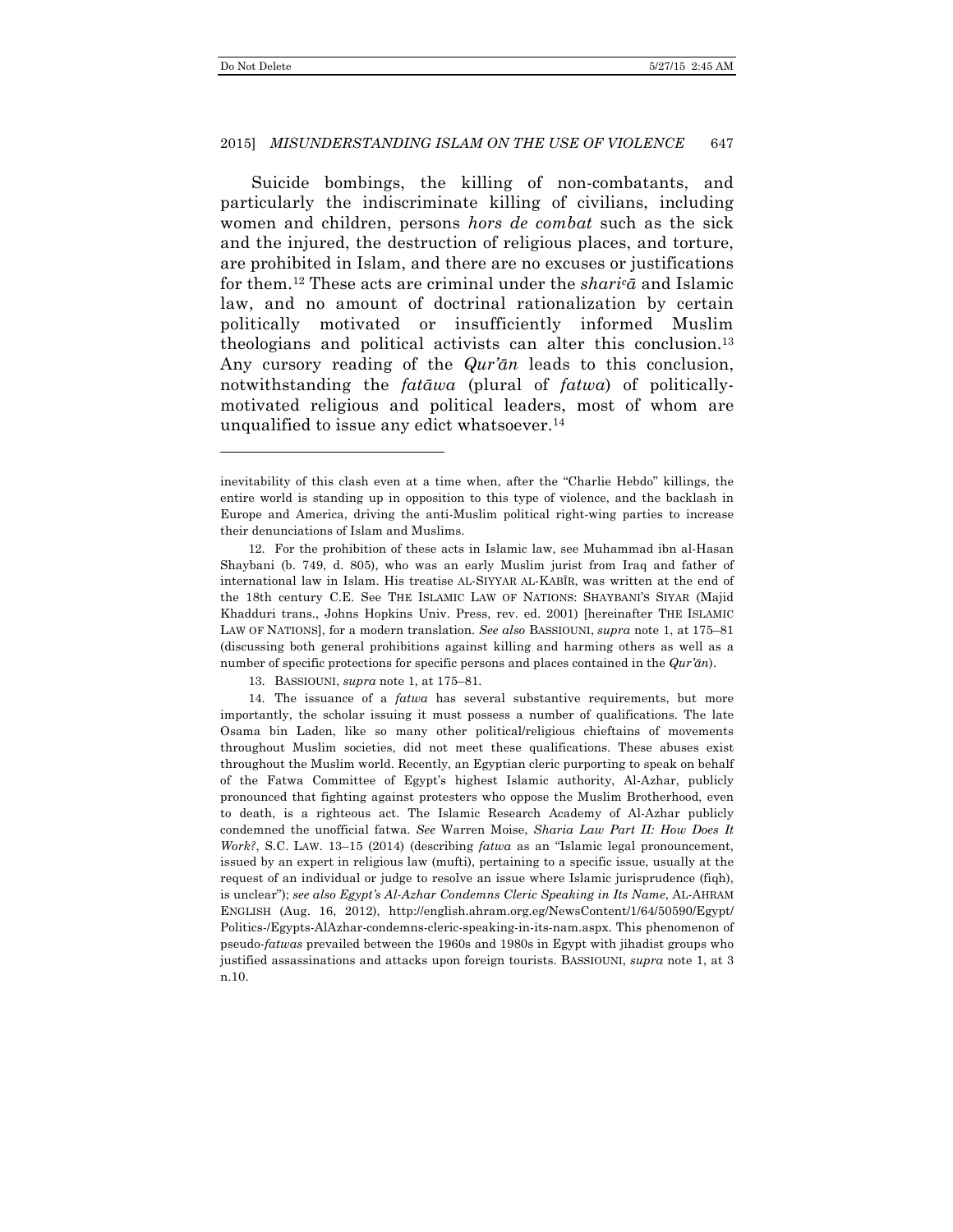#### 648 *HOUSTON JOURNAL OF INTERNATIONAL LAW* [Vol. 37:3

Islam rejects the postulate that "the ends justify the means"15 because it is a religion grounded in higher values and principles thus requiring that the ends and the means conform to these values and principles and to its specific legal dictates. Thus, violent conduct towards Muslim and non-Muslim civilians is contrary to Islam, whether it is committed by groups such as IS,16 the *Shabaab* in Somalia,17 the *Boko Haram* in Nigeria,18 the *Ansar Dine* in Mali,<sup>19</sup> the Taliban in Afghanistan,<sup>20</sup> or suicide bombings by Palestinian freedom fighters.<sup>21</sup>

The Muslim world must assume its responsibilities, not only in terms of progressively developing its laws and legal systems, but also in ensuring accountability and ending impunity for International Humanitarian Law violators in conflicts occurring within their societies.<sup>22</sup> This has not yet occurred. Regrettably,

<sup>15.</sup> The dictum is attributed to NICCOLÒ MACHIAVELLI IL PRINCIPE: LE GRANDI OPERE POLITICHE (G. M. Anselmi & E. Menetti trans., 1992).

<sup>16</sup>*. See, e.g.*, SYRIAN OBSERVATORY, *supra* note 9.

<sup>17</sup>*. See*, *e.g*., LAETITIA BADER, HUMAN RIGHTS WATCH, NO PLACE FOR CHILDREN: CHILD RECRUITMENT, FORCED MARRIAGE, AND ATTACKS ON SCHOOLS IN SOMALIA (2012), *available at* http://www.hrw.org/sites/default/files/reports/somalia0212ForUpload\_0.pdf.

<sup>18</sup>*. See*, *e.g*., Amnesty International Press Release, *supra* note 10; Adam Nossiter, *Child Bombs Nigeria Market, Killing 20*, N.Y. TIMES, Jan. 11, 2015, at A8.

<sup>19</sup>*. See*, *e.g*., Adam Nossiter, *Saying Mali 'Is Our Country,' Militias Train to Oust Islamists*, N.Y. TIMES, Aug. 6, 2012, at A1; *see also Mali Crisis: Key Players*, BBC NEWS (Mar. 12, 2013), http://www.bbc.com/news/world-africa-17582909.

<sup>20</sup>*. See generally* ANAND GOPAL, NO GOOD MEN AMONG THE LIVING: AMERICA, THE TALIBAN, AND THE WAR THROUGH AFGHAN EYES (2014). *See also* THE TALIBAN AND THE CRISIS OF AFGHANISTAN (Robert D. Crews & Amin Tarzi eds., 2008). *See also* Atia Abawi, *Afghan Woman Whose Nose, Ears Cut Off Travels to U.S*., CNN (Aug. 4, 2010), http://edition.cnn.com/2010/WORLD/asiapcf/08/04/afghanistan.mutilated.girl.update/ind ex.html. The story recounts the story of a 16-year old girl named Aisha, who was sold into marriage to an abusive Taliban fighter to pay off a family debt. Aisha ran away from her husband. When she was found, she was tried before a court, which sentenced her to having her nose cut off and being left in the mountains to die. She survived and subsequently traveled to Los Angeles for reconstructive surgery. *Id.*; *see* Comm'n on Human Rights, *Report of the Independent Expert on the Situation of Human Rights in Afghanistan*, U.N. DOC. A/59/370 (Sept. 21, 2004); *see also* Comm'n on Human Rights, *Report of the Independent Expert on the Situation of Human Rights in Afghanistan*, U.N. DOC. E/CN.4/2005/122 (Mar. 11, 2005).

<sup>21.</sup> ROBERT PAPE & JAMES K. FELDMAN, CUTTING THE FUSE: THE EXPLOSION OF GLOBAL SUICIDE TERRORISM AND HOW TO STOP IT (2010); *see* ROBERT PAPE, DYING TO WIN: THE STRATEGIC LOGIC OF SUICIDE TERRORISM (2005).

<sup>22</sup>*. See* BASSIOUNI, *supra* note 1, at 81.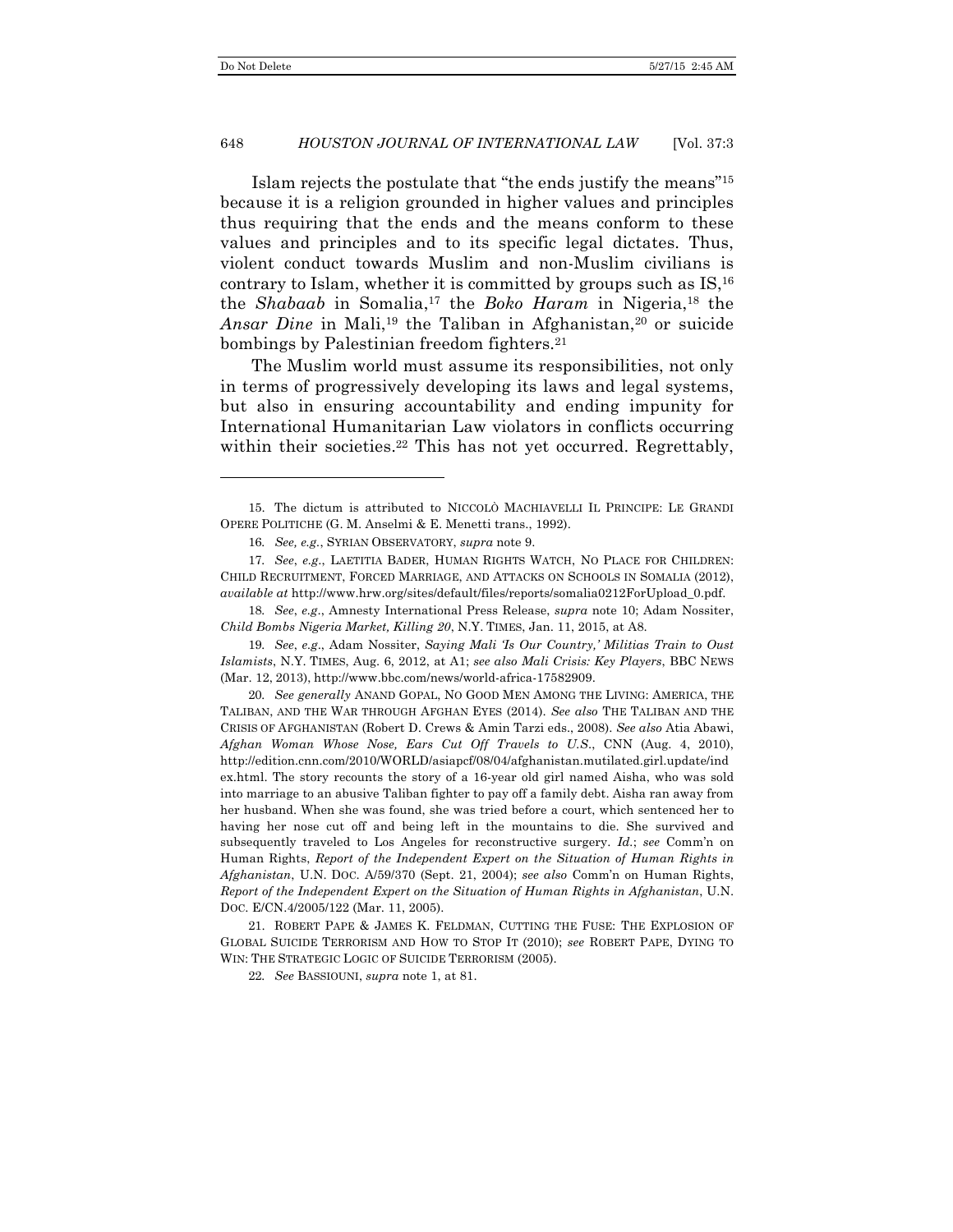## 2015] *MISUNDERSTANDING ISLAM ON THE USE OF VIOLENCE* 649

major world powers have also failed in this respect, and have invoked exceptionalism as in the case of the United States, Russia, and China.23 Others, like Israel, simply employ a double standard that self-justifies their use of violence as is evident in the 2008–2009 incursion into Gaza, the Report of a U.N. Commission of Inquiry regarding the incursion,  $24$  and the 2014 incursion that is presently under investigation by a similar U.N. Commission of Inquiry.25 The combination of these factors enhances the disaffection of Muslims and particularly young Muslims who are therefore likely to be drawn into groups engaged in politically-motivated terror-violence.26

# II. CONTEMPORARY POLITICALLY MOTIVATED VIOLENCE AND THE CRISIS OF ISLAM IN THE MODERN WORLD

Over the past century Muslim societies have had to grapple with a number of existentially fundamental economic, social, and political issues that they have not been able to address, let alone to resolve. Among them is how to adapt the needs of

<sup>23.</sup> SEYMOUR MARTIN LIPSET, AMERICAN EXCEPTIONALISM: A DOUBLE-EDGED SWORD (1997). *See, e.g.*, DONALD E. PEASE, THE NEW AMERICAN EXCEPTIONALISM (2009).

<sup>24.</sup> Human Rights Council, *Human Rights in Palestine and other Occupied Arab Territories: Report of the United Nations Fact-Finding Mission on the Gaza Conflict*, U.N. DOC. A/HRC/12/48 (Sept. 25, 2009).

<sup>25.</sup> Human Rights Council Res. S-21/1, Ensuring Respect for International in the Occupied Palestine Territory, Including East Jerusalem, 21st Sess., July 23, 2014, U.N. DOC. A/HRC/RES/S-21/1 (July 24, 2014).

<sup>26.</sup> For an extended discussion of various factors drawing Muslims into violence, see generally EVOLVING APPROACHES TO JIHAD: FROM SELF-DEFENSE TO REVOLUTIONARY AND REGIME-CHANGE POLITICAL VIOLENCE IN JIHAD: CHALLENGES TO INTERNATIONAL AND DOMESTIC LAW (M. Cherif Bassiouni & Amna Guellali eds., 2010); YŪSUF AL-QARADĀWĪ, FIQH AL-JIHĀD: DIRĀSAH MUQĀRANA LI-AḤKĀMIHI WA-FALSAFATIHI FĪ DAW<sup>,</sup> AL-QUR'ĀN WA-AL-SUNNA [The Law of War: a Comparative Study of its Rulings and Philosophy in the Light of the Qur'an and Sunna] (2009); M. Cherif Bassiouni, *Evolving Approaches to Jihad: From Self-Defense to Revolutionary Regime-Change Political Violence*, 8 CHI. J. INT'L L. 119, 142 (2007) [hereinafter Bassiouni, *Evolving Approaches to Jihad*]; YŪSUF AL-QARAḌĀWĪ, ISLAMIC AWAKENING BETWEEN REJECTION AND EXTREMISM (Int'l Inst. of Islamic Thought, 4th ed. 2006); 2 M. CHERIF BASSIOUNI, INTERNATIONAL TERRORISM (2002); M. Cherif Bassiouni, *Legal Control of International Terrorism: A Policy-Oriented Assessment*, 43 HARV. INT'L L. J. 83 (2002); YŪSUF AL-QARAḌĀWĪ, THE LAWFUL AND PROHIBITED IN ISLAM (1995); M. CHERIF BASSIOUNI, LEGAL RESPONSES TO INTERNATIONAL TERRORISM: U.S. PROCEDURAL ASPECTS (1988); M. CHERIF BASSIOUNI, INTERNATIONAL TERRORISM AND POLITICAL CRIMES (1975).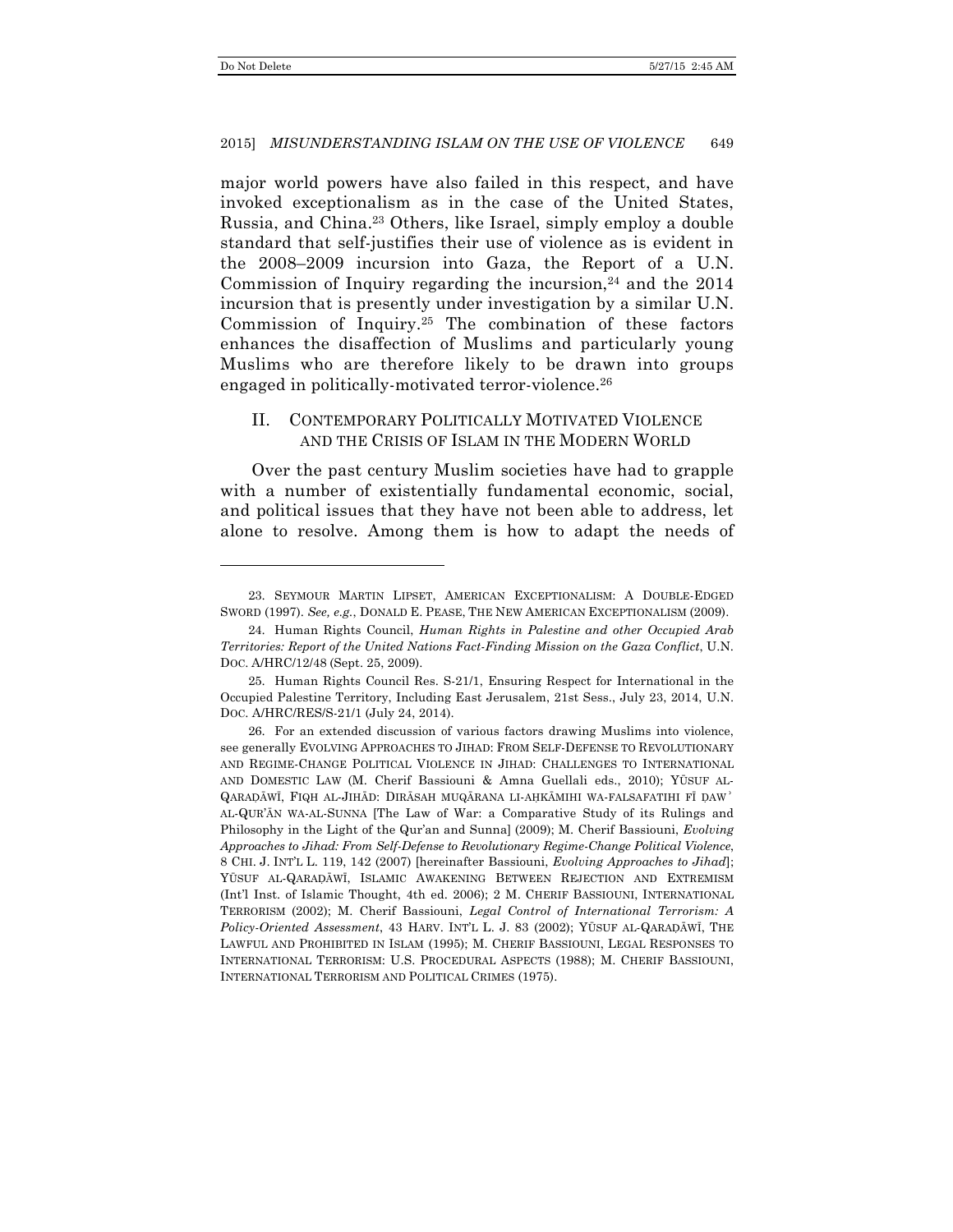#### 650 *HOUSTON JOURNAL OF INTERNATIONAL LAW* [Vol. 37:3

modernity to Islam and vice-versa. For all too many Muslims the very juxtaposition of the words Islam and modernity is an anathema. Muslim reformists, particularly those who resort to scientific ways of demonstrating the need for change, are derogatorily referred to as *cilmani* (scientific) by some Muslim scholars and preachers, along with their followers, with the implication that such *cilmani* Muslims border on the heretical.<sup>27</sup> Yet the *Qur'ān* refers to the word *cilm* (science) 880 times in positive terms. For all practical purposes, anyone who does not accept the vision of Islam that was fixed by the 12th century C.E.28 and urges progressive theological and legal interpretation of the norms of the *sharicā* and Islamic law, is viewed as deviant, a heretic, or even a *kāfir* (an unbeliever, or one who rejects God or denies the truth revealed by God).29

The contemporary phenomenon of violence by Muslims reveals a strong link between populist theological and doctrinal teachings to ideologically motivated violence.30 This is largely due to the level of ignorance and/or misguided knowledge about Islam among the masses in the Muslim world. And this in turn is essentially due to a deficit in these societies' human development and the misleading teachings of Islam by unqualified *mullahs*, *imāms*, *sheikhs*, and other (self) titled religious "leaders" that reach the masses directly, without having a corrective filter provided by the better informed religious leaders. Political actors seeking to advance their views

<sup>27.</sup> M. Cherif Bassiouni & Gamal M. Badr, *The Shari'ah: Sources, Interpretation, and Rulemaking*, 1 UCLA J. ISLAMIC & NEAR E. L. 135, 145 (2002). The term is also used to describe Muslim secularists.

<sup>28.</sup> Note that progressive, open theological thought in Islam was frozen by the 12th century C.E. in most parts of the Muslim *ummah*, except in Andalusia, where it survived for almost another century. *Id.*, at 177–78. There too, however, it varied from region to region as Andalusia became fragmented, and different areas were lost from Muslim control at different times. *See generally* HUGH KENNEDY, MUSLIM SPAIN AND PORTUGAL: A POLITICAL HISTORY OF AL-ANDALUS (1997); *see also* W. MONTGOMERY WATT & PIERRE CACHIA, A HISTORY OF ISLAMIC SPAIN (2007); *see also* JAMIL M. ABUN-NASR, A HISTORY OF THE MAGHRIB IN THE ISLAMIC PERIOD (3d ed. 1987).

<sup>29.</sup> Bassiouni & Badr, *supra* note 27, at 171–72. This is no different than the position of certain orthodox Jews and fundamentalist Christians with respect to anyone of their faith who does not accept literal interpretations. This analogy does not, however, justify any such theological approaches.

<sup>30</sup>*. See* Bassiouni, *Evolving Approaches to Jihad*, *supra* note 26, at 120.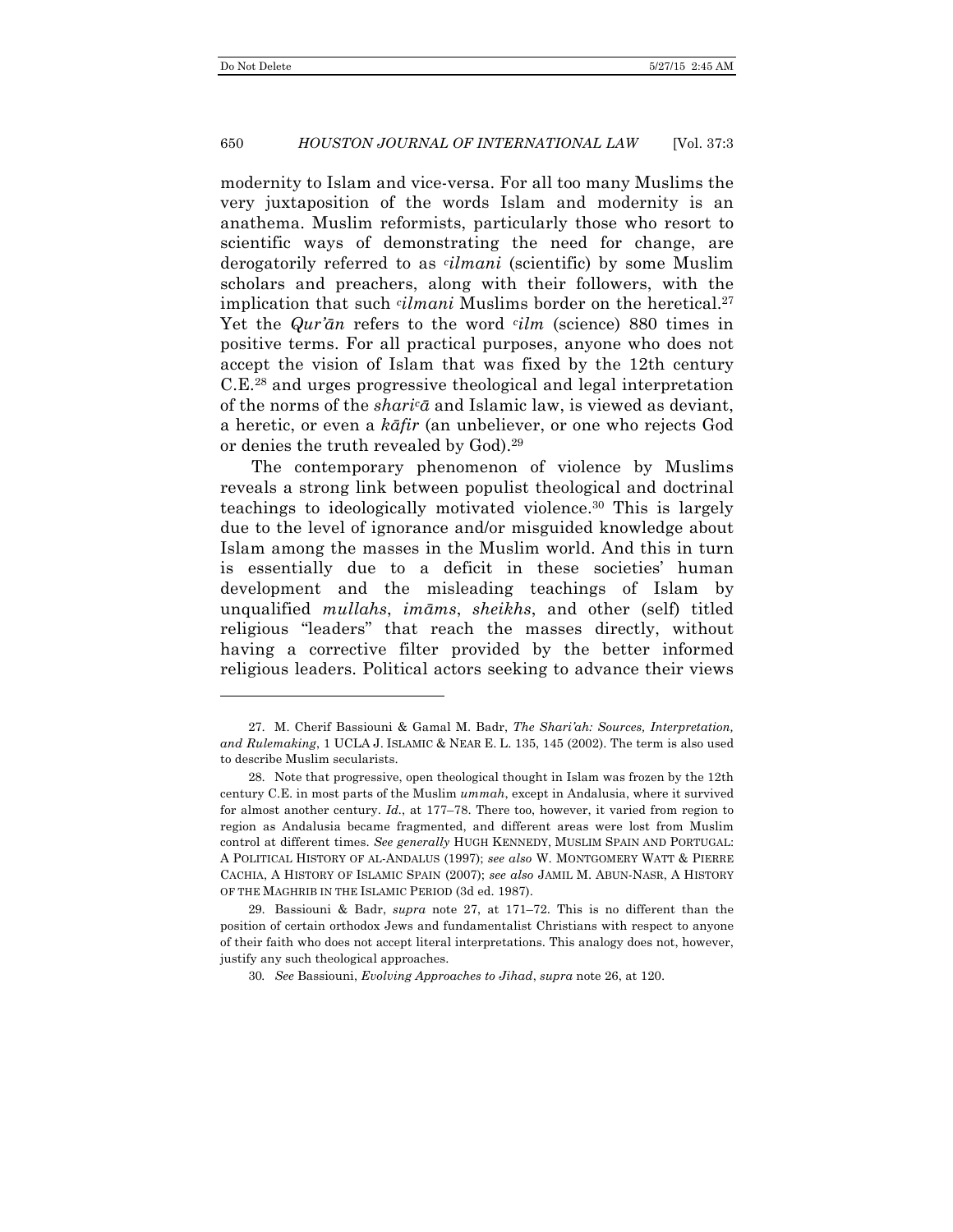#### 2015] *MISUNDERSTANDING ISLAM ON THE USE OF VIOLENCE* 651

by propagating erroneous notions of Islam that the largely ignorant masses are ready to accept and follow have supplanted traditional scholars, teachers, and Imams. The latter have, therefore, have not only been displaced, but their impact on the masses has been substantially blunted. Suffice it to observe that self-styled exponents of certain erroneous views of the *sharicā* are doing this right now in places like: Afghanistan, Egypt, Iraq, Libya, Mali, Nigeria, Pakistan, Somalia, Syria and Yemen.31 Regrettably, all too few Muslim theologians, intellectuals, and political leaders raise their voices in opposition to these practices.32

This is violence in the name of Islam, but not violence permitted by Islam. Acts of violence, whether against Muslims or non-Muslims, such as: indiscriminate killings, beheadings, rapes, slavery, destruction of public and private property, pillage, and theft, violate the *sharicā* and Islamic law.

Pseudo-*culamma* of the populist genre, have used the doctrine of *Jihad* to propagate the legal foundation for a resort to violence and more significantly as a justification for the use of violence prohibited by the *sharicā* and Islamic law.33 But *Jihad* is subject to a number of legal pre-conditions, only then does it allow for the derogation of prohibitions on the use of violence, but it still does not allow derogation of the ways and means in

<sup>31</sup>*. See* SYRIAN OBSERVATORY, *supra* note 9; Amnesty International Press Release, *supra* note 10; BADER, *supra* note 17; Nossiter, *supra* note 18; Nossiter, *supra* note 19; GOPAL, *supra* note 20; PAPE, *supra* note 21.

<sup>32.</sup> This was also at issue in Iran in 1979 when elements of the Revolutionary Guard seized the U.S. embassy in Tehran and held 52 diplomats hostage for 444 days. This Writer opposed the practice. *See* M. Cherif Bassiouni, *The Protection of Diplomats Under Islamic Law*, 74 AM. J. INT'L L. 609, 610–11, 626 (1980) (arguing that there is a Koranic mandate that Muslim states must protect envoys and that sanction is the only action to be taken against them). The International Court of Justice upheld the U.S. position and condemned Iran. United States Diplomatic and Consular Staff in Tehran (U.S. v. Iran), 1980 I.C.J. 3 (May 24). More recently, again in Pakistan, two parents murdered their teenage girl with acid for having looked at a boy who passed their home. The parents claimed that the girl's death was necessary in order to preserve the honor of the family. Zulfiqar Ali, *Girl Killed in Pakistani-Administered Kashmir Acid Attack*, BBC NEWS (Nov. 1, 2012), http://www.bbc.co.uk/news/world-asia-20173484.

<sup>33.</sup> Bassiouni, *Evolving Approaches to Jihad*, *supra* note 26, at 138–39.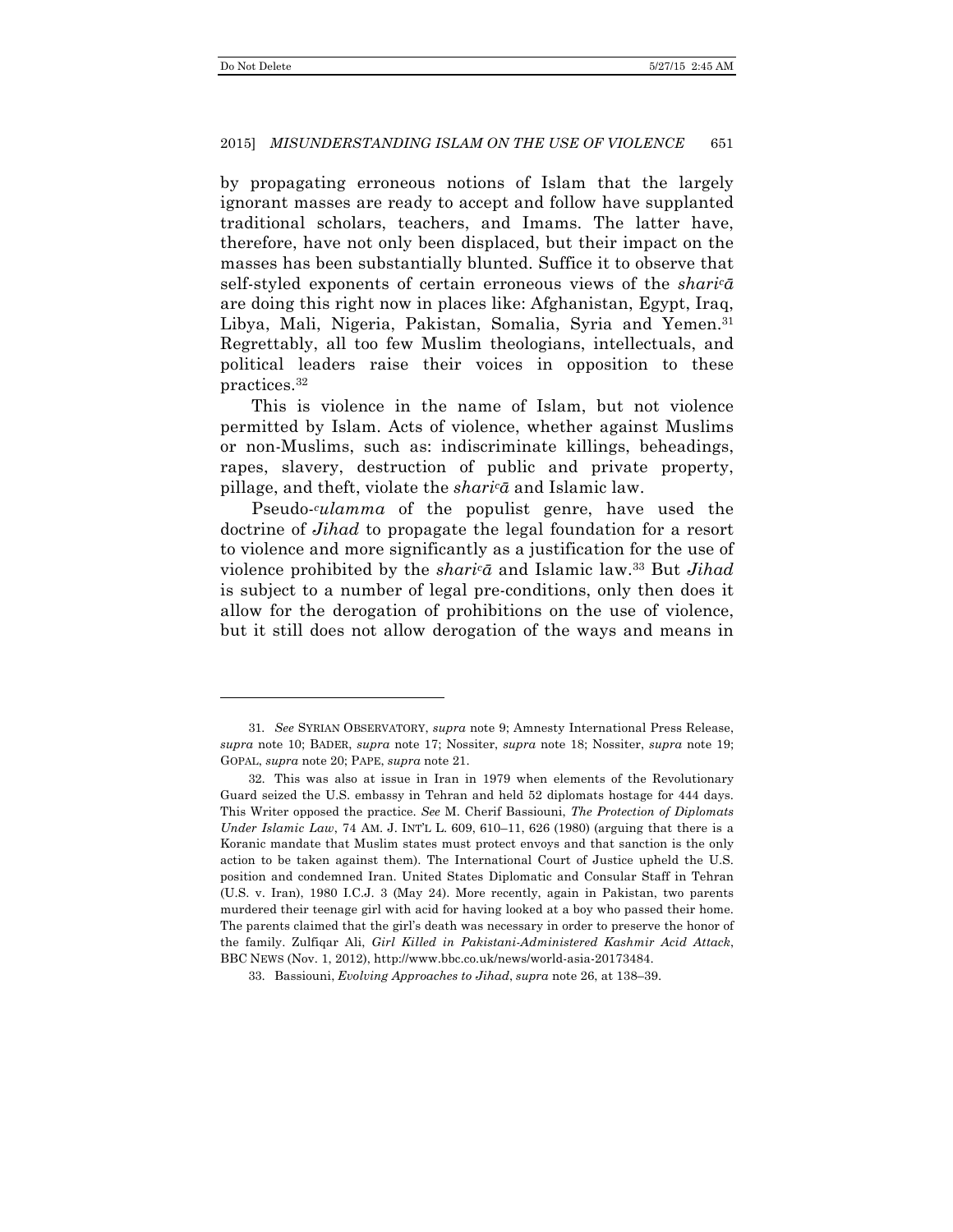# 652 *HOUSTON JOURNAL OF INTERNATIONAL LAW* [Vol. 37:3

the carrying out of permissible violence. This is equivalent in international law to the *jus ad bellum* and the *jus in bello*. 34

As stated above, the violence that we are witnessing by certain groups in the Muslim world also has socio-economic and political causes. They include: ignorance, poverty, frustration, anger, and political oppression. But much of it is also due to the low level of knowledge among those who are, or claim to be, Muslim scholars and whose teachings are contrary to Islam, or at least contrary to a better and more enlightened understanding of Islam. This is not only by contemporary standards, but also by the standards established by the Prophet in Madinah during Islam's first decade (622 and 632 C.E.) and reinforced by the practice of the Muslim *ummah* over the following 200 years.

<sup>34.</sup> Mohamed Abdel Dayem & Fatima Ayub, *In the Path of Allah: Evolving Interpretations of Jihad and its Modern Challenges*, 7 UCLA J. ISLAMIC & NEAR E. L. 67, 86–92 (2008) ("[J]ihad carries a range of guidelines tantamount to its own jus ad bellum and jus in bello."). For more information see generally: THE ISLAMIC LAW OF NATIONS, *supra* note 12; BASSIOUNI, *supra* note 1; AHMED AL-DAWOODY, THE ISLAMIC LAW OF WAR: JUSTIFICATIONS AND REGULATIONS (2011); NIAZ SHAH, ISLAMIC LAW AND THE LAW OF ARMED CONFLICT 93–117 (2011); Muhammad Munir, *The Layha for the Mujahideen: An Analysis of the Code of Conduct for the Taliban Fighters Under Islamic Law*, 93 INT'L R. RED CROSS 81, 85 (2011); AL-WATHĀ'IQ AL-DAWLIYYA WA AL-IQLĪMIYYA AL-MAcNIYYAA BI ḤUQŪQ AL-INSĀN [Regional and International Documents on Human Rights] (M. Cherif Bassiouni & Khaled Mohey El Din eds., 2011); M. CHERIF BASSIOUNI, AL-QĀNŪN AL-DAWLĪ AL-INSĀNĪ [International Humanitarian Law] (2007); MAJID KHADDURI, WAR AND PEACE IN THE LAW OF ISLAM (Law Book Exch., Ltd., reprt. 2006) (1995); Muhammad Munir, *Public International Law and Islamic International Law: Identical Expressions of World Order*, 1 ISLAMABAD L. REV. 369, 425 (2003); MUHAMMED HAMIDULLAH, MUSLIM CONDUCT OF STATE (1977); MOHAMMAD TALAT AL-GHUNAYMI, THE MUSLIM CONCEPTION OF INTERNATIONAL LAW AND THE WESTERN APPROACH (1968); MUḤAMMAD ABŪ ZAHRA, AL-ALĀQĀT AL-DAWLIYYA FĪ AL-ISLĀM [International Relations in Islam] (1964); SAID RAMADAN, ISLAMIC LAW: ITS SCOPE AND EQUITY (1961); Hanse Kruse, *al-Shaybani on International Instruments*, 1 J. PAK. HIST. SOC'Y 90 (1953); Edmund Rabbath, *Pour Une Theorie du Droit International Musulman*, 6 REVUE ÉGYPTIENNE DE DROIT INTERNATIONAL 1 (1950); Mohamed Abdallah Deraz, *Le Droit Internationale De Islam*, 5 REVUE ÉGYPTIENNE DE DROIT INTERNATIONAL 17 (1949); Ahmed Rechid, *Islam et le Droit des Genes*, 60 RECUEIL DES COURS DE L'ACADÉMIE DE DROIT INT. DE LA HAYE 371 (1937) (Fr.); NAJIB ARMANAZI, L'ISLAM ET LE DROIT INT. (1929) (Fr.); Sayid Abdel Majjid, *The Muslim International Law*, 28 L. Q. REV. 89 (1912).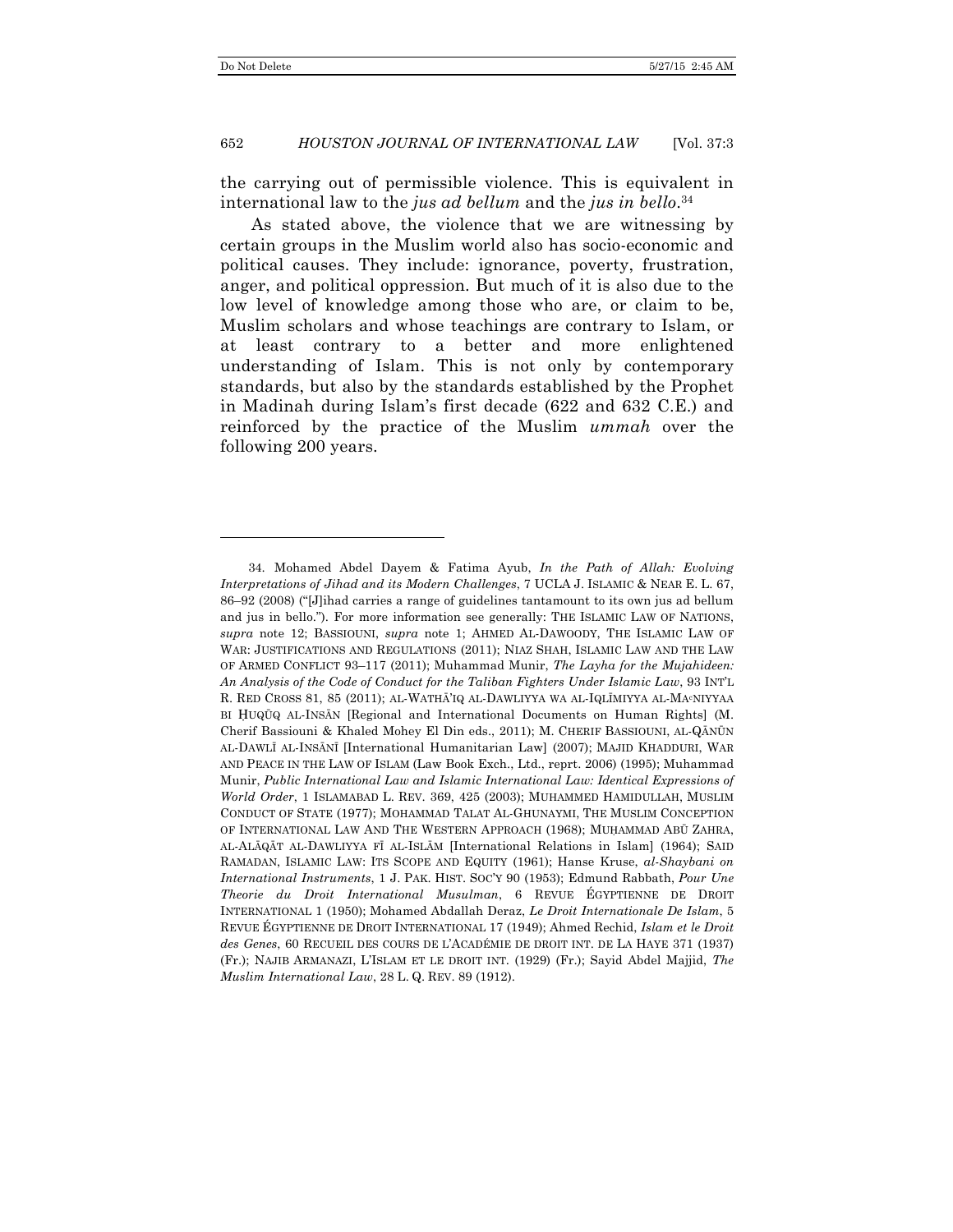#### 2015] *MISUNDERSTANDING ISLAM ON THE USE OF VIOLENCE* 653

# III. THE THEOLOGICAL BAGGAGE

The theological and legal doctrinal developments that blossomed in the Islamic *ummah* during its "Golden Age" from the 8th to the 12th centuries C.E. came to an end with the Mogul and Seljuk invasions that devastated what was left of the Abbasid period.35 Beginning in the 10th century C.E., however, *Sunni* scholars became concerned with the influx of new knowledge systems and their respective methods that came from other civilizations.36 This influx was an inevitable consequence of the

36. BASSIOUNI, *supra* note 1, at 7. These scholarly books trace the origins and evolution of Islam and Islamic law, including the internal and external factors that had an impact on this evolution: LESLEY HAZLETON, AFTER THE PROPHET: THE EPIC STORY OF THE SHIA-SUNNI SPLIT (2010); RICHARD M. FRANK, EARLY ISLAMIC THEOLOGY: THE MU'TAZILITES AND AL-ASH<sup>C</sup>ARI, TEXTS AND STUDIES ON THE DEVELOPMENT AND HISTORY OF KALAM (2007); WAEL HALLAQ, THE ORIGINS AND EVOLUTION OF ISLAMIC LAW (2005); JONATHAN P. BERKEY, THE FORMATION OF ISLAM: RELIGION AND SOCIETY IN THE NEAR EAST 600–1800 (2003); YASIN DUTTON, THE ORIGINS OF ISLAMIC LAW (1999); BERNARD G. WEISS, THE SPIRIT OF ISLAMIC LAW (1999); RICHARD C. MARTIN ET AL., DEFENDERS OF REASON IN ISLAM: MU'TAZILISM AND RATIONAL THEOLOGY FROM MEDIEVAL SCHOOL TO

<sup>35.</sup> BASSIOUNI, *supra* note 1, at 7. The exact years considered to comprise the "Golden Age" of Islam, and in what part of the Muslim *ummah*, varies amongst historians. Most, however, agree that it includes the Abbasid period (in Iraq, 132–655 A.H./750–1258 C.E.), the Fatimid period (in Egypt, 296–566 A.H./909–1171 C.E.), and the Andalusian period (in Spain, 138–633 A.H./756–1236 C.E.). Political scientists see the Abbasid period as the most relevant (with some adding the preceding Syrian Umayyad period from 40–132 A.H./661 to 750 C.E.), relegating the two others to the level of sideshows. *Id*. For an extended discussion of the "Golden Age" scholars of Islam and works produced during this period, see generally: ABU NASR AL-FARABI, ON THE PERFECT STATE (Richard Walzer trans., 1998); AL-FARABI, LA CITTA VIRTUOSA (1996); D. Black, *Al-Farabi*, *in* HISTORY OF ISLAMIC PHILOSOPHY 178–97 (Oliver Leaman & S. Nasr eds., 1996); AVICENNA (IBN SINA) ON THEOLOGY (A.J. Arberry trans., 2007); SHAMS INATI, IBN SINA AND MYSTICISM: REMARKS AND ADMONITIONS (1996); Shams Inati, *Ibn Sina*, *in*  HISTORY OF ISLAMIC PHILOSOPHY 231–46 (Oliver Leaman & S. Nasr eds., 1996); IBN SINA, REMARKS AND ADMONITIONS, PART ONE: LOGIC (Shams Inati trans., 1984); IBN SINA, THE LIFE OF IBN SINA: A CRITICAL EDITION AND ANNOTATED TRANSLATION (W. Gohlman ed. & trans., 1974); IBRAHIM NAJJAR, FAITH AND REASON IN ISLAM: AVERROES' EXPOSITION OF RELIGIOUS ARGUMENTS (2001); IBN RUSHD, KITAB FASL AL-MAQAL [On the Harmony of Religion and Philosophy] (G. Hourani ed., 1959); IBN RUSHD, AVERROES' COMMENTARY ON PLATO'S REPUBLIC (E. Rosenthal ed. & trans., 1978); IBN RUSHD, AVERROES' TAHAFUT AL-TAHAFUT [The Incoherence of the Incoherence] (M. Bouyges ed., 1992); IBN RUSHD, LE LIVRE DU DISCOURS DECISIF [The Book of Decisive Discourse] (M. Geoffroy trans., 1996); IBN RUSHD, L'INCOERENZA DELL'INCOERENZA DEI FILOSOFI [On the Perfect State] (M. Campanini trans., 1997); IBN KHALDUN, AL-MUQADDIMAT (F. Rosenthal trans., 1958).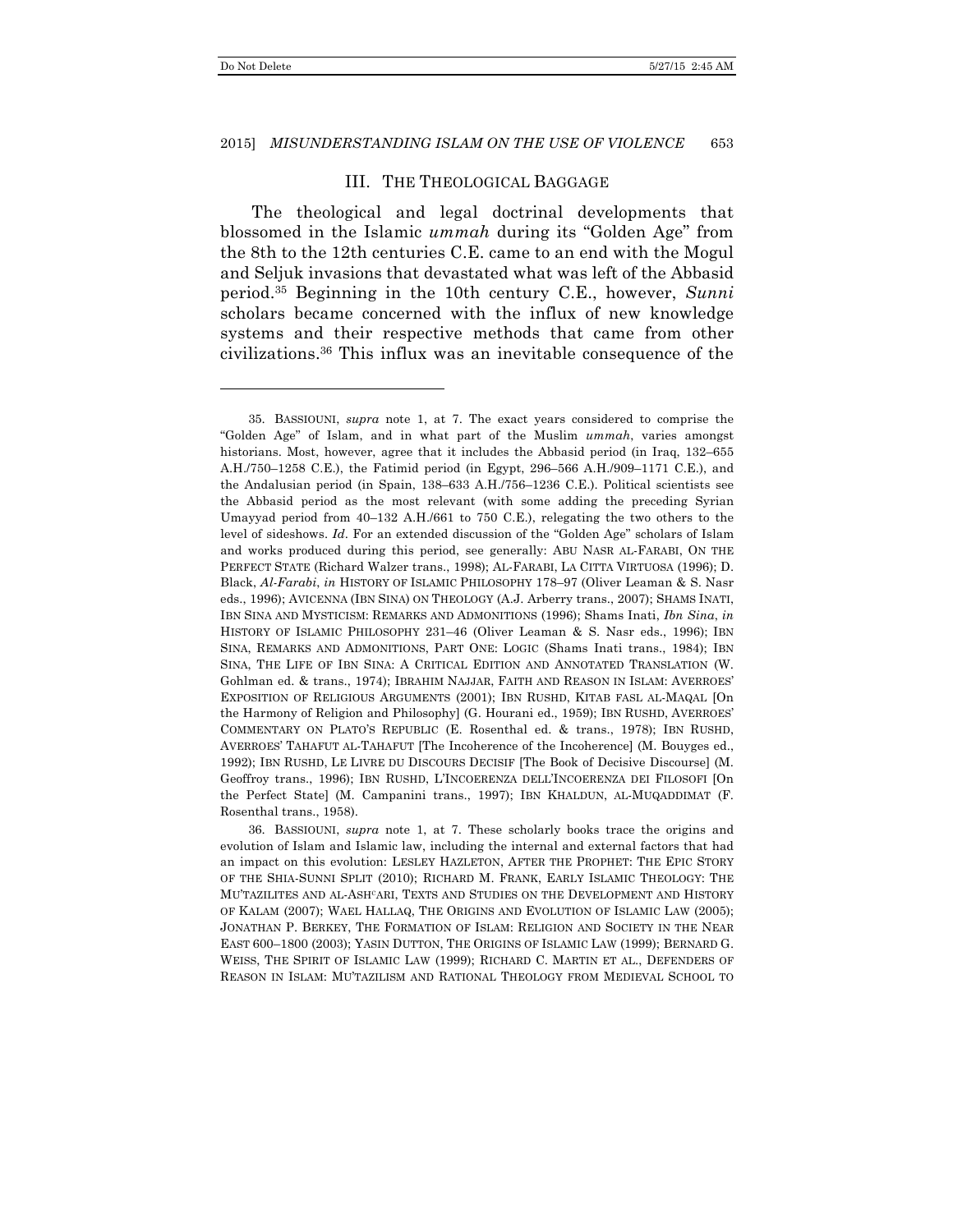# 654 *HOUSTON JOURNAL OF INTERNATIONAL LAW* [Vol. 37:3

Muslim expansion into territories formerly occupied by the Roman Byzantine Empire, Assyria, Babylonia, Mesopotamia, Persia, parts of the Indian subcontinent, and parts of Spain and Southern Europe, as well as the migration of ideas, intellectual systems, and their methods from Greece and Byzantium. These intellectual systems and their methods had an impact on exegesis and hermeneutics within the *ummah*, thus causing concern in the more conservative Muslim theological community, in particular those who came from Arabia.37 These theological conservatives saw the outcomes of intellectual openness as causing Islam's splintering into different religious movements. The *Sunni*/*Shīca* split that resulted in the rise of the Umayyad dynasty in the 8th century C.E.,<sup>38</sup> and such movements as the *Khawārij* and the *Muctazila*, <sup>39</sup> were sufficient reasons for conservative scholars to pull back the reins on intellectual openness, thus leading back to rigid literalism in interpretation and to the denial of the role of reason as the framework for interpretation, or even as a method of interpretation. A summary by a contemporary non-Muslim expert states:

The schools [of thought] varied in the amount of leeway they allowed in interpreting Sharia (Islamic law) and whether they believed those interpretations could be made by individual scholars or had to be endorsed by a consensus of scholars. The Malikis and the Hanbalis read the scripture and hadith quite literally, scorning the use of human reason as it was employed by the other two, more interpretive schools. The Hanafis used analogy and reason, especially in untangling conflicting statements attributed to the Prophet. The Shafis sought to concentrate on the most authentic oral reports and looked to find a consensus among scholars on interpretive rulings. The issue was and still is—extremely important, because such interpretations became part of the Sharia, which Muslims consider to be the divinely revealed law of Islam.

1

MODERN SYMBOL (1997).

<sup>37</sup>*. See supra* text accompanying note 35.

<sup>38.</sup> HAZLETON, *supra* note 36, at 63–64, 206.

<sup>39.</sup> FRANK, *supra* note 36, at 499–500; MARTIN ET AL., *supra* note 36.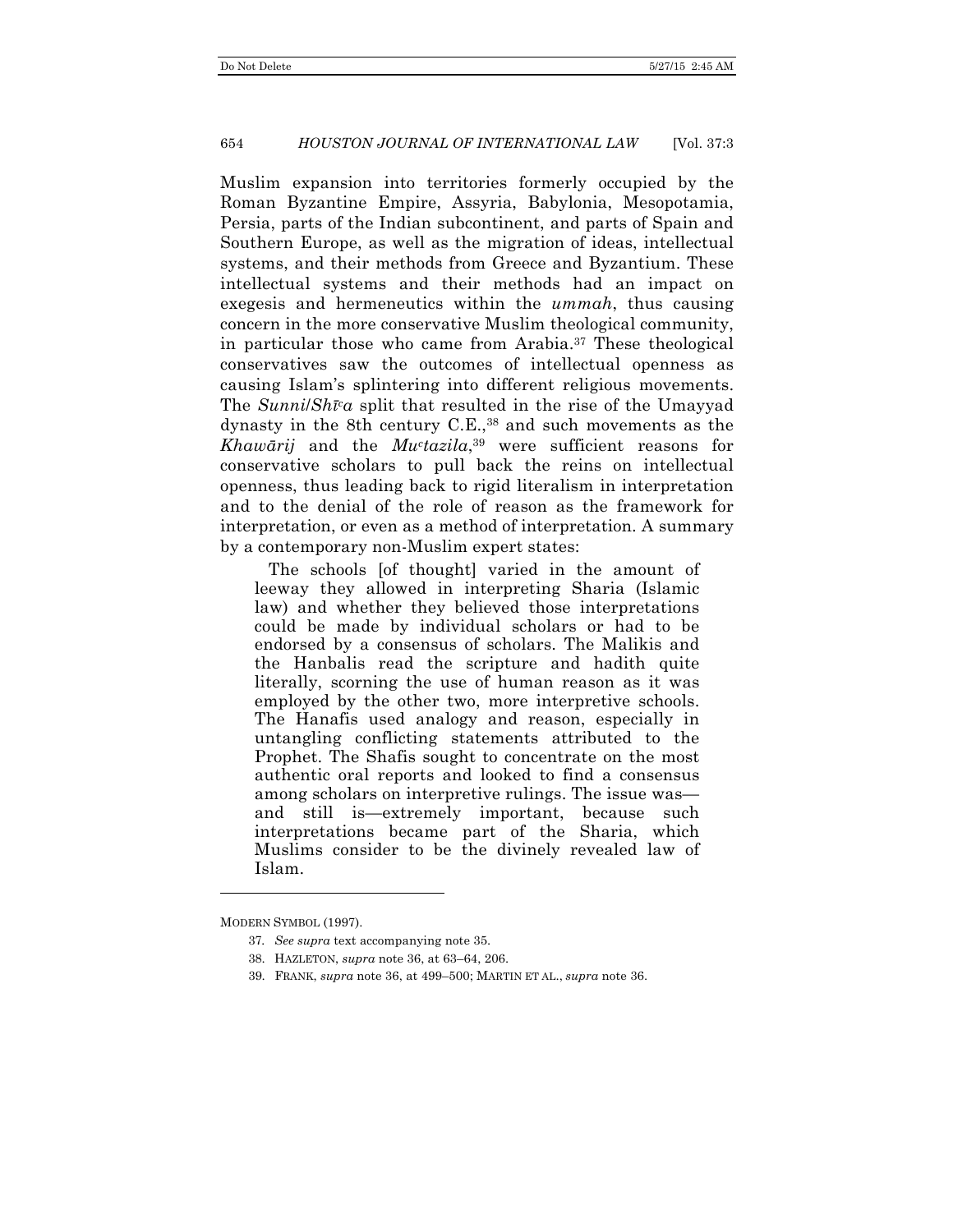#### 2015] *MISUNDERSTANDING ISLAM ON THE USE OF VIOLENCE* 655

In the tenth century, orthodox Sunni ulama argued that there had been enough of this independent reasoning and warned that it could not continue without distorting Islam. They maintained that the Sharia was completely and finally assembled within three centuries of Muhammad's death and it was time to "close the gates of *ijtihad*," or rational interpretation. This argument gained ground and was finally formalized in the fourteenth century, when Sunni ulama agreed that contemporary questions could be answered only by a literal reading of the Sharia and not by new interpretation.

But many Muslim reformers, from the eleventh century on, objected to such a "mechanistic," literal approach to scripture and argued that the schools of law were too rigid in defining Sharia. Much debate has centered around the hadith, with reformers questioning the vast number of oral histories, the often conflicting interpretations of the hadith, and the ulama's ability to verify the Prophet's sayings as they were passed down through the ages by his friends, his family, and community members. Reformers in the past, and especially in the nineteenth century, attempted to portray the hadith as parables, not to be construed as religious doctrine or law—and certainly not to be used to diminish the exercise of God-given reason in addressing contemporary challenges. Different approaches to Sharia not only divided Sunni, but also sharpened the divisions and struggles between Sunni and Shii, because the Sunni believe the Sharia is complete, while the Shii consider it evolving jurisprudence.40

In the 12th century C.E., the development of theological and legal doctrines stopped in their tracks for all practical purposes. Since then, there has been an almost constant avoidance of progressive legal methods, approaches, and techniques.41 This

<sup>40.</sup> VARTAN GREGORIAN, ISLAM: A MOSAIC, NOT A MONOLITH 25–26 (2003) (citations omitted).

<sup>41.</sup> One of the most influential thinkers of the time, whose views are followed by contemporary *Salafī*, is Ibn Taymiyya (661–728 A.H./1263–1328 C.E.). For more information on Ibn Taymiyya, see generally: IBN TAYMIYYA, TAQĪ AL-DĪN AḤMAD, KITĀB AL-IMĀN [Book of Faith] (2009); YOSSEF RAPOPORT & SHAHAB AHMED, IBN TAYMIYYA AND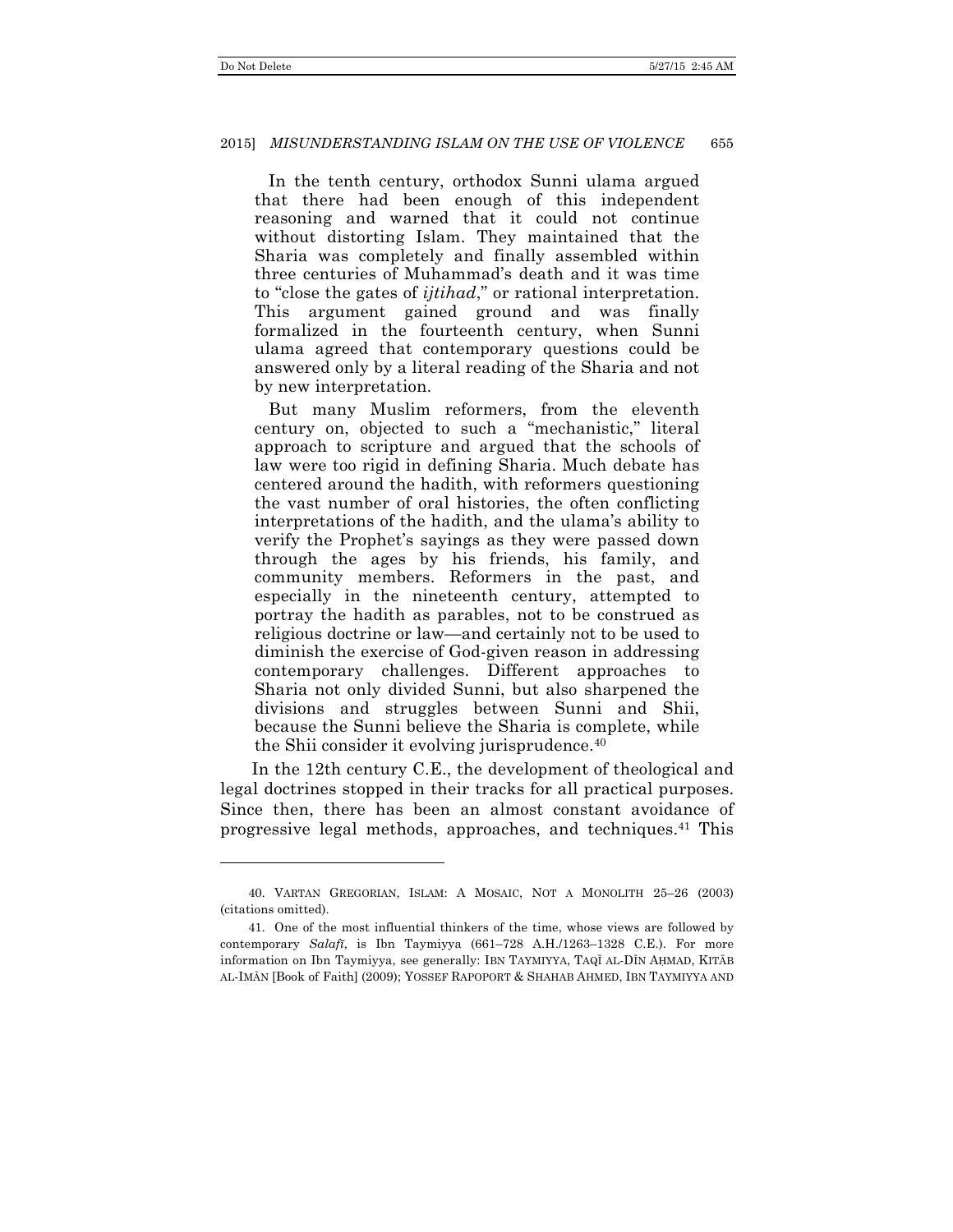#### 656 *HOUSTON JOURNAL OF INTERNATIONAL LAW* [Vol. 37:3

regression was opposed slightly by progressive scholars between the 10th and 12th centuries C.E., particularly those who had settled in Andalusia,<sup>42</sup> but conservative scholars deemed it more important, as they saw it, to preserve the unity of Islam through orthodoxy than to achieve theological and legal progressive development. This trend was even then referred to as *uṣūliyya* (fundamentalism), which included the rejection of reason as a method of interpretation.43 But what was acceptable in the 10th to 12th centuries C.E., reflecting a relatively limited gap of two centuries, can hardly be deemed acceptable now when the gap is more than twelve centuries, particularly the rejection of reason based on scientific knowledge.44

HIS TIMES (2010); MUḤAMMAD BIN SĀLEḤ AL-CUTHAYMĪN, SHARḤ KITĀB AL-SIYĀSSA AL-SHARCIYYA BI SHEIKH AL-ISLĀM IBN TAYMIYYA [Explanation of the Book on the Religious Policy According to Sheikh al-Islam Ibn Taymiyya] (2004); WAEL HALLAQ, IBN TAYMIYYA AGAINST THE GREEK LOGICIANS (1993); CALI IBN MUḤAMMAD AL-MĀWARDĪ, AL-AḤKĀM AL-SULṬĀNIYYA [The Ordinances of Government] (E. Fagan trans., 1915).

<sup>42.</sup> BASSIOUNI, *supra* note 1, at 9. For an extended discussion on the progressive view, see generally: ABU NASR AL-FARABI, ON THE PERFECT STATE (Richard Walzer trans., 1998); AL-FARABI, LA CITTA VIRTUOSA (M. Campanini trans., 1996); D. Black, *supra* note 35, at 178–97. On Ibn Sina (Avicenna), see: AVICENNA (IBN SINA) ON THEOLOGY (A.J. Arberry trans., 2007); IBN SINA AND MYSTICISM, *supra* note 35; *Ibn Sina*, *supra* note 35, at 231–46; REMARKS AND ADMONITIONS, PART ONE: LOGIC, *supra* note 35; THE LIFE OF IBN SINA, *supra* note 35. On Averroes or Ibn Rushd, see: IBRAHIM NAJJAR, *supra* note 35; KITAB FASL AL-MAQAL, *supra* note 35; AVERROES' COMMENTARY ON PLATO'S REPUBLIC, *supra* note 35; TAHAFUT AL-TAHAFUT, *supra* note 35; LE LIVRE DU DISCOURS DECISIF, *supra* note 35; L'INCOERENZA DELL'INCOERENZA DEI FILOSOFI, *supra* note 35. *See also* IBN KHALDUN, *supra* note 35.

<sup>43.</sup> BASSIOUNI, *supra* note 1, at 9; *see* IBN TAYMIYYAH, *supra* note 41; AL-MAWARDI *supra* note 41; HARRY AUSTRYN WOLFSON, PHILOSOPHY OF THE KALAM (1976). This rejectionism was also due to several methods of analysis based on Greek methods that were then lumped under the heading of *kalam*.

<sup>44.</sup> For example, the simple question of determining the correct times for the five daily prayers could be easily answered by following the cycle of sunrise to sunset. However, such a method does not apply above or below the Arctic Circle or in outer space. While this question may not pose many difficulties to most Muslims, it is nevertheless the method by which one reaches a solution to a practical question that is being posed. If one adopts a method based on reason for purposes of determining prayer time, which is self-evident, then surely one should be able to adopt the same method based on reason for so many other questions pertaining to the exigencies of modernity. As someone who has traveled to both the Arctic and the Antarctic and who prays five times a day, this Writer simply divided the day into twelve-hour cycles and determined a reasonable space of time between morning, noon, early afternoon, sunset, and night prayers. A similar question arose when a Muslim Malaysian astronaut asked for a *fatwa* in order to know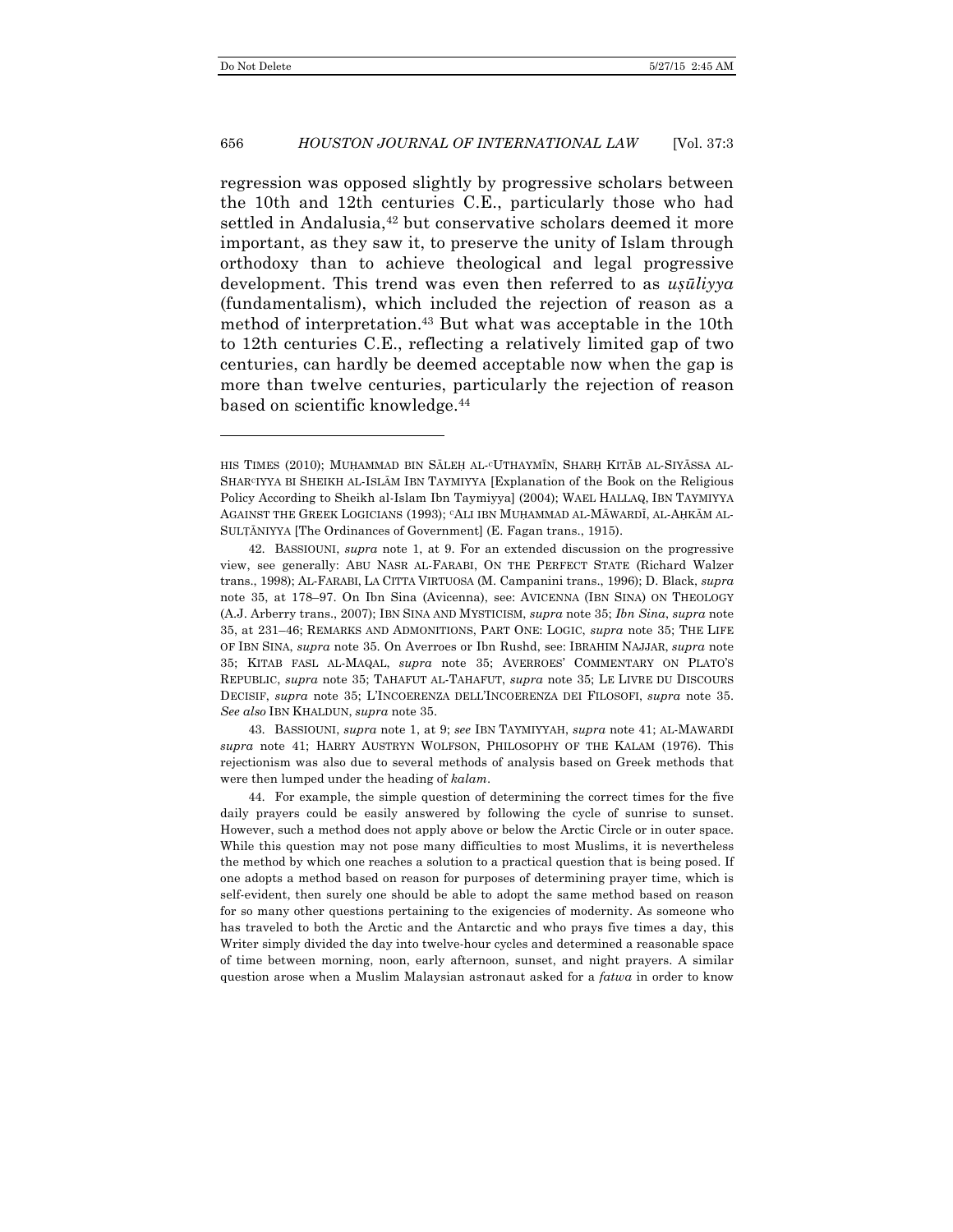#### 2015] *MISUNDERSTANDING ISLAM ON THE USE OF VIOLENCE* 657

The rigidity that developed between the 10th and 12th centuries C.E. is also attributed to the closing of the door of *ijtihād*, which is a method of intellectual reasoning based on analogy, logic, and the purposes and policies of the *sharicā* with respect to facts that have not been previously addressed.45 This occurred because Muslim theologians felt comfortable with what was and safe from having to face anything new that they might not be able to address. As history has taught us, there is nothing more fearsome and challenging than change.<sup>46</sup> Even today, classic Muslim theologians are anchored in the knowledge of what was past because it offers a sense of security and ensures the continuity of what they know and from which they can derive power and wealth. Paradoxically, during Islam's "Golden Age" between 750 and 1258 C.E., these regressive conceptions were opposed and progressive ones offered a beacon of enlightenment to Western civilization.<sup>47</sup> One contemporary scholar aptly summarized it as follows:

what times he should adhere to for prayer while orbiting the earth in outer space. The *Salafī*, for example, consider that in order to be a proper adherent of Islam one must follow what they consider to be the *sunna* and wear a certain type of *jalaba* and a certain type of sandal, which they believe (without proof) that the Prophet wore during his lifetime. BASSIOUNI, *supra* note 1, at 10 n. 41; PROGRESSIVE MUSLIMS 55–57 (Omid Safi, ed., 2003). My guess is that if the Prophet lived in Chicago, as this Writer does, or in Alaska or Norway, he would have probably worn shoes, woolen socks, and warm clothes, which do not allow the air to penetrate. This is not to begrudge the *Salafī* for choosing their own garb, it is simply that this Writer opposes the imposition of their garb on others, particularly when it goes against reason in certain environments.

<sup>45.</sup> M. Cherif Bassiouni & Gamal M. Badr, *The Shari'ah: Sources, Interpretation, and Rule-Making*, 1 UCLA J. ISLAMIC & NEAR E. L. 135, 164–65, 177 (2002); *see generally* IMRAN A. NYAZEE, THEORIES OF ISLAMIC LAW: THE METHODOLOGY OF IJTIHAD (Kazi Publ'n, 1996).

<sup>46</sup>*. See* MACHIAVELLI, *supra* note 15, at 4–5.

<sup>47</sup>*. But see* HALLAQ, *supra* note 36, at 90–101, 198–206 (detailing changes in Islamic conceptions and regimes, coupled with western ideas and explaining the progressive nature of the Western system). For more information, see generally: DUTTON, *supra* note 36; BERKEY, *supra* note 36; WEISS, *supra* note 36. The overlap between the 8th and 12th centuries C.E., for purposes of distinguishing the "Golden Age" and the regressive period, has to do with location. By the 10th century C.E., regressive trends were visible all over the *ummah*, but mostly in Makkah and Madinah. They became dominant across the *ummah* by the 12th century C.E., except for certain intellectual circles in Iraq, Egypt, and Andalusia, where the "Golden Age" continued into the mid-1200s C.E.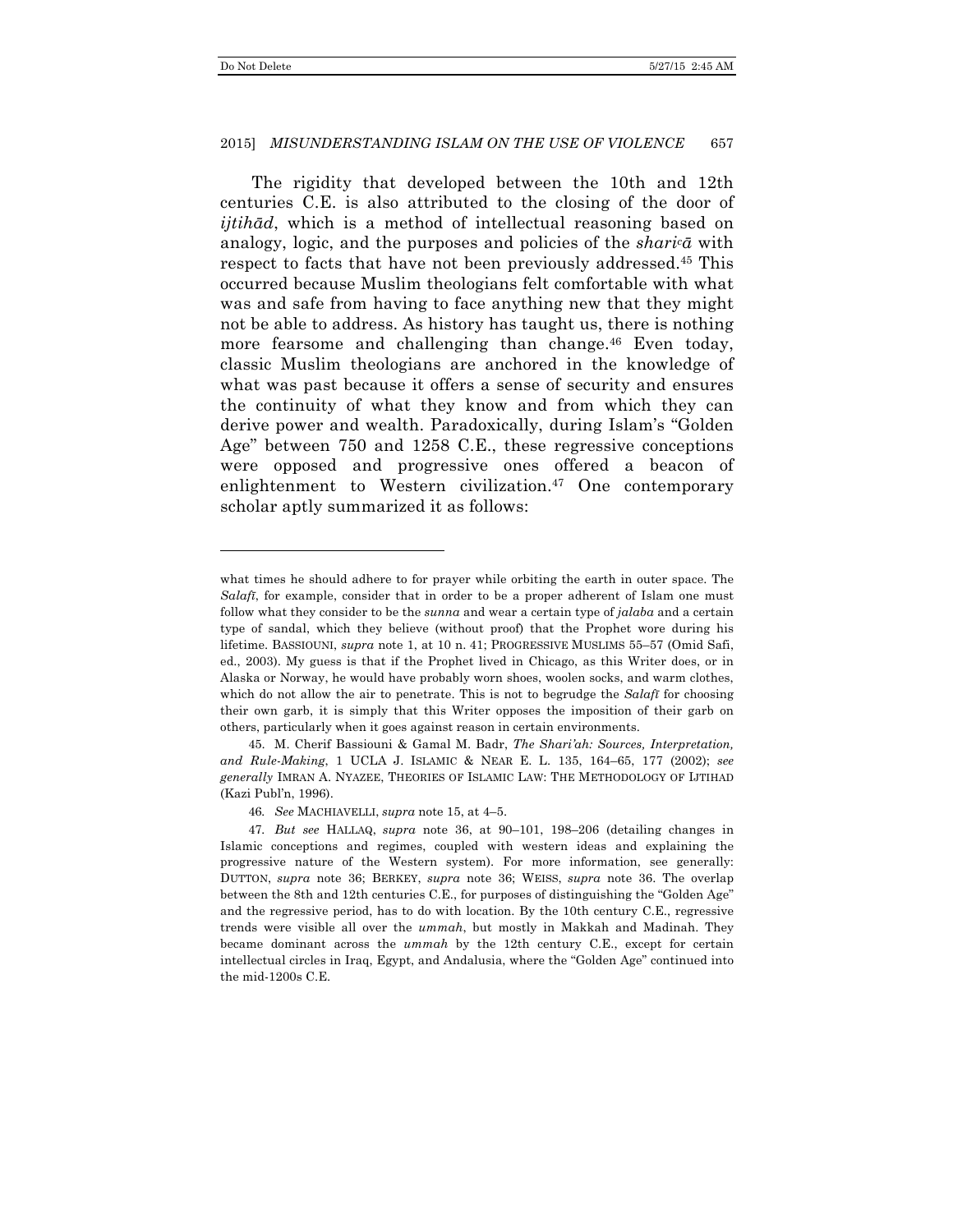# 658 *HOUSTON JOURNAL OF INTERNATIONAL LAW* [Vol. 37:3

It is clear that the influence of Islam on Western Christendom is greater than is usually realized. Not only did Islam share with Western Europe many material products and technological discoveries; not only did it stimulate Europe intellectually in the fields of science and philosophy; but it provoked Europe into forming a new image of itself. Because Europe was reacting against Islam, it belittled the influence [of Muslim scholarship]. . . . So today, an important task for our Western Europeans, as we move into the era of the one world, is to correct this false emphasis and to acknowledge fully our debt to the Arab and Islamic world.

During those five "golden" centuries, Muslim realms became the world's unrivaled intellectual centers of science, medicine, philosophy, and education. The Abbasids championed the role of knowledge and are renowned for such enlightened achievements as creating a "House of Wisdom" in Baghdad, the city they built on the banks of the Tigris river. At this Abbasid institute, Muslim and non-Muslim scholars—including Nestorian Christians and star-worshiping Sabians sought to bring all the world's written knowledge into Arabic. Classic works by Aristotle, Archimedes, Euclid, Hypocrites, Plutarch, Ptolemy, and others were translated. Christian monks created Arabic versions of the Bible, and many Jewish philosophers wrote in Arabic. Without these Arabic translations, it is interesting to note, many classic works of antiquity would have been lost.

Furthermore, from the eleventh to the thirteenth centuries, many Arabic translations of classic works were, in turn, translated into Turkish, Persian, Hebrew, and Latin. Thus the thirteenth-century Catholic theologian St. Thomas Aquinas apparently made his famous integration of faith and reason after reading Aristotle's philosophy in a translation by Abbasid scholars, including Abu Ali ibn Sina, known in the West as Avicenna. Avicenna was an eleventh-century philosopher and physician who wrote an encyclopedia of philosophy and some 200 influential treatises on medicine, including one on ethics, which were widely read in Europe. The twelfth-century philosopher Abu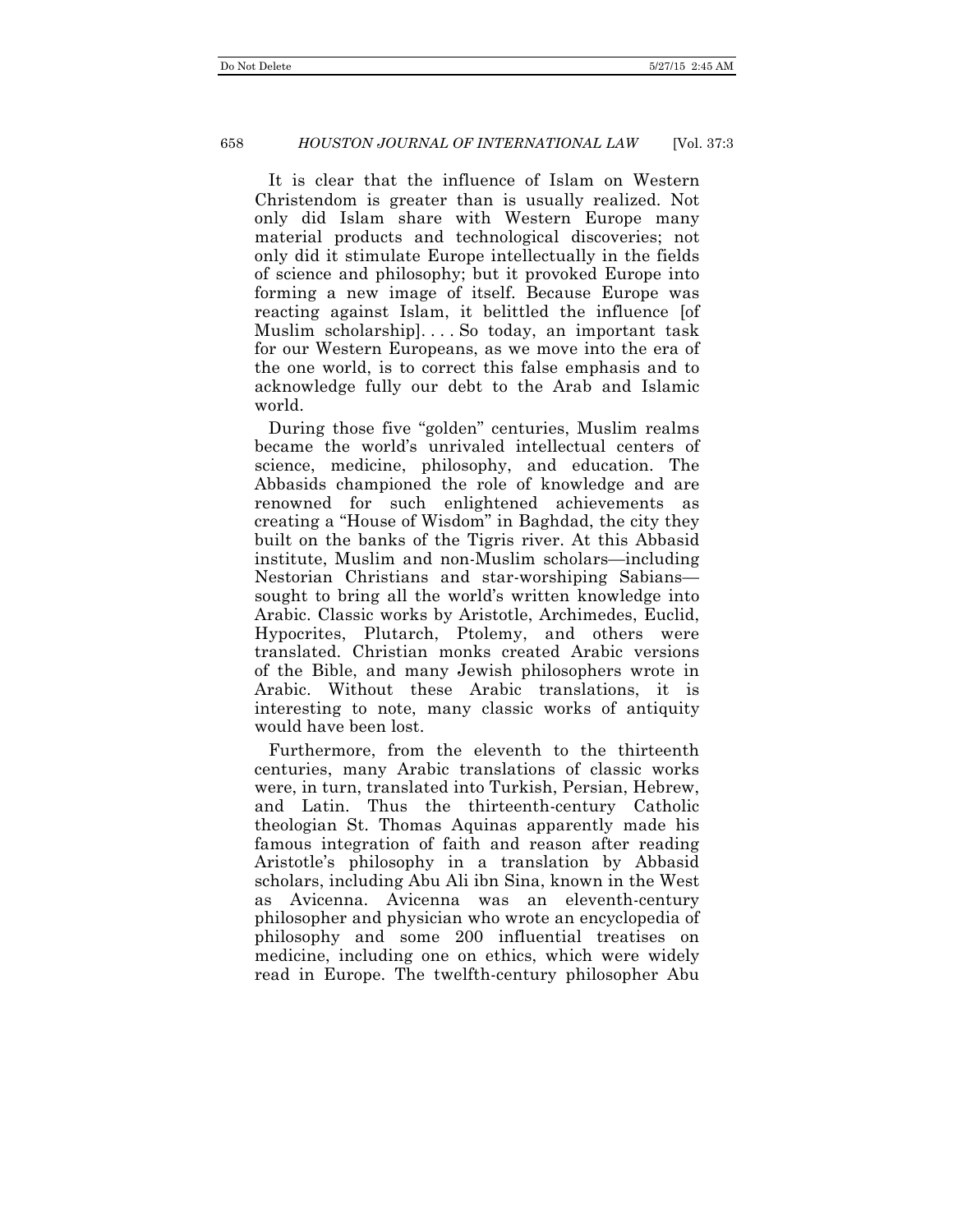. . . .

1

#### 2015] *MISUNDERSTANDING ISLAM ON THE USE OF VIOLENCE* 659

al-Walid Muhammad ibn Ahmad ibn Muhammad ibn Rushd, better known in the West as Averroës, a preeminent authority on Aristotle, as well as a judge and a physician, is also known for having synthesized Greek and Arabic philosophies. Meanwhile, al-Farabi tried to show that the ideal political system envisaged in Plato's utopia and in the divine law of Islam were one and the same.

. . . This period in Islam was indeed a cauldron of cultures, religions, learning, and knowledge—one that created great civilizations and influenced others from Africa to China. The Muslim Golden Age has been hailed for its open embrace of a universal science. There was just one science—not a separate "Christian science," "Jewish science," "Muslim science," "Zoroastrian science," or "Hindu science"—for the Abbasids, who were apparently influenced by numerous Qur'anic references to honoring God by learning about the wonders of the universe. Thus, reason and faith, both being God-given, were combined, mutually inclusive, and supportive; Islam was anything but isolationist. Non-Muslims—as well as today's doctrinaire Muslims who preach against "Western" values and "Western" science—may be shocked by the Abbasids' receptiveness to science and philosophies that challenged orthodoxy.48

<sup>48.</sup> GREGORIAN, *supra* note 40, at 26–29 (citations omitted). Gregorian continued: The Abbasids were not alone in the Islamic pursuit of knowledge. Rival

Muslim dynasties—the Fatimids in Egypt and Umayyads in al-Andalus, or Islamic Spain—were also intellectual and cultural centers during parts of this period. Al-Andalus, captured from its Gothic rulers, became part of the Islamic empire in 714 and rivaled Baghdad and Cairo in scholarship. Córdoba, its capital, is believed to have had seventy libraries, including one in the Alcázar with 400,000 volumes. Religious freedom, although limited, helped attract Jewish and Christian intellectuals and spawned the greatest period of creativity in philosophy during the Middle Ages as networks of Muslim, Jewish, and Christian philosophers interacted in the eleventh and twelfth centuries. Andalus was a great literary center, and its poetry about courtly, chaste, and chivalrous relationships has even been credited with helping shape European ideas about romantic love.

Together, Abbasid, Fatimid, and Umayyad scholars opened up new fields of study and significantly advanced contemporary knowledge of astronomy,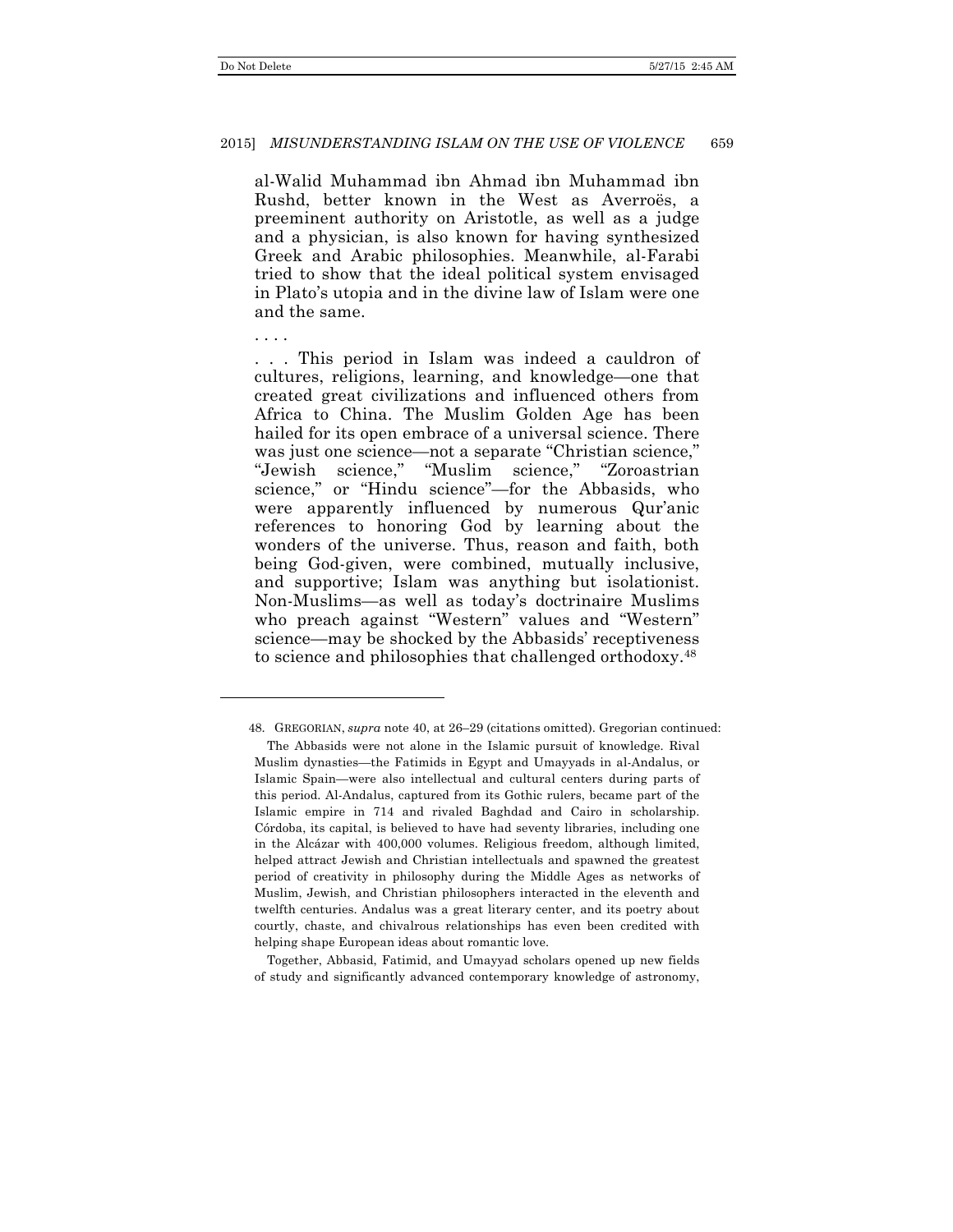# 660 *HOUSTON JOURNAL OF INTERNATIONAL LAW* [Vol. 37:3

All of this came to almost a complete halt with the advent of the Crusades<sup>49</sup> and after the 12th century C.E. with fundamentalism prevailing.50

The reader must be mindful of the fact that the *sharicā* and Islamic law are distinct from one another. The latter is complementary to the *sharicā*, which is the primary source, or *aṣl* (*uṣūl*, plural). The *Qur'ān* is controlling, and only those portions of the *sunna* (the deeds and sayings of the Prophet) that are interpretative of the *Qur'ān* are deemed part of the *sharicā*. The *sharicā* is not subject to all of the *sunna*, as some fundamentalists claim.

The *sharicā* and Islamic law have evolved over some fourteen centuries and is not entirely devoid of influences from other legal systems and the experiences of other cultures, which the Islamic *ummah* has been in contact with. During the course of this evolution, *Qur'ānic* exegesis and hermeneutics have been subject to different approaches reflected in the four traditional *Sunni* schools (the *Ḥanbalī*, *Ḥanafī*, *Shāficī*, and *Mālikī*), with a number of sub-schools under each, and several *Shīca* movements that have spawned three major authoritative schools of thought (the *Ithna cashriyya, Za'idī,* and *Ismācīlī*).51

*Id.* at 29–30 (citations omitted).

1

49. For more information, see generally: JAMES RESTON, JR., DEFENDERS OF THE FAITH: CHRISTIANITY AND ISLAM BATTLE FOR THE SOUL OF EUROPE 1520-36 (2009); CHRISTOPHER TYERMAN, GOD'S WAR: A NEW HISTORY OF THE CRUSADES 51–57 (2009); STANLEY LANE-POOLE, SALAH EL-DIN AND THE FALL OF THE KINGDOM OF JERUSALEM (The Other Press, 2007); AMIN MAALOUF, THE CRUSADES THROUGH ARAB EYES 261 (1989).

51. For an extended discussion of the above concepts, *see* HALLAQ, *supra* note 36, at

architecture, art, botany, ethics, geography, history, literature, mathematics, music, mechanics, medicine, mineralogy, philosophy, physics, and even veterinary medicine and zoology. During the Abbasid period, mathematicians pioneered integral calculus and spherical trigonometry, promoted the use of the "Arabic numerals," 0 through 9, and gave the world *al-jabr*, our algebra. In science, the Abbasids revised Ptolemaic astronomy, named stars, developed *al-kemia*, our chemistry, and demonstrated that science was, well, a science. Some may also thank, or damn, Abbasids for *al-kuhl*, our alcohol, which they learned to distill, but were subsequently forbidden to drink.

<sup>50</sup>*. See* KENNEDY, *supra* note 28, at 249–79 (explaining instances in which fundamentalism prevailed, such as ongoing battles with the Christians and the constant changes in ruling regimes).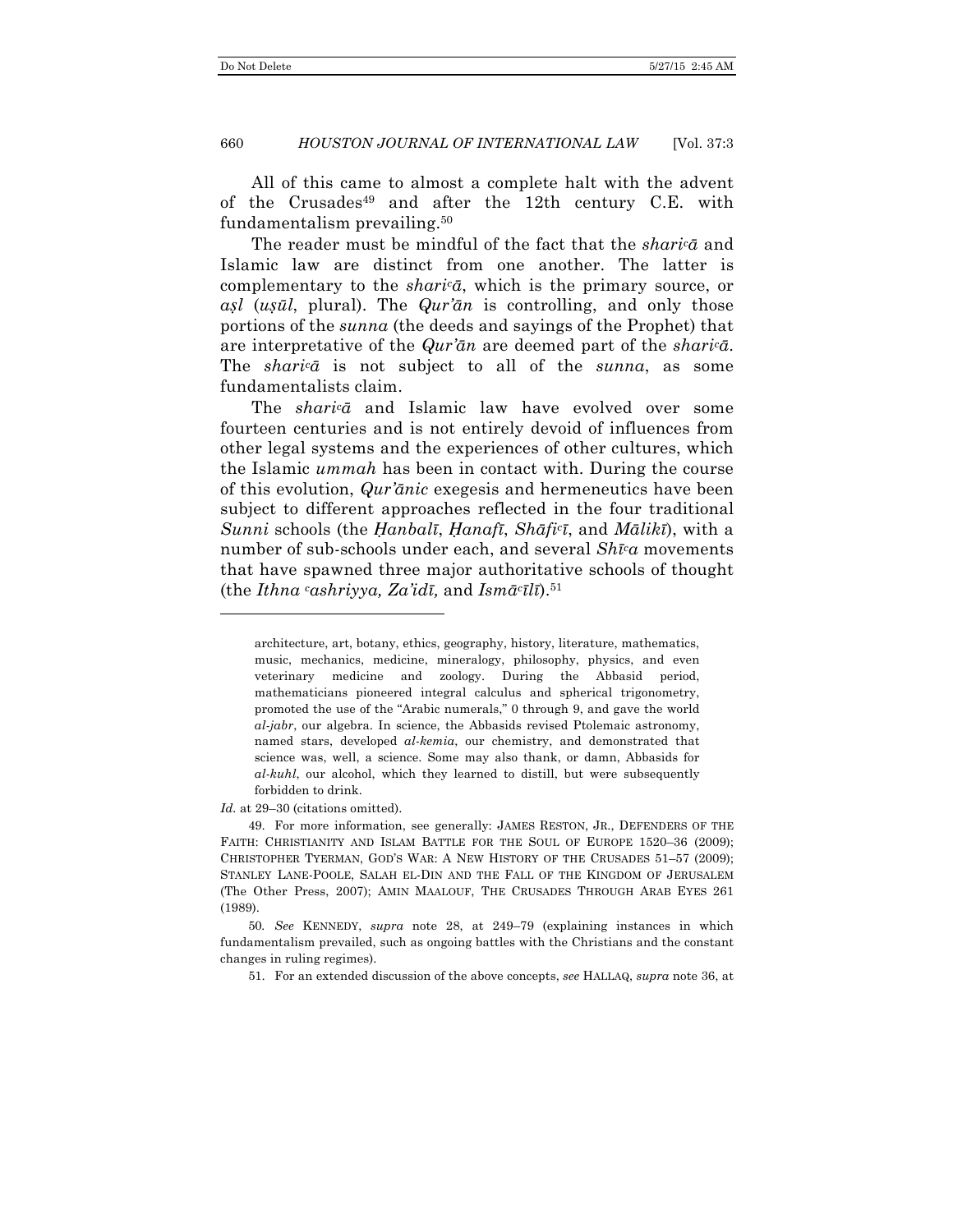#### 2015] *MISUNDERSTANDING ISLAM ON THE USE OF VIOLENCE* 661

# IV. THE BAGGAGE OF HISTORY AND *FIQH* AND ITS DAUNTING CONSEQUENCES

From the 7th to the 16th century C.E., mostly Muslims wrote about what was happening within the different parts of the *Ummah*. The *Ummah* was initially substantially cohesive and relatively simple as a society, and that lasted for about forty years after the Prophet's death. After that, it was also uniquely and unquestionably guided by the Prophet's *Sunnah*. <sup>52</sup> After the challenges to Ali's *Khilafa* started in 657 C.E. and the assumption of power of the Bani Umayya with the Caliphate's seat in Damascus in 661 C.E. (until 750 C.E.), the *Ummah* lost its innocence and initial simplicity. It also developed contacts with neighboring civilizations and cultures. The people of the Levant (Syria and Lebanon), who became part of the Muslim *Ummah* after those in Palestine and Egypt between 637–642 C.E., were mostly Christians and Jews who, along with many others, were part of the Roman Byzantine Empire that occupied these lands for the preceding centuries. The Muslim Arabs from the Southern Arabian Peninsula were confronted with different religions, philosophies, cultures, ways of life, methods of thinking, social mores, customs, economic systems, and governance

<u>.</u>

<sup>150–77, 202.</sup>

<sup>52.</sup> THE HISTORY OF PROPHETS AND KINGS, commonly referred to as TARIKH AL-TABARĪ, was written by Abu Jacafar Muhammad ibn Jarir al-Tabarī (839–923 C.E.). The State University of New York Press translated it into a 39-volume English edition from 1985–2007, though it had been translated into other languages starting in the 19th century. It is considered the most important universal historical compilation on Islam reflecting on the history of the *Ummah* and recording major *fiqh* events up to that period. Al-Tabarī's history was not only history, as we now understand it, but a more holistic approach to describing history which is more consonant with the holistic nature of Islam. His works, for he had many other works besides the monumental TARIKH, reveal his understanding of *fiqh*, both from a theological perspective and from a historical/political one. Ibn Khaldun wrote AL-MUQADEMA in 1377 C.E. AL-MUQADEMA is translated as PROLEGOMENON or INTRODUCTION. MUSHIN MAHDI, IBN KHALDUN'S PHILOSOPHY OF HISTORY: A STUDY IN THE PHILOSOPHIC FOUNDATION OF THE SCIENCE OF CULTURE 73–84 (Islamic Book Trust, 2009). Unlike al-Tabarī, who weaves together political history and *fiqh*, ibn Khaldun provides a different insightful approach to the faith. This is similar to the Greek genre that blends philosophical, political, social and other considerations. But it was not until the Ottoman period that Western writers took an interest in Muslim history. *See* WILLIAM MONTGOMERY WATT, THE FORMATIVE PERIOD OF ISLAMIC THOUGHT 256–58 (1998) (detailing the Prophet's Sunnah contributions and guidance emanating from his writings).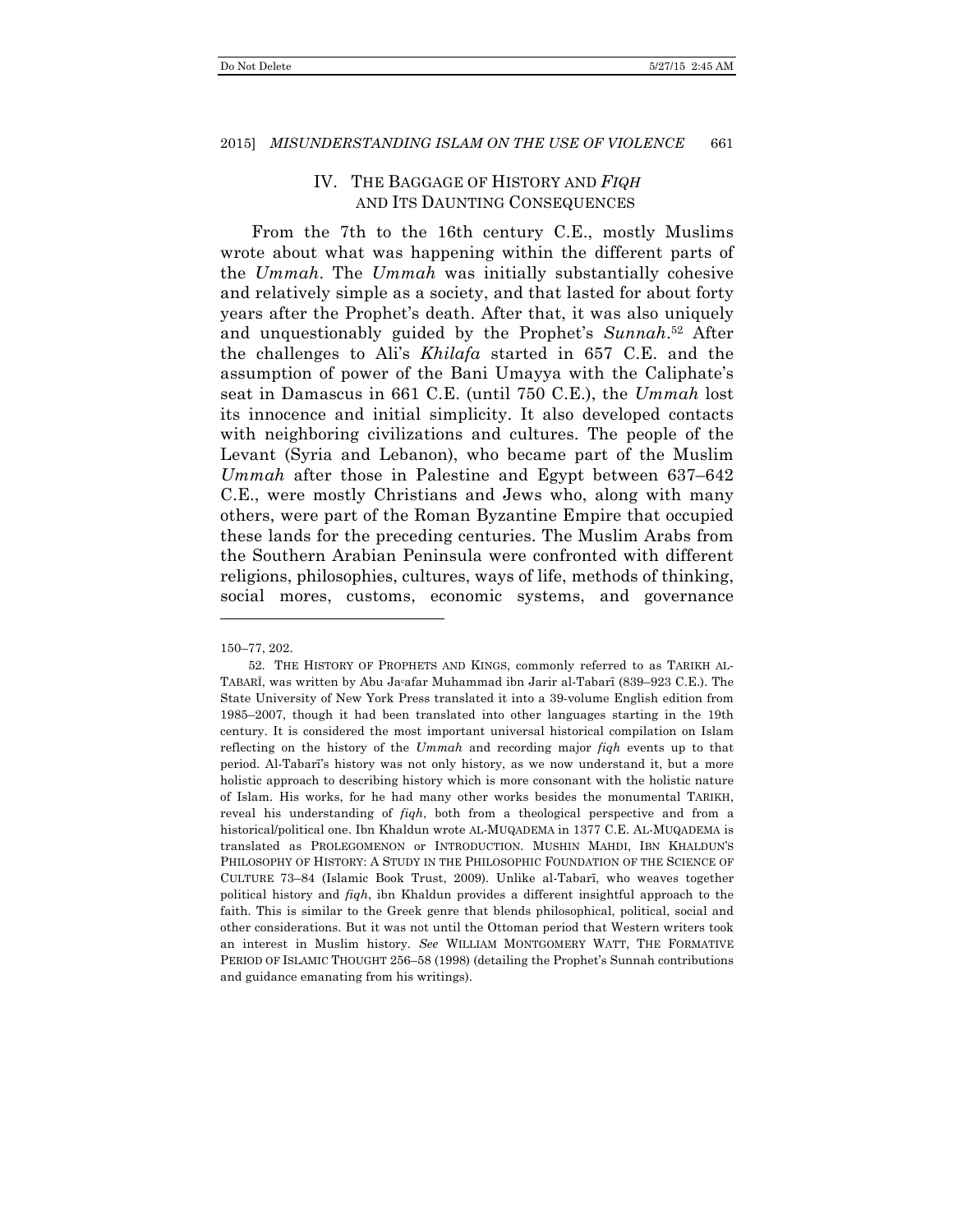#### 662 *HOUSTON JOURNAL OF INTERNATIONAL LAW* [Vol. 37:3

practices. The Muslim Arabs adapted, changed, and evolved. Still they were left to themselves to write their own history.53 Muslim historians described not only things past or present, but they wrote about their contemporaries' thinking about the past or the present. Whether it was for recordation, teaching, or advocacy, their styles were without confrontation or critique from others in the West. This all came after the Turkish Ottoman Empire gobbled up the *Ummah*. 54

Islamic historiography differed accordingly. During the classical and formative period, the self-described historians wrote about *tarīqh* as past or present history. They were *mu'ariqhīn* (historians). After the 9th century C.E., the *Ummah* was no longer Arab dominated and consisted of many civilizations and cultures that had their own intellectual methods. This meant that history, or more appropriately historiography,55 became different from the classical years, which were more marked by the Arab culture of the time. Nevertheless, the Arab language remained dominant in Islam because the *Qur'ān* and the *Sunnah* are in Arabic.56

The shift from the Arab linguistic methodological approach started in the Umayyad period (661–750 C.E.), incorporating a variety of non-Arab methods and techniques started in the Abbasid period (750–1517 C.E.).<sup>57</sup> Yet, some modern writers examine Muslim history from a more cohesive and inter-

<sup>53</sup>*. See*, *e.g.*, MARSHALL G.S. HODGSON, THE VENTURE OF ISLAM: CONSCIENCE AND HISTORY IN A WORLD CIVILIZATION 187–230 (1977) (in which this process is revealed through a knowledgeable and insightful vision of how Muslim history evolved, essentially through Muslim eyes until the 16th century C.E.); *see also* MARGARET MESERVE, EMPIRES OF ISLAM IN RENAISSANCE HISTORICAL THOUGHT 4–12 (2008) (detailing the changes in history and the writing of history through such instances as the Italian Renaissance and Orientalist interpretation).

<sup>54</sup>*. See* HANIOĞLU, *supra* note 6, at 98 (suggesting that the interaction between the Ottoman Empire and the West is what exposed Muslim historiography to western interpretation).

<sup>55</sup>*. See* CHASE F. ROBINSON, ISLAMIC HISTORIOGRAPHY 6–17, 40–51 (2002) (noting the difference between history, the study of past events, and historiography, the study of historical writing).

<sup>56</sup>*. Id.* at 14–15. This gave Arab linguists and grammarians a dominant role in exegesis.

<sup>57.</sup> FRANZ ROSENTHAL, A HISTORY OF MUSLIM HISTORIOGRAPHY 63 (2d ed. 1997); *see* TARIF KHALIDI, ARABIC HISTORIC THOUGHT IN THE CLASSICAL PERIOD (1996).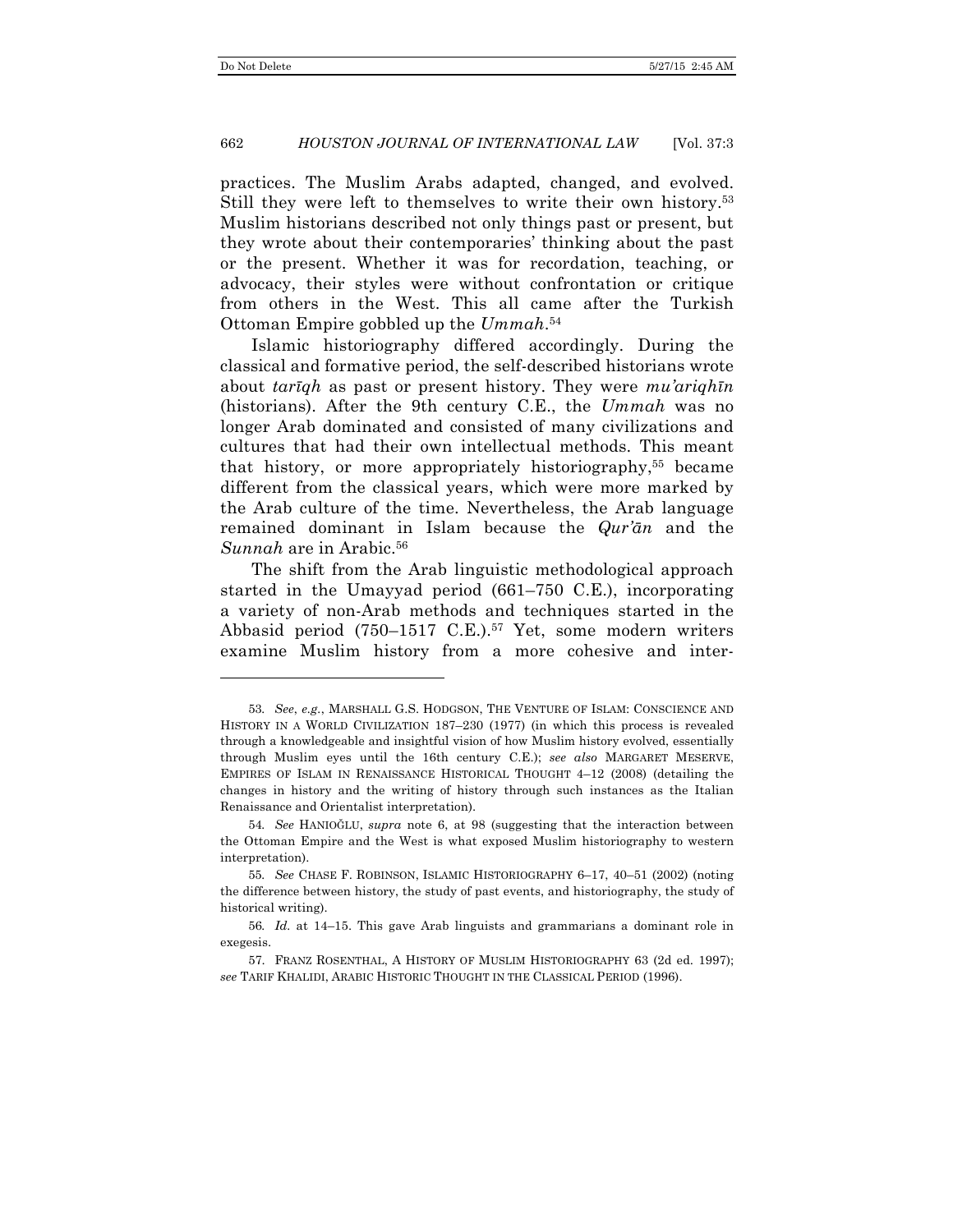## 2015] *MISUNDERSTANDING ISLAM ON THE USE OF VIOLENCE* 663

disciplinary perspective that reflects a modern Western cultural approach and thus, inadequately explains what was what and why at that time.<sup>58</sup>

The various periods of Arab and Muslim history cannot be understood without a deep understanding of the evolution of Islamic theological doctrine and that means the history and evolution of the *Fiqh*. In turn that depends on understanding the political contexts and dynamics of so many events, including, the personalities of the caliphs and those aspiring to become caliphs, internal and regional power plays, and geopolitical factors. The extraordinary history of the Muslim world, its diversity, and many other factors resulted at some point in a yearning for returning to the early periods of a simpler, gentler, and better Islam. Thus, the Salafi movement. That movement with all its attending political considerations remained more of a festering aspiration than a reality until modern times when it became a political reality. This, as well as the Sunni/Shic ā divide and the rise of sects and movements, is why I assert that the history of Islam cannot be understood without the history of *fiqh* and *cilm Usūl al-fiqh*. 59

<sup>58.</sup> ALBERT HOURANI, A HISTORY OF THE ARAB PEOPLES 53–54, 242 (1992); EUGENE ROGAN, THE ARABS: A HISTORY 3 (2009); IRA LAPIDUS, A HISTORY OF ISLAMIC SOCIETIES 879–90, 915–17 (Cambridge Univ. Press, 2d ed. 2002).

<sup>59.</sup> The Islamic legal system is described contextually and in specific historic terms in the following scholarly writings: WAEL B. HALLAQ, ISLAMIC LAW IN HISTORY AND PRACTICE (2009); MOHAMMED HASHIM KAMALI, THE INTRODUCTION TO THE *SHARIĀH* (2008); SHARI'A: ISLAMIC LAW IN THE CONTEMPORARY CONTEXT (Abbas Amanat & Frank Griffel, eds., 2007); H. PATRICK GLENN, THE LEGAL TRADITIONS OF THE WORLD: SUSTAINABLE DIVERSITY IN LAW (2d ed. 2007); BERNARD G. WEISS, THE SPIRIT OF ISLAMIC LAW 113–44 (2d ed. 2006); MAHMOUD M. AYOUB, ISLAM: FAITH AND PRACTICE (2005); WAEL B. HALLAQ, THE ORIGINS AND EVOLUTION OF ISLAMIC LAW (2005); MAWIL IZZI DIEN, ISLAMIC LAW: FROM HISTORICAL FOUNDATIONS TO CONTEMPORARY PRACTICE (2005); YASIN DUTTON, THE ORIGINS OF ISLAMIC LAW (2d ed. 2002); WAEL B. HALLAQ, AUTHORITY, CONTINUITY AND CHANGE IN ISLAMIC LAW (2001); MOHAMMAD HASHIM KAMALI, PRINCIPLES OF ISLAMIC JURISPRUDENCE (1999); THE QUR'AN: FORMATIVE INTERPRETATION (Andrew Rippin ed., 1999); WAEL B. HALLAQ, A HISTORY OF ISLAMIC LEGAL THEORIES: AN INTRODUCTION TO SUNNI USŪL AL-FIQH (1997); COLIN IMBER, ABU SU'UD: THE ISLAMIC LEGAL TRADITION (1997); CHRISTOPHER MELCHERT, THE FORMATION OF THE SUNNI SCHOOLS OF LAW, 9TH–10TH CENTURIES C.E. (1997); NORMAN CALDER, STUDIES IN EARLY ISLAMIC JURISPRUDENCE (1993); IGNAZ GOLDZIHER, INTRODUCTION TO ISLAMIC THEOLOGY AND LAW (Andras Hamori ed., 1981); NOEL J. COULSON, A HISTORY OF ISLAMIC LAW (1965); ASAF A.A. FYZEE, OUTLINES OF MUHAMMADAN LAW (3d ed. 1964);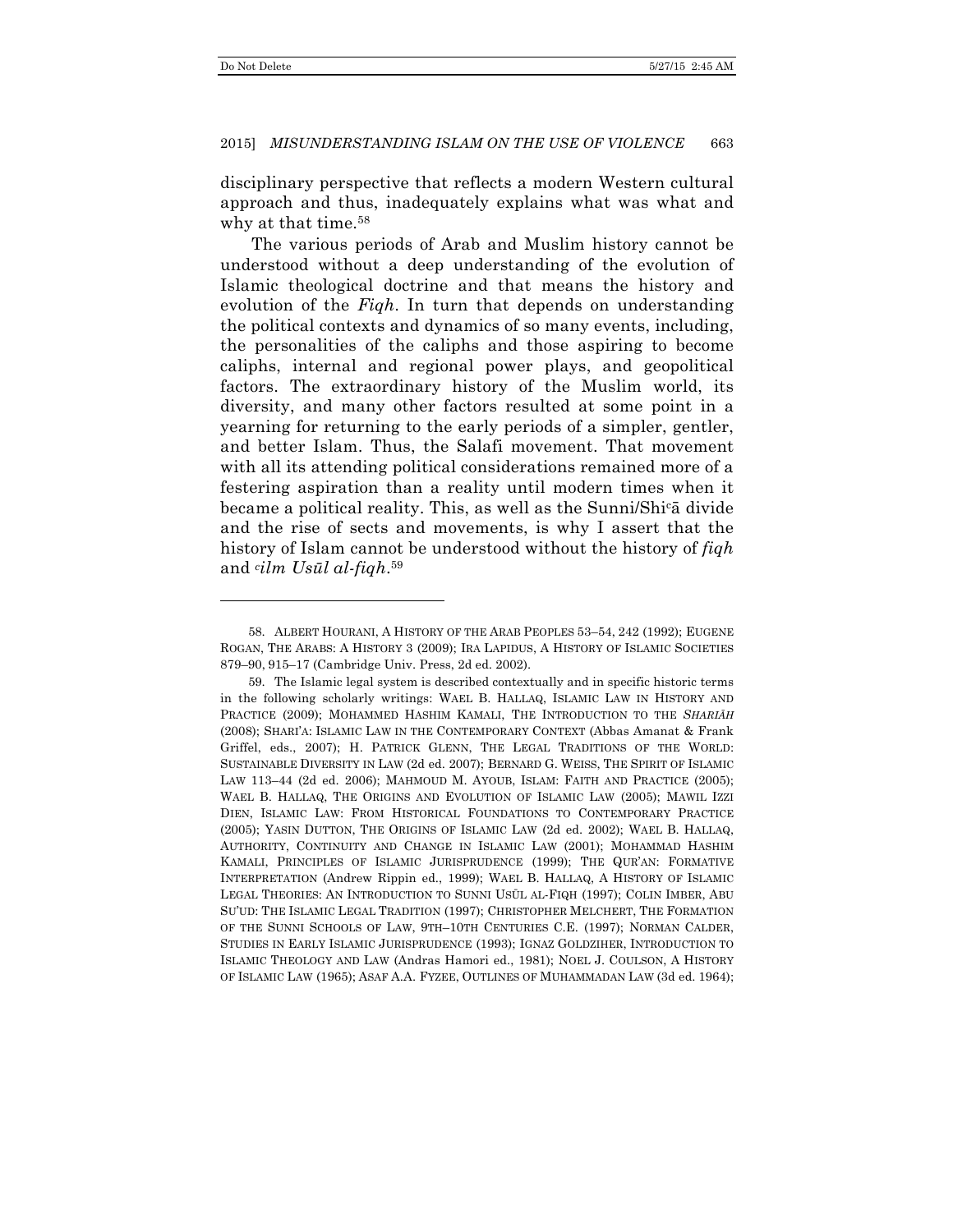# 664 *HOUSTON JOURNAL OF INTERNATIONAL LAW* [Vol. 37:3

The development of the *sharicā* and Islamic law could also be measured by the social, political, and economic circumstances of the Muslim *ummah*. The first century was characterized by succinct and direct jurisprudential and doctrinal statements. During the life of the Prophet, since he was the revealer of the word of God, it was understandable that his followers would give almost the same standing to his *ḥadīth* as to a verse of the *Qur'ān*. <sup>60</sup> This was reinforced by a number of verses in the *Qur'ān* which explicitly and repeatedly urged, if not enjoined, Muslims to obey the Prophet and to emulate his actions, thus meaning to follow the *sunna* and the *ḥadīth*.61 The four *Sunni* and three major *Shīca* schools that are relied upon in this book combine the *Qur'ān,* the *sunna*, and the *ḥadīth* as being nearly co-equal sources.62 Occasionally, in *Shīca* scholarship, the *sunna* and *ḥadīth* are relied upon by themselves and thus, by implication, appear to be a co-equal source with the *Qur'ān*. At the very least they can be used in the absence of anything specific in the *Qur'ān*.

Religion and politics have mixed in every society. Those in the political establishment seek the legitimacy and moral authority of religion in support of their power and wealth; and those in the religious establishment advance their own selfish ambitions for power and wealth with those in power or seeking power. This phenomenon is evident in the historic evolution of the interpretation and application of the *sharicā* and Islamic law

JOSEPH SCHACHT, AN INTRODUCTION TO ISLAMIC LAW (1964); JOSEPH SCHACHT, THE ORIGINS OF MUHAMMADAN JURISPRUDENCE (1950).

<sup>60</sup>*. See* BASSIOUNI, *supra* note 1, at 64–66.

<sup>61.</sup> Among these verses are: "*Sūrat al-Nisā':* O ye who believe! Obey Allah, and obey the Messenger, and those charged with authority among you. If ye differ in anything among yourselves, refer it to Allah and His Messenger, if ye do believe in Allah and the Last Day: That is best, and most suitable for final determination." 4:59 [Ali Translation]. "*Sūrat al-Nisā':* He who obeys the Messenger, obeys Allah: But if any turn away, we have not sent thee to watch over their (evil deeds)." 4:80 [Ali Translation]. "*Sūrat al-Ḥadīd:* Believe in Allah and His messenger, and spend (in charity) out of the (substance) whereof He has made you heirs. For, those of you who believe and spend (in charity), for them is a great Reward." 57:7 [Ali Translation]. "*Sūrat al-Aḥzāb:* Ye have indeed in the Messenger of Allah a beautiful pattern (of conduct) for any one whose hope is in Allah and the Final Day, and who engages much in the Praise of Allah." 33:21 [Ali Translation].

<sup>62</sup>*. See* BASSIOUNI, *supra* note 1, at 24.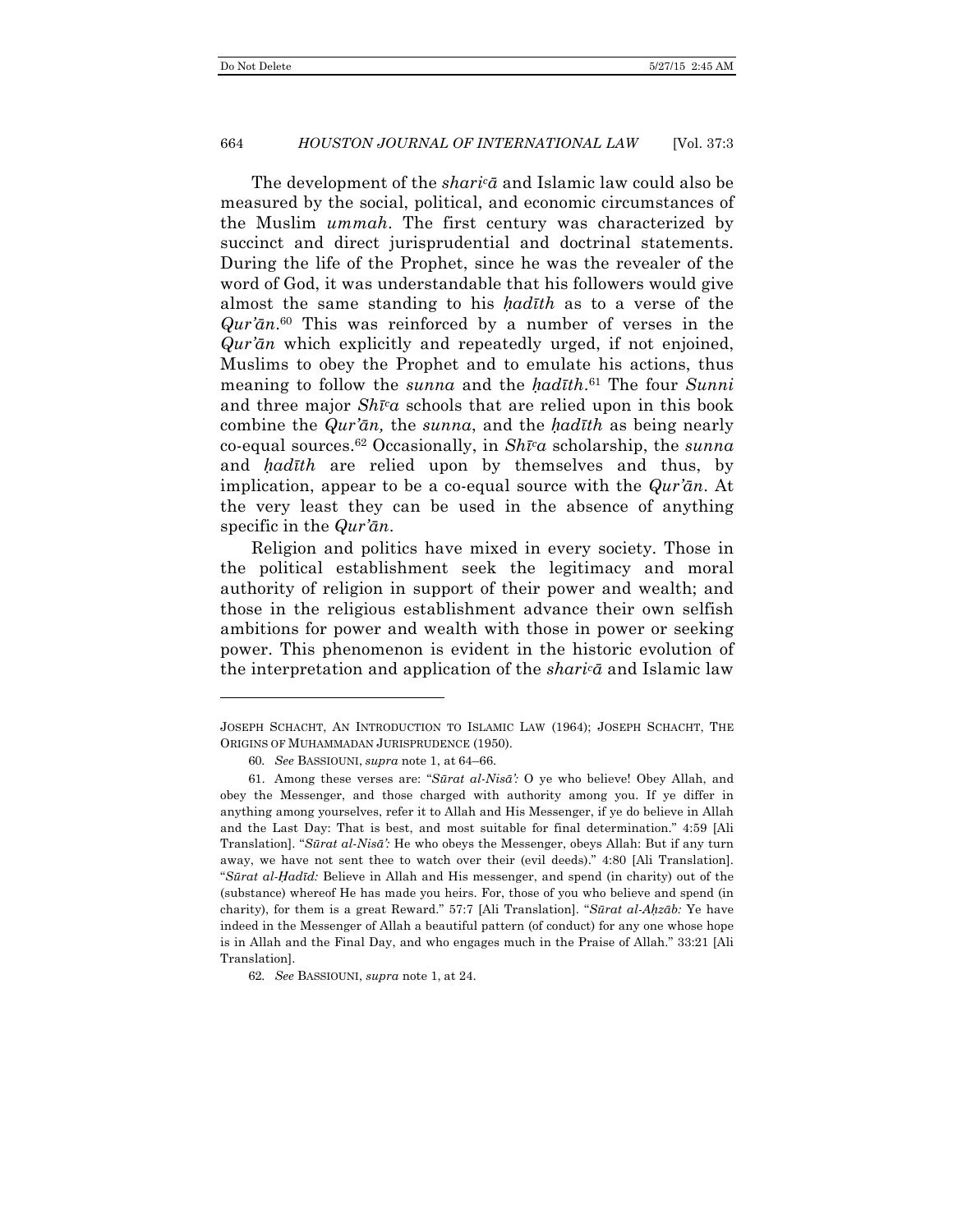# 2015] *MISUNDERSTANDING ISLAM ON THE USE OF VIOLENCE* 665

through the various *Sunni* and *Shīca* schools, their sub-schools, and the many doctrinal writings by religious scholars, pseudoscholars, and those claiming the mantle of religious knowledge to advance their own personal or political goals.

In Islam, theology controls the law, and theological doctrine controls legal doctrine. Theology has evolved from the Prophet's days when he was the source of all theology, particularly after the written recordation of the *Qur'ān*, the *sunna*, and the *ḥadīth*, some forty and one-hundred fifty years after his death, respectively. The development of methodologies of *Qur'ānic*  interpretation, *cilm uṣūl al-fiqh*, and similar ones for the authentication and interpretation of the *sunna* and *ḥadīth*, evolved over the first five centuries of Islam as described below. Because they have continued to evolve since the 12th century C.E., they constitute a formidable historical, theological, and legal baggage that cannot be understood without extensive study, particularly because of the differences in the four major *Sunni* and three major *Shīca* schools of theology, and the variances that have evolved from them over a period of nearly fourteen centuries.63

Any attempt to define Islamic theology by reference to certain historic periods is necessarily fraught with the dangers of generalization and oversimplification.64 What follows is only intended to provide some historic parameters for the reader to contextualize the salient lines of theological developments. What should be noted is that the core beliefs of Islam have remained constant and that theological developments, which have controlled the history of law, have consistently expressed the value-oriented goal of preserving the unity of Islam. Nevertheless, the diversity of theological interpretations and their range throughout the centuries have been significant, notwithstanding the efforts of theologians to minimize and harmonize them.

Islam's major theological developments, meaning *fiqh*  (theological science) and *cilm uṣūl al-fiqh* (the methodology of

1

<sup>63</sup>*. Id.* at 25.

<sup>64.</sup> For two non-Muslim scholarly perspectives, see TILMAN NAGEL, THE HISTORY OF ISLAMIC THEOLOGY (2006); IGNAZ GOLDZIHER, INTRODUCTION TO ISLAMIC THEOLOGY AND LAW 3–9 (1981).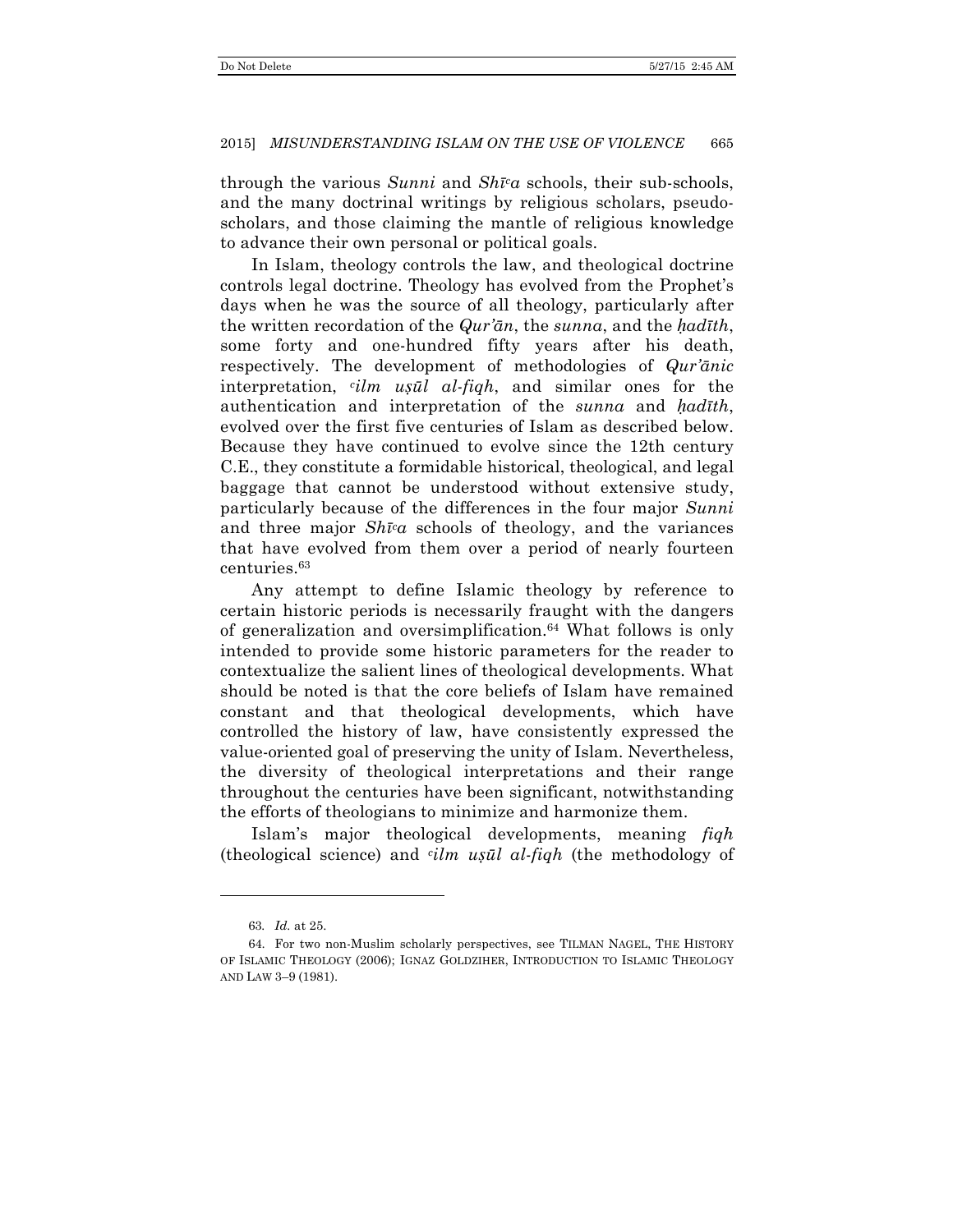## 666 *HOUSTON JOURNAL OF INTERNATIONAL LAW* [Vol. 37:3

theological science), occurred between its first and fifth century, namely the 7th to 12th centuries C.E. Since then, there have been many refinements and additions to the legacy of that period. Theological development was arrested in the 12th century C.E. in large part because the *Sunni* schools announced that the door to *ijtihād* (progressive development) was closed.65 It was a policy-oriented decision that reflected theological and political considerations.66 The arresting of *ijtihād* was accompanied by rigidity, *jumūd*, which stultified theological developments, even when unrelated to *ijtihād.* The trickle-down effect of this decision has been felt ever since.

The ostensible political reason for the closing of *ijtihād* was that non-Arab philosophies, knowledge systems and methods would tear apart the unity of Islam. However, by then, the *ummah* was going through difficult times. First there was the *fitnah* of Muc āwiyya, who took the *khilāfa* from c Ali by force and established the Umayyad caliphate, which was in turn followed by the Abbasid defeat of the Umayyad, and the overtaking of the *ummah* by non-Arab Muslims from the Caucuses and trans-Caucuses. The first among these were the Seljuk's (428–706 A.H./1037–1307 C.E.), who were followed by the Mongols (602– 807 A.H./1206–1405 C.E.), who burned and destroyed whole cities of the Muslim world, and whose cruel and destructive actions had no connection to anything Islamic. The Seljuks and the Mongols did not speak Arabic and their cultures were warlike. In comparison to other civilizations, these cultures were barbaric. Their conversion to Islam showed few signs of their understanding of its values, and they did not follow its

<sup>65.</sup> BASSIOUNI, *supra* note 1, at 26; *see* AHMAD ATIF AHMAD, THE FATIGUE OF THE SHARI'A 49–53 (2012); *see also* IMRAN A. NYAZEE, *supra* note 45.

<sup>66.</sup> Some of the considerations discussed in the text that follows are ascribed to the four *Sunni* schools seeking to preserve their influence over succeeding generations. Another explanation was the fear that foreign converts who overtook that *ummah* by force, such as the Seljuks, the Mongols, and others, might subvert Islam. No matter what the reason was for closing *ijtihād*, it led to rigidity in all aspects of life. Society became stultified and traditional cultural practices became part of established religious. These include the circumcision of women which is nothing more than sexual mutilation, women's wearing of garb that entirely covers them from head to toe, except for the eyes, male dominance over women, permissible abuse of power by leaders, and other social and political and injustices and inequalities.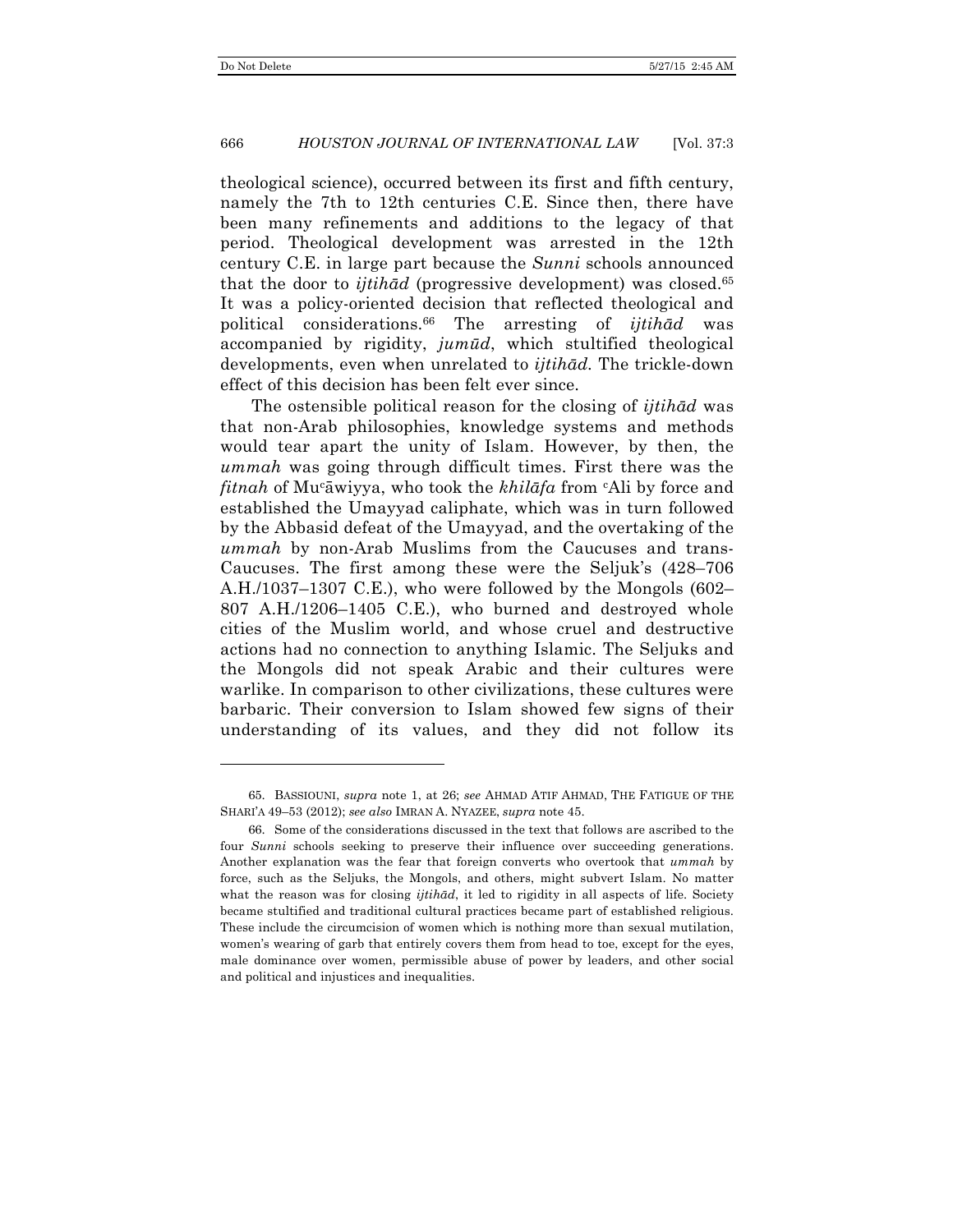# 2015] *MISUNDERSTANDING ISLAM ON THE USE OF VIOLENCE* 667

prescriptions and proscriptions, except for some ritualistic aspects such as prayers. Muslim theologians feared that these new barbarian rulers would impose theological interpretations of Islam that would give legitimacy to their non-Islamic customs and practices, and they thus argued for closing the door to the development of Islam in order to forestall this possibility. Perhaps the real reason for the closing of *ijtihād*, though, was that traditionalists—at the time almost all *Sunni*—were fearful of the growing intellectual influence of philosophies and knowledge-systems deriving from cultures stemming from earlier and more sophisticated civilizations such as the Greeks, Romans, Persians, and Hindus, whose influence would challenge Muslim traditionalists' views. Notwithstanding the views of traditionalists, these foreign knowledge-systems reflecting different methods of analysis, as well as different cultural perspectives, did influence the Islamic theological discourse.

Traditionalist theologians, as of the second century of Islam, were mostly non-Arabs who largely accepted the Arabo-centric approach to Islam developed by earlier Arab Muslim theologians. As stated above, most theologians by the 12th century C.E. were concerned with preserving Islam's integrity and preventing its potential splinter, and they also feared that falsity, or *bidaca*, could be introduced into it. This fear was justified in light of the power struggles that erupted within the *ummah*, starting with the challenge to c Ali's *khilāfa* by Muc āwiyya, the later wresting control of the *khilāfa* by others, and the related justification of the use of force, which was unprecedented. This was both a traumatic and transformative event in the history of Islam.67 It ended the era of *shūra* (consultancy) on the selection of the *khalīfa*, limited as it was, and ushered in an era of the violent transfer of power. In a sense it was that end of consensus-based form of government and the beginning of the legitimation of the use of power. As these experiences were repeated in time, the acquisition of power and governance became less subject to consensus, however defined, and increasingly subject to the rule of might. In turn, this meant that Muslim leaders became more

<sup>67.</sup> LESLEY HAZLETON, AFTER THE PROPHET: THE EPIC STORY OF THE SHI'A-SUNNI SPLIT (2010).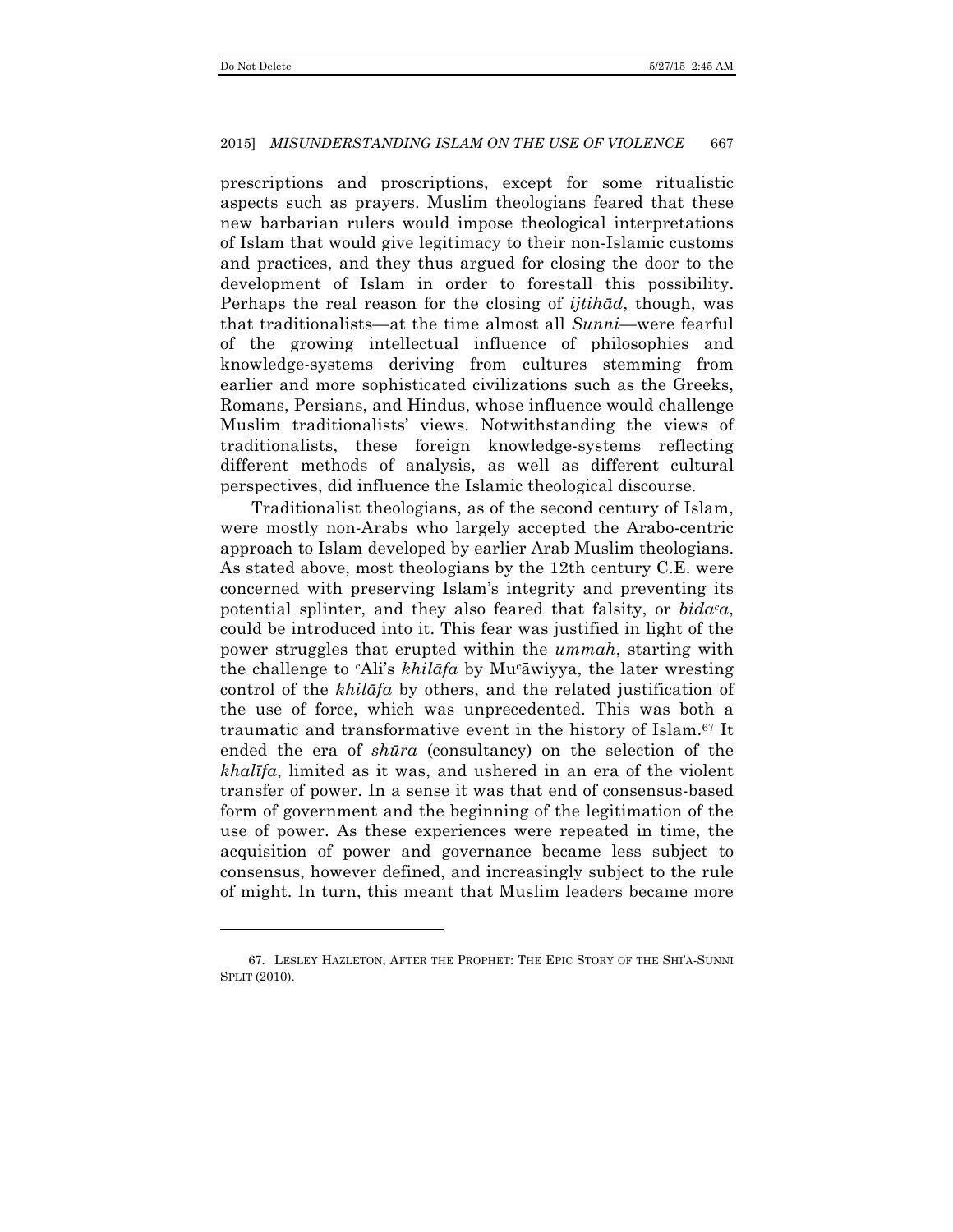# 668 *HOUSTON JOURNAL OF INTERNATIONAL LAW* [Vol. 37:3

despotic, less observant of the law, and more inclined to violate human rights and social justice dictates. This condition has existed more or less consistently throughout Islam's history. Whether as a cause or a consequence, or both, a number of sects and movements sprung up which caused splinters in Islam, producing other fissures, which opened in the once homogenous and cohesive world of Islam under the Prophet and the first four successors. The need to contain these splinters and fissures reinforced a theological trend centered on a return to what became known as the fundamentalist period of the Prophet's days and the days of the first four *khulafā'* that followed him. This broad movement among theologians, particularly the *Sunni*, focused on literal and anthropomorphic exegesis of the *Qur'ān* and the *ḥadīth*.68 This approach was linked both to the Arabic language's linguistic and grammatical structure and rules and to the Arab cultural context of this language, thus providing, as stated above, an Arabo-centric character to Islamic theology.

The rigidity, *jumūd*, mentioned above, which followed the 12th century C.E. closing of *ijtihād*, brought about a stultification of theology with a regressive tendency that reversed the progressive tradition that existed between the 9th and 12th centuries C.E. This regressive trend was reinforced in time by an increasing deficit in the human development of Muslim societies from the 12th century C.E. to date, with the exception of certain resurgent periods during the Ottoman Empire (626– 1341 A.H./1299–1922 C.E.) and the Fatimids in Egypt and Spain

<sup>68.</sup> The theological development of Islam is heavily marked by the Prophet's *sunna*, which is enhanced by the legends that surround him and which grew in time. In a paradoxical way, Muḥammad, who fought his fellow Makkans to bring down idolatry, has been placed by so many of his followers on such a high pedestal that he is very close to being a noumenon in contravention to Islam's rigid monotheism. For the *Sunni*, the Prophet, as a model of rectitude, is followed by the first four *khulafā'* in the order of their succession, while for the  $\textit{Sh}^{\tau}a$ , the Prophet is followed by <sup>c</sup>Ali, whom they believe is the rightful heir to his cousin and father in law, the Prophet Muḥammad, and then the descendants of cAli, and his two sons, Hassan and Hussein. In fact, the admiration of the Prophet frequently goes beyond what is consistent with Islam. The idealization of the Prophet sometimes places him high above all other humans. One cannot help think of the same idealization that led to making Jesus part of the Christian trilogy. For a discussion of the *sunna* and the *ḥadīth*, see BASSIOUNI, *supra* note 1, at 31–33.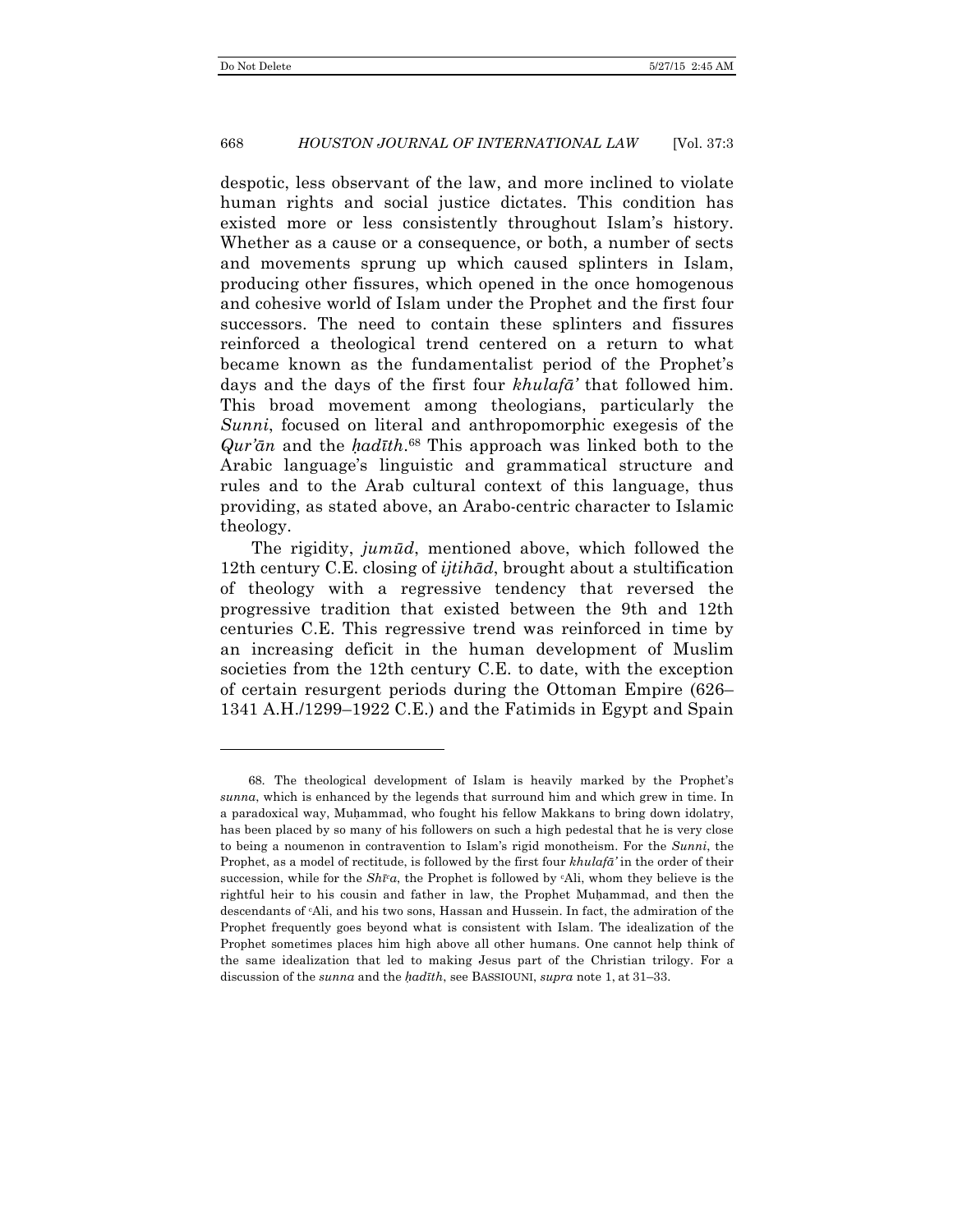# 2015] *MISUNDERSTANDING ISLAM ON THE USE OF VIOLENCE* 669

(296–566 A.H./909–1171 C.E.). Since then, the Muslim world's human development deficit has increased, particularly in relationship to the western world's consistent economic, social, cultural, scientific, and technological progress since the end of the Middle Ages.

The selection and identification of major theological developments is necessarily subjective. What occurred at a given time in history and what consequences ensued are not viewed the same by different scholars.69 Historians, theologians, philosophers, and social scientists differ as to what constitutes a significant event in the affairs of a given culture or with respect to a religion's evolutionary course. Arguably, the most significant developments in Muslim theology were: the transcription of the *Qur'ān* during the c Uthmān's *khalīfa* (23–35 A.H./644–656 C.E.); the compilation of the Prophet's *aḥādīth* by Al-Bukhari and Muslim in 849 C.E.; the *Sunni*/*Shīca* split and the development of the four major *Sunni* schools and three major *Shīca* sects; the *Muctazila* movement; the *Sūfi* movement; and the contemporary secular-democratic reformation revisionist movement among Muslim intellectuals.70 There have been other major or salient historical events that have significantly impacted theological perspectives and which are covered in historical scholarly works.71 Each such event became in turn a catalyst for other historical developments, and in turn, the latter had an impact on theological and legal developments.72

<sup>69.</sup> For non-Muslims scholars, see KAREN ARMSTRONG, MUHAMMAD: A WESTERN ATTEMPT TO UNDERSTAND ISLAM (1991); GOLDZIHER, *supra* note 64; NAGEL, *supra* note 64.

<sup>70.</sup> ABDULLAHI AN-NA'IM, ISLAM AND THE SECULAR STATE: NEGOTIATING THE FUTURE OF SHARICA 45–66 (2008); TARIQ RAMADAN, RADICAL REFORM: ISLAMIC ETHICS AND LIBERATION (2008); ABDULLAHI AN-NACIM, TOWARD AN ISLAMIC REFORMATION: CIVIL LIBERTIES, HUMAN RIGHTS, AND INTERNATIONAL LAW (1996).

<sup>71</sup>*. See, e.g.*, KAREN ARMSTRONG, ISLAM: A SHORT HISTORY (2000) (treating the *Fitnab*, Crusades, and Safavid Empire as theologically important historic events).

<sup>72.</sup> The process is no different from similar experiences in other civilizations and in inter-civilizational impact. For a discussion on the relationship between renaissances of institutions, laws, and philosophies, renaissances of language, literatures, and visual arts, and renaissances of religions, see ARNOLD TOYNBEE, A STUDY OF HISTORY 455–73 (1995).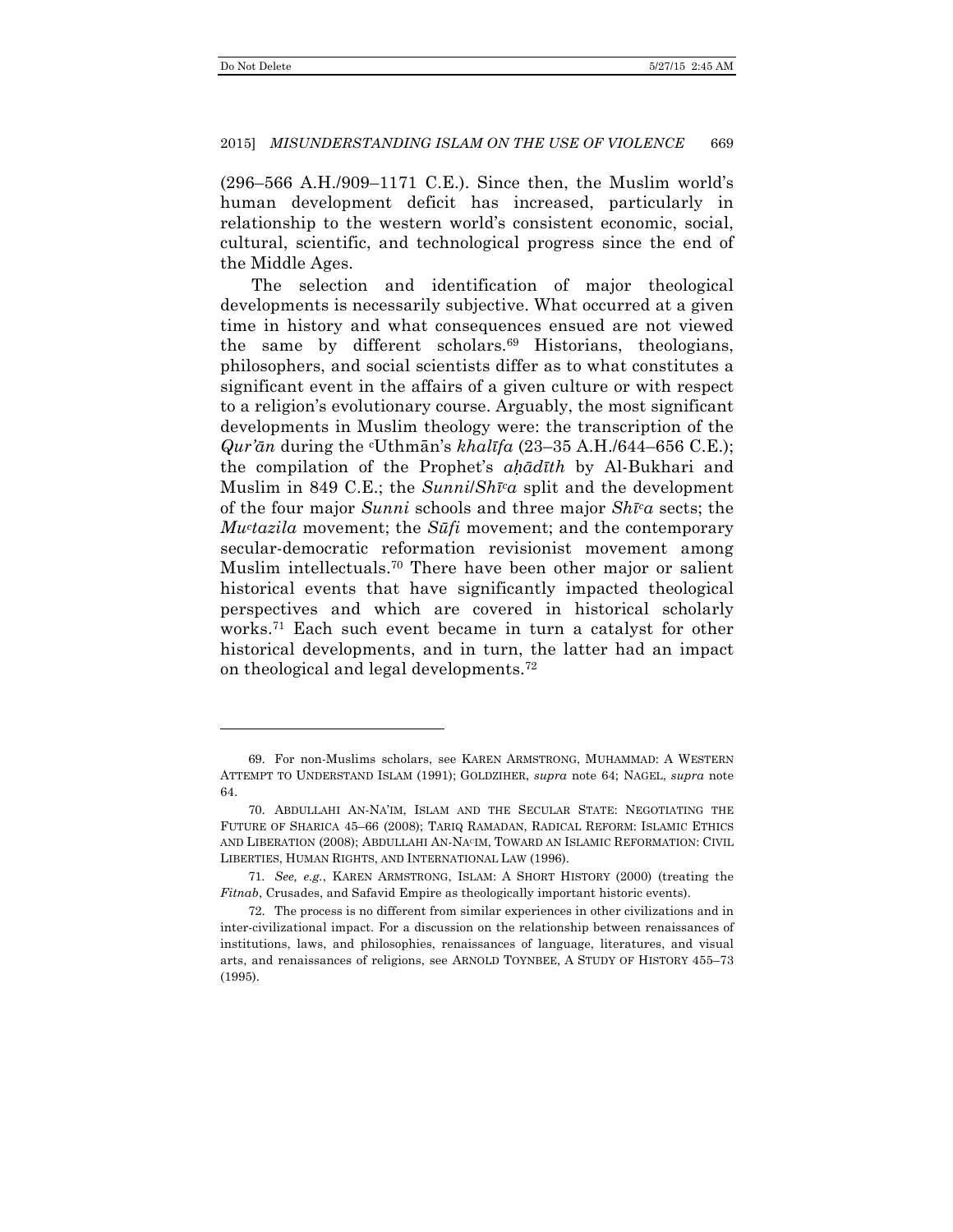# 670 *HOUSTON JOURNAL OF INTERNATIONAL LAW* [Vol. 37:3

The formative period of Islamic theology and legal doctrine came during the Prophet's days, when he was both the revealer of God's Word, the *Qur'ān*, and also its sole interpreter. That influence was carried throughout Islam's history by means of the *sunna*, the Prophet's words and deeds. The Prophet was followed by *al-Khulafā' al-Rāshidūn*, <sup>73</sup> the first four wise *khulafā'*, as they were called, who not only succeeded him, but followed more closely than others in his path. The years between 611–661 C.E. were a period of relative theological simplicity marked by literalism of the *Qur'ān*'s interpretation and adherence to the Prophet's teachings. The four successors were the closest acknowledged followers of the Prophet's style, method, and manner of government. They were pious and honest, acted with integrity, held themselves publicly accountable, were accessible to the people, and behaved with the humility befitting those entrusted with power in the service of God.74 As stated above, during that period of time, the teachings of the *Qur'ān* derived almost exclusively from the Prophet's *sunna*. 75

These are only some considerations on the historic wealth of Islam's *Fiqh* and *cilm Usūl al-Fiqh*. But the historical baggage is much greater. And its legacy much heavier to carry by succeeding generations.

<sup>73.</sup> For a concise history, see ARMSTRONG, *supra* note 71. For a more complete history, see ABU JA'FAR MUHAMMAD IBN JARIR AL-TABARI, TARIKH AL TABARI (1988–2007) (including all 39 volumes).

<sup>74.</sup> The Prophet was referred to as Muḥammad or as *Rasūl Allah*, pronounced *Rasūlillāh* (the prophet of Allah). The first *khalīfa* (successor), Abū Bakr, was called by his name, as was the case with the Prophet. cUmar, the second *khalīfa*, took the title of *Amīr al Mu'minīn the* (the leader of the faithful). He was known to be rigidly honest, but was also intemperate and at times violent; these characteristics showed in his warring activities. Bassiouni, *Evolving Approaches to Jihad*, *supra* note 26, at 132 n.57, 140–41. cUthmān, the third *khalīfa*, was a more pragmatic leader. Timur Kuran, *The Provision of Public Goods Under Islamic Law: Origins, Impact, and Limitations of the Waqf System*, 35 LAW & SOC'Y REV. 841, 846, 870 (2001). cAli, the fourth, was the Prophet's cousin and son-in-law. He was the most spiritual and gentle of the four. cAli is believed by the *Shīca* to be the first rightful *khalīfa* of the Prophet. Bassiouni, *Evolving Approaches to Jihad*, *supra* note 26, at 135.

<sup>75</sup>*. See* BASSIOUNI, *supra* note 1, at 32–35, 62–64. The *Mālikī* school of jurisprudence is based on the life and practices of the Prophet, mostly in Madinah. CALĀ' AL-DĪN ABU BAKR IBN MASCUD AL-KĀSĀNĪ, BADĀ'IC AL-ṢANĀ'IC FĪ TARTĪB AL-SHARĀ'IC [The Creativity of the Creator in the Order of Islamic Law] (1997); <sup>c</sup>ABD AL-SALĀM IBN SA<sup>c</sup>ID SAḤNŪN, AL-MUDAWWANAH AL-KUBRA [The Great Code] (1940).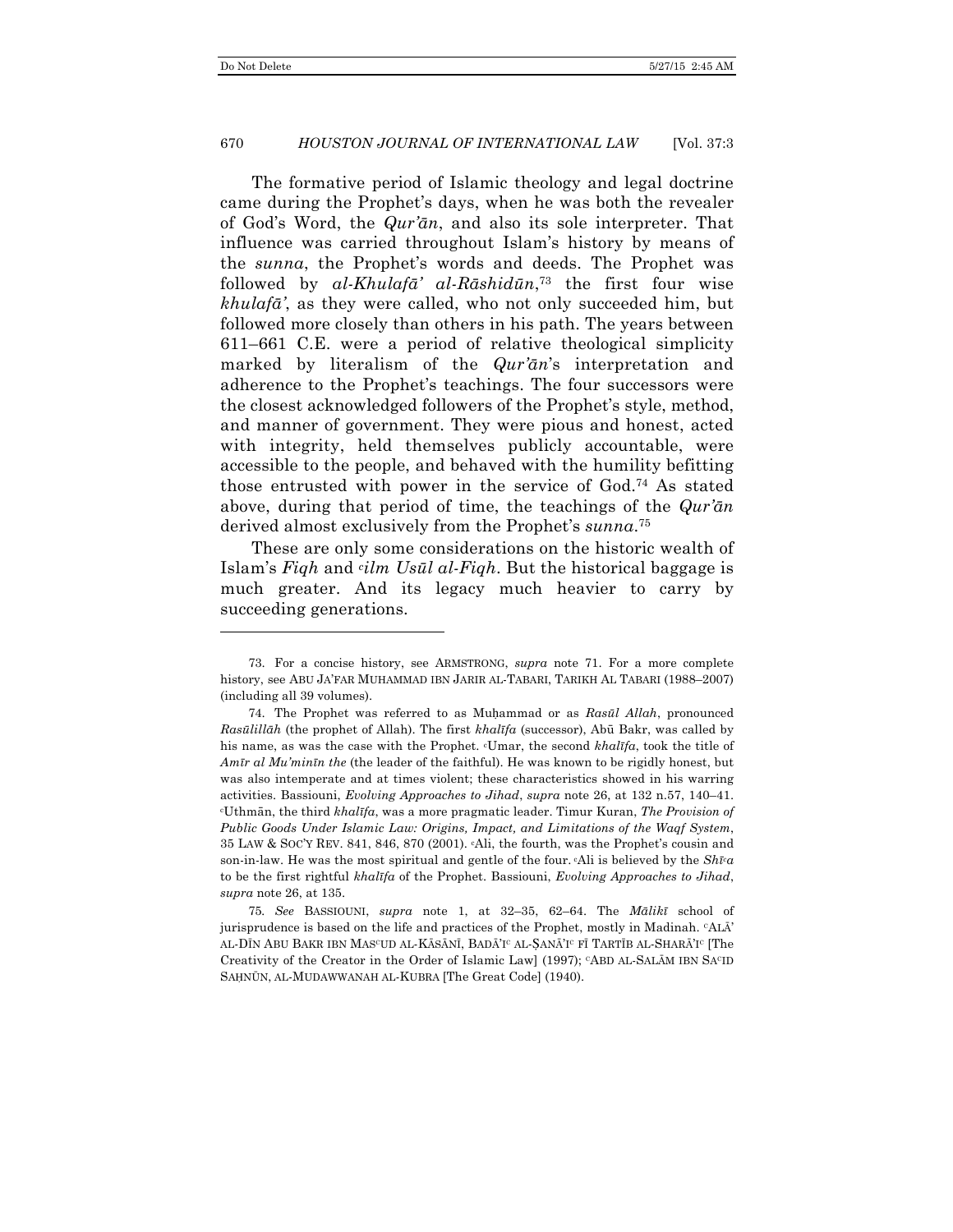## 2015] *MISUNDERSTANDING ISLAM ON THE USE OF VIOLENCE* 671

Appearances were saved; more room was left to accommodate different and even divergent views. The process of accommodation served the political interests of those in the *Khilafa* and the economic and power interests of those in the clergy, particularly those who were part of major schools of thought and major institutions of learning. In the end, as the late Professor Muhammad Abu Zahra once told me under the guise of a joke, if there is impurity on a wall because a dog urinated against it, *fiqh* went from the need to tear down the wall and rebuild it, if it was where people prayed, to a little bit of water cleansing it. Almost everything can be found in *fiqh* that covers a range of interpretations, particularly by resorting to *fatwa*. In a perverse way, IS has taken to finding precedential practices as a basis for its aberrations. But there is very little rebuttal by Muslim scholars and intellectuals using traditional doctrinal approaches.

The accumulation of this fourteen century old baggage means that almost everything can be debated and that precedents can be found that are valid, invalid, and of questionable merit for almost anything. Those with some knowledge have an advantage in the debate, much as the old saying goes that in the realm of the blind, the one-eyed man is king. But what of the others who have knowledge? How can their relative outspokenness be explained?

Most Muslims have given up on the debate and go on with their own simplified way of interpreting Islam, or simply overlook that enormous accumulation of historic knowledge and make things up as they go. The more there is to know, the less people resort to that knowledge because the task becomes too arduous, frustrating and often without a satisfactory outcome.

# V. CONCLUSION

Since the 20th century C.E., there have not been many progressive intellectuals within or outside Muslim societies who have made their voices heard to the Muslim leaders of the world, let alone the Muslim masses.76 Since the 1960s, most of them

<sup>76.</sup> Among the notable exceptions are Sheikh Muḥammad cAbdū (b. 1849 C.E., d. 1905 C.E.), an Egyptian theologian/jurist and liberal religious reformer. He was a disciple of an earlier reformist, Jamāl al-Dīn al-Afghānī (b. 1838 C.E., d. 1897 C.E.). The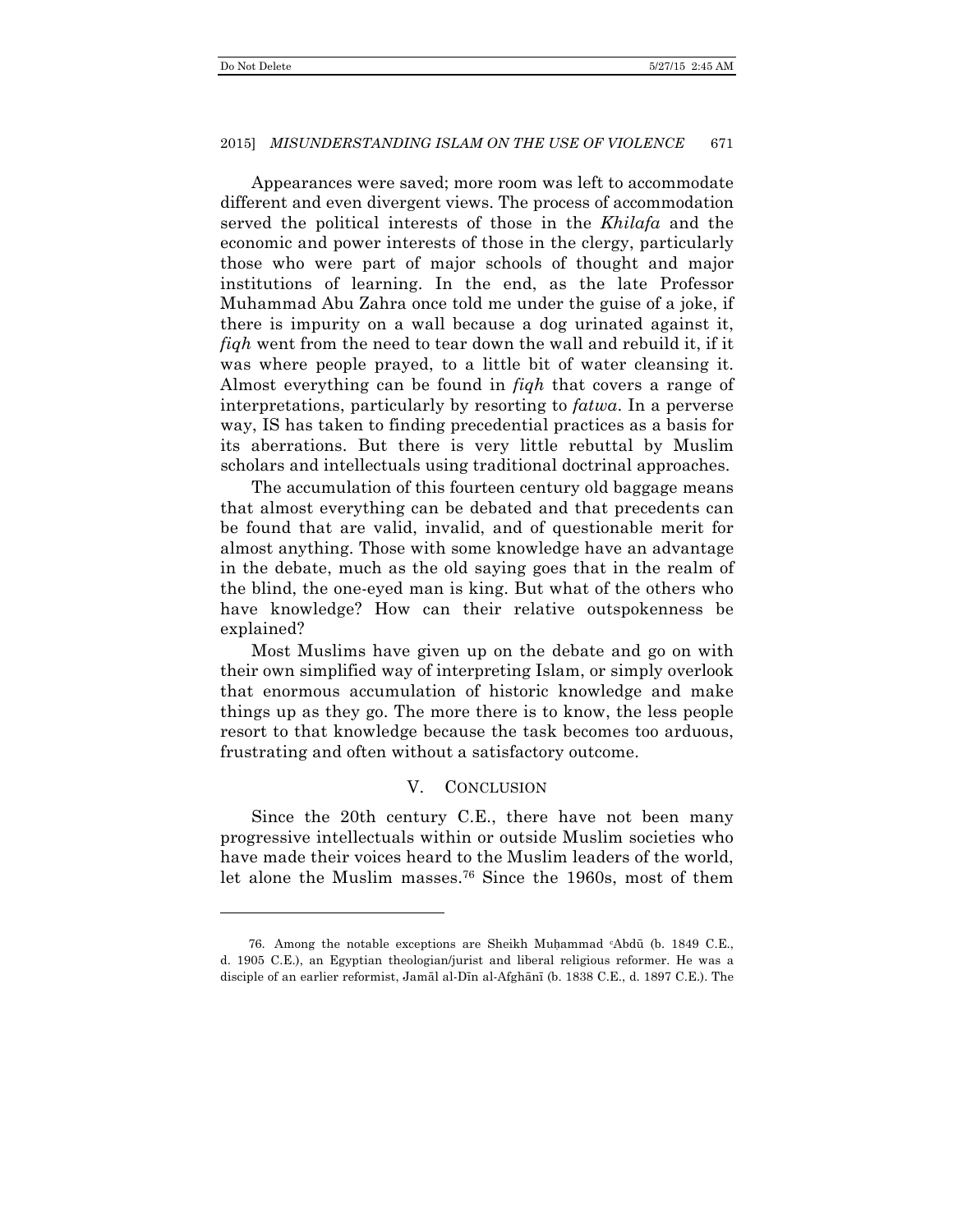# 672 *HOUSTON JOURNAL OF INTERNATIONAL LAW* [Vol. 37:3

have sought a way around the accumulation of some fourteen centuries of knowledge in order to make an end-run around the obstacles thrown in the way of progressive development by fundamentalists.77 Their views are rejected by fundamentalists and even classical Muslim scholars.

The global Muslim population in 2015 is estimated to be 1.6 billion, and the Pew Forum on Religion and Public Life estimates that number to grow to 2.2 billion by 2030.78 Fifty-seven of the world's 198 countries are members of the Organization of Islamic Cooperation (OIC).79 While these states are deemed to be Muslim, not all of them consider the *sharicā* to be the only or principal source of law under their respective constitutions or other basic laws. Considering that diversity, it is little wonder

works of al-Afghānī, cAbdū, and other reformists are described in H.A.R. GIBB, MODERN TRENDS IN ISLAM 39–43 (1946). cAbdū was most well-known for his thoughts on the spirituality of the unity of God in his RISALAT AL TAWHID [The Message of Unity]. For an English translation, see THE THEOLOGY OF UNITY 30 (Ishaq Mussacad & Kenneth Cragg trans., 2004). By the end of cAbdū's distinguished career, he was Egypt's Grand Mufti. *See* SAMĪR ABŪ ḤAMDĀN, IMĀM MUḤAMMAD CABDŪ: JADALIYYAT AL-CAQL WA AL-NAHḌAH [Imam Muhammad cAbdu: The Dialectic of Reason and Renaissance] (1992); ALI ZAY'UR, AL-KHIṬĀB AL-TARBAWĪ WA AL-FALSAFĪ CIND MUḤAMMAD CABDŪ [The Educational and Philosophical Language of Muhammad <sup>c</sup>Abdul (1988). See also Sheikh Mahmūd Shaltūt (b. 1893, d. 1963), who was the Rector of Al-Azhar University, AL-ISLAM, CAQIDA WA SHARICĀ [Islam, Belief, and the *Sharicā*] (Dar el-Shorouq, 19th ed., 2007).

<sup>77.</sup> For example: TARIQ RAMADAN, ISLAM AND THE ARAB AWAKENING (2012); ABDULLAHI AN-NA'IM, ISLAM AND THE SECULAR STATE: NEGOTIATING THE FUTURE OF *SHARICĀ* 45–66 (2008); TARIQ RAMADAN, RADICAL REFORM: ISLAMIC ETHICS AND LIBERATION (2008). For a collection of authors, see PROGRESSIVE MUSLIMS (Omid Safi ed., 2003).

<sup>78.</sup> PEW RESEARCH CTR., THE FUTURE OF THE GLOBAL MUSLIM POPULATION: PROJECTIONS FOR 2010–2030 (2011), http://www.pewforum.org/files/2011/01/Future GlobalMuslimPopulation-WebPDF-Feb10.pdf.

<sup>79.</sup> The Organization of Islamic Cooperation was formerly the Organization of the Islamic Conference, but changed its name in 2011. The members of the OIC are Afghanistan, Albania, Algeria, Azerbaijan, Bahrain, Bangladesh, Benin, Brunei-Darussalam, Burkina-Faso, Cameroon, Chad, Comoros, Cote d'Ivoire, Djibouti, Egypt, Gabon, Gambia, Guinea, Guinea-Bissau, Guyana, Indonesia, Iran, Iraq, Jordan, Kazakhstan, Kuwait, Kyrgyzstan, Lebanon, Libya, Malaysia, Maldives, Mali, Mauritania, Morocco, Mozambique, Niger, Nigeria, Oman, Pakistan, Palestine, Qatar, Saudi Arabia, Senegal, Sierra Leone, Somalia, Sudan, Suriname, Syria, Tajikistan, Togo, Tunisia, Turkey, Turkmenistan, Uganda, United Arab Emirates, Uzbekistan, and Yemen. ORG. OF ISLAMIC COOPERATION, http://www.oic-oci.org/oicv2/states (last visited April 2, 2015).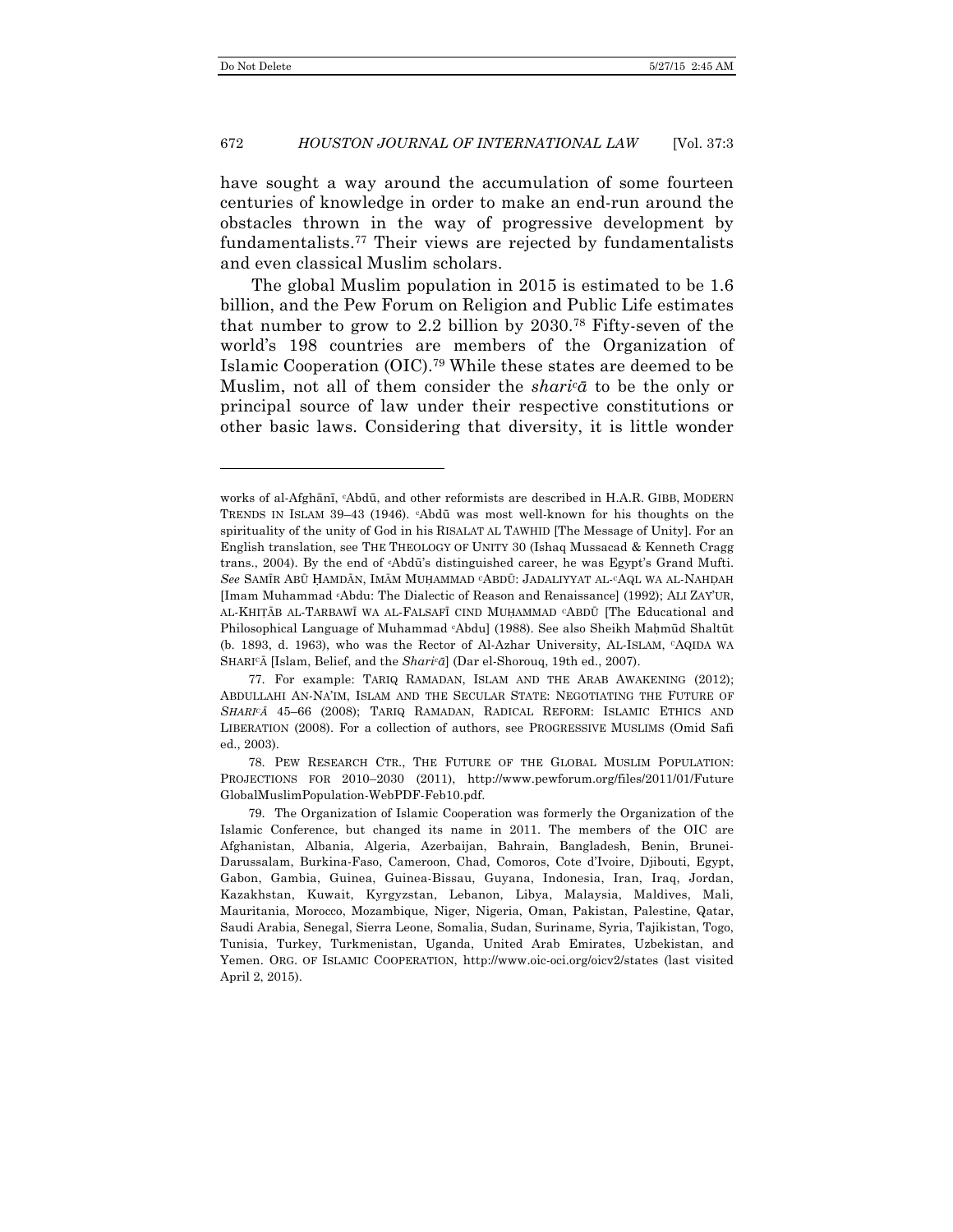#### 2015] *MISUNDERSTANDING ISLAM ON THE USE OF VIOLENCE* 673

that the question frequently arises as to who speaks for Islam.<sup>80</sup> The same question has frequently arisen throughout the fourteen-century history of Islam as the Islamic *ummah* splintered into different regimes, and ultimately became independent states after the fall of the Turkish Ottoman Empire in 1922 C.E. However, even before the rise of the Ottoman Empire in 1453 C.E., the Islamic *ummah* had splintered and reconstituted itself several times under different regimes. As one author described it, Islam is much more of a mosaic than a monolith, and more so now than ever.<sup>81</sup> From a theological perspective, the history of Islam is no different than that of Judaism and Christianity, in that all three religions have gone through different phases of linkages and breaks with their respective secular powers in different parts of the world. That in turn brought about different religious movements, sects, and schools of thought.82

As recently stated by Professor Seyala Benhabib of Yale University:

81. For an in depth discussion of the idea that "Islam is a Mosaic, not a Monolith," see GREGORIAN, *supra* note 40.

<sup>80.</sup> JOHN L. ESPOSITO & DALIA MOGAHED, WHO SPEAKS FOR ISLAM? WHAT A BILLION MUSLIMS REALLY THINK (2007). This question has been asked throughout the history of Islam in part because, unlike Catholicism for example, there is no hierarchical clergy with a pope sitting at the helm who is the final authoritative word on religious matters. This is, however, what the *Shica villayet al-faqih* doctrine replicates. ROY MOTTAHEDEH, LOYALTY AND LEADERSHIP IN AN EARLY ISLAMIC SOCIETY (I.B. Tauris, rev. ed. 2001).

<sup>82.</sup> Judaism in contemporary times has settled into three major theological movements (Orthodox, Conservative, and Reform). SACHA STERN, SECTS AND SECTARIANISM IN JEWISH HISTORY 188 (2011); ISRAEL SHAHAK, JEWISH HISTORY, JEWISH RELIGION: THE WEIGHT OF THREE THOUSAND YEARS 123 (1997). The 16th Century Reformation split Christianity into Catholicism and Protestants, both of which subsequently spawned many different schools of theology and religious movements. Catholicism remains the single most cohesive religious compact of Christians, whose numbers throughout the world are equivalent to that of Muslims and whose presence is in nearly as many countries as Islam. BASSIOUNI, *supra* note 1, at 14 n. 54. For more information, see: MICHAEL D. COOGAN, A BRIEF INTRODUCTION TO THE OLD TESTAMENT: THE HEBREW BIBLE INTO CONTEXT (2009); DANIEL BOYARIN, BORDER LINES: THE PARTITION OF JUDEO-CHRISTIANITY (2004); THE OXFORD HISTORY OF CHRISTIANITY 649 (John McManners, ed., 2d ed. 2002); INTRODUCTION TO THE HISTORY OF CHRISTIANITY (T. Dowley ed., 2d. ed. 2013); RICHARD WALKER ET AL., A HISTORY OF THE CHRISTIAN CHURCH (4th ed. 1985).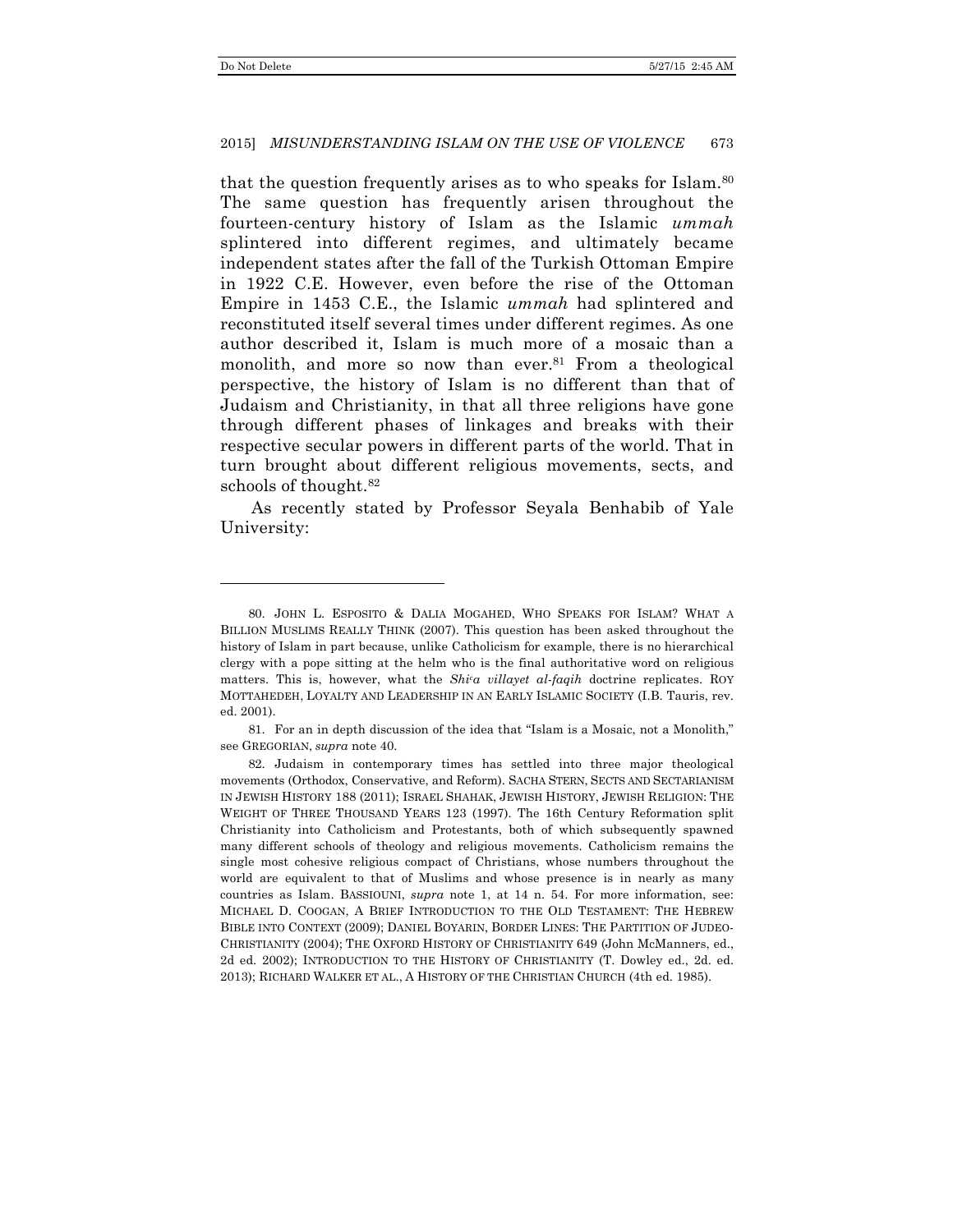. . . .

### 674 *HOUSTON JOURNAL OF INTERNATIONAL LAW* [Vol. 37:3

The greatest casualty of the cruel mayhem and turmoil in France is that, more than a decade after September 11, 2001, those who seek a global confrontation between Islam and the West may gain the upper hand, while those of us who have sought dialogue, conversation and critique across these cultural divides with Muslim intellectuals and academics may appear as "anti-, anti-Islamophobes."

On the same day as the attack on Charlie Hebdo 26 died in an attack in Yemen, more than that number in Iraq. Who is counting anymore? Two weeks ago more than 130 school children were massacred in Peshawar, Pakistan. Every week hundreds of refugees arrive on the shores of Europe from Syria, Iraq, Afghanistan, Libya, Somalia, etc. A big swath of the globe, extending from North and Eastern North Africa to vast regions of the Middle East and all the way to the mountains of Afghanistan is caught in a death spiral, with states and societies disintegrating at dizzying speeds. What is happening in this swath of the world? And how exactly is it related to the recent violence in Europe, in Australia, in Canada, and most likely soon again, in the United States as well?

It is not enough to repeat the old bromides about Islam and violence; the Koran and the anti-Enlightenment; the need to stand up for the West . . . . Yes, yes, all that is true but does it help us understand why, with the exception of countries like Turkey, Jordan, Iran, Morocco and Tunus, the center does not hold in Syria, Egypt, Libya, Pakistan, Afghanistan, Yemen? Or when it does, as in the Arab Emirates and Saudi Arabia, it does so at the cost of unmitigated repression and corruption?

The condition of these societies is not only generating blind rage among many young Muslims (men in particular), but also something deeper that I will call "civilizational despair." You cannot cure this by declaring war on Jihad. For many young Muslims there seems no way out of the cycle of violence, corruption, and poverty. Coupled with the condition of unemployment and marginalization, contempt and sarcasm, exploitation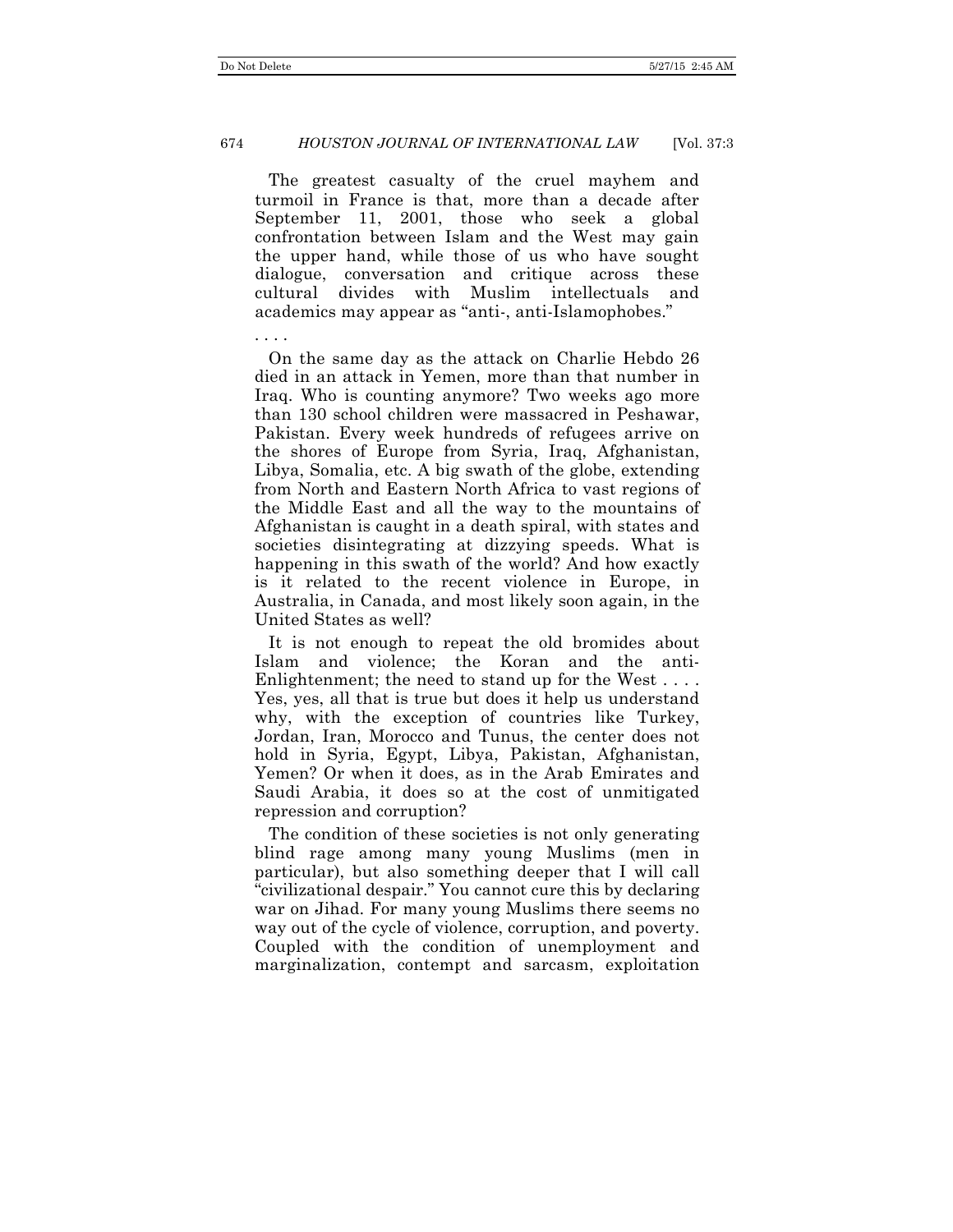#### 2015] *MISUNDERSTANDING ISLAM ON THE USE OF VIOLENCE* 675

and scorn that many suffer—whether in Paris or London, Berlin or Athens, Rome or Amsterdam, Oslo or Copenhagen—the fertile ground is there for recruiting and training Jihadists to join the hundreds of groups that have now mushroomed in the Middle East. The Kouachi brothers were trained in Yemen and had traveled through Syria. They are clearly part of a global network of fighters who are now circulating in and out of the conflict zones in the Middle East, North Africa, Pakistan, Afghanistan, and even Chechnya. Many Chechens are reported to be fighting with ISIS or ISIL in Syria.83

The present escalation of ideologically-motivated violence, using Islam as a justification, is succeeding in the escalation of the confrontation between Islam and the West. This is enhanced by the factors discussed in this article. Whether it will lead to an inevitable clash of civilizations is still to be seen.<sup>84</sup> In this writer's opinion, it will not. Instead, like the rise of ideologicallymotivated violence in the  $1960s$  and  $1970s$ ,  $85$  it will wither away.86 But this era will bring about a renewal of Islamic reformation ideas, much as was the case with Christianity in the 1600s. And just as the Salafists of ibn Taymiyya's day and those of today, particularly the Wahhabi, whatever is left of a monolithic Salafist Islam will crumble. Maybe they will then do what the Catholics did by creating the equivalent of a Pope in the form of a religious Caliphate that may or may not have a temporal state, $87$  while the rest of the Muslims will have many

<sup>83.</sup> Seyla Benhabib, *Piety or Rage? On the Charlie Hebdo Massacres*, HANNAH ARENDT CTR. BLOG, 1–2, http://www.hannaharendtcenter.org/wp-content/uploads/2015/ 01/Piety-or-Rage.pdf (last visited Jan. 10, 2015).

<sup>84.</sup> For a detailed discussion of "The Clash of Civilizations and The Remaking of World Order," see HUNTINGTON, *supra* note 11, at 183–254.

<sup>85.</sup> For authors discussing the Jihad and political violence, see *supra* text accompanying note 26.

<sup>86.</sup> This was the case with the Red Brigades, the Baader-Meinhof Group, and other leftist radical revolutionary groups. The only one left of that era is the FARC in Columbia, and it is also on the way to extinction.

<sup>87.</sup> The Papacy first lost temporal power when Napoléon Bonaparte conquered the Papal States and incorporated them into the French Empire. This power was then restored during the 1815 Congress of Vienna. The remaining Papal States were eventually all unified, independent of the Church, under King Victor Emmanuel II with the capture of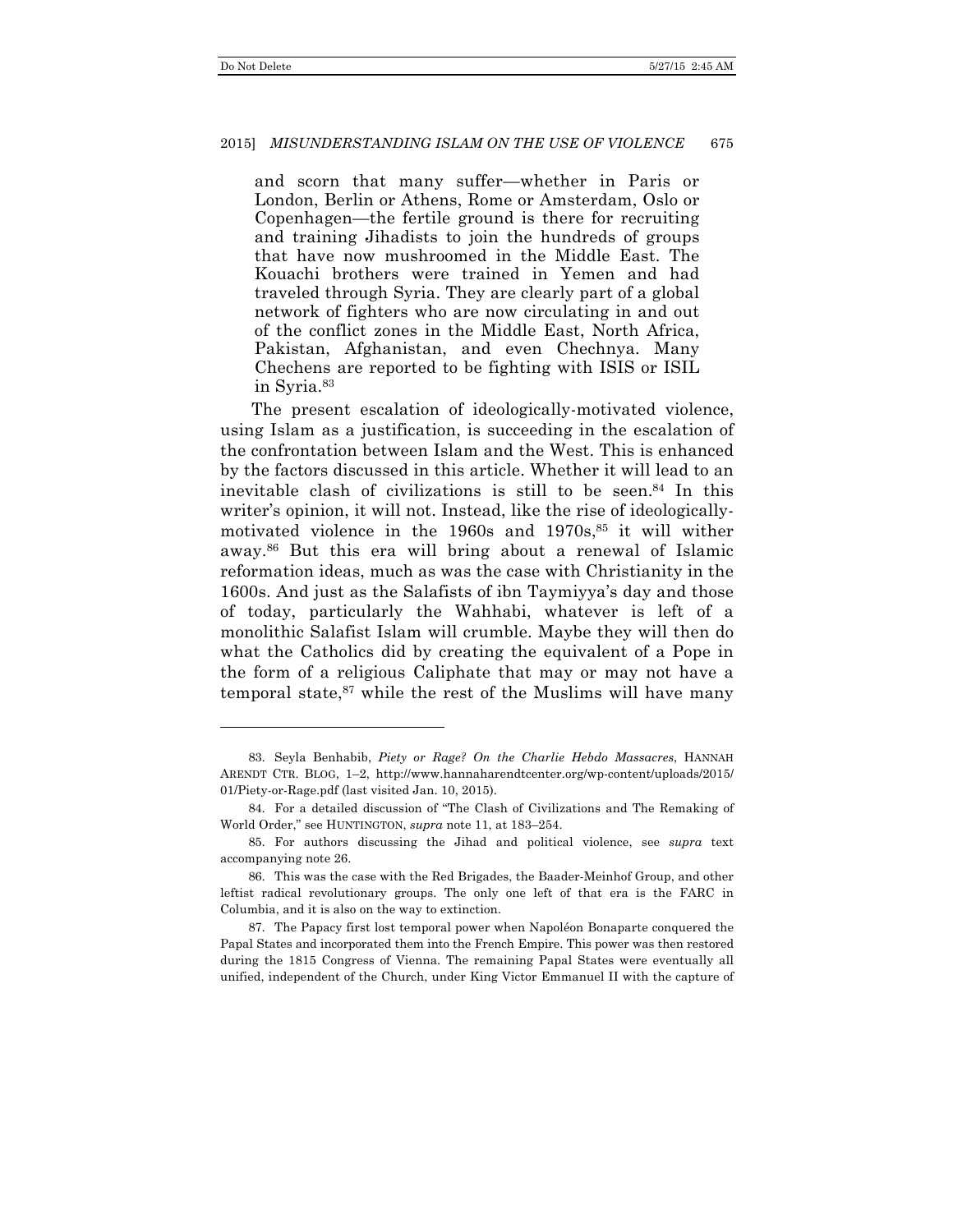# 676 *HOUSTON JOURNAL OF INTERNATIONAL LAW* [Vol. 37:3

*tariqa*, or ways, as do the Sufi and the Protestants. These new *tariqa* are not necessarily new in Islam, as there are, for the last 1300 years or so, four major Sunni schools and several subschools, three major Shi<sup>c</sup>a schools with as many as twelve other schools and various Sufi ways, and others. The notion of a monolithic Islam has long gone *de facto*, even though the appearance has survived. But it was essentially about facesaving. In the end what will remain as a unifying factor is the *Shehada* and probably the other four pillars, namely: prayers, Haj, Zakat and fasting in Ramadan.

The controversial issues that have been hushed-up for centuries will be freely debated and unexpected outcomes are going to be likely. The Salafists of all forms will claim that this is the end of Islam; reformists will claim that this is how Islam remains eternal and universal. In the end one thought will prevail, namely: if there is only one God whose nature is beyond our comprehension, and who created this universe (and maybe others) of which we are a part of as a connected humankind, then there can only be but one set of fundamental values and principles that link each one of us to God and to one another. What we can and will differ about, as we have for so long, is about the devotional practices and other rules of conduct. But then, cultures are also different and so are their customs, norms, and laws, which has not necessarily meant that we cannot peacefully co-exist as human beings.

The *Qur'ān* may well have anticipated this forthcoming new twist of events in two verses, which establish God's fundamental values about humankind. They are:

أَكْرَمَكُمْ إِنَّ لِتَعَارَفُوا وَقَبَائِلَ شُعُوبًا وَجَعَلْنَاكُمْ وَأُنْثَى ذَكَرٍ مِنْ خَلَقْنَاكُمْ إِنَّا النَّاسُ أَيُّهَا يَا<br>أَكْرَمَكُمْ إِنَّ لِتَعَارَفُوا وَقَبَائِلَ شُعُوبًا وَجَعَلْنَاكُمْ وَأُنْثَى ذَكَرٍ ا<br>ا خَبِيرٌ ۚ عَلِيمٌ اللَّهَ ٰإِنَّ أَتْقَاكُمْ اللَّهِ عِنْدَ *Sūrat al-Ḥujurāt*, 49:13

Rome on September 20, 1870. A small amount of temporal power was returned to the Pope in 1929 when, in return for the Catholic Church accepting no further role in Italian political affairs, the Church was given the role as the formal government of the Vatican City as an independent Catholic State. *See Papacy*, ENCYCLOPEDIA BRITANNICA, http:// www.britannica.com/EBchecked/topic/441722/papacy (last updated Dec. 30, 2014).